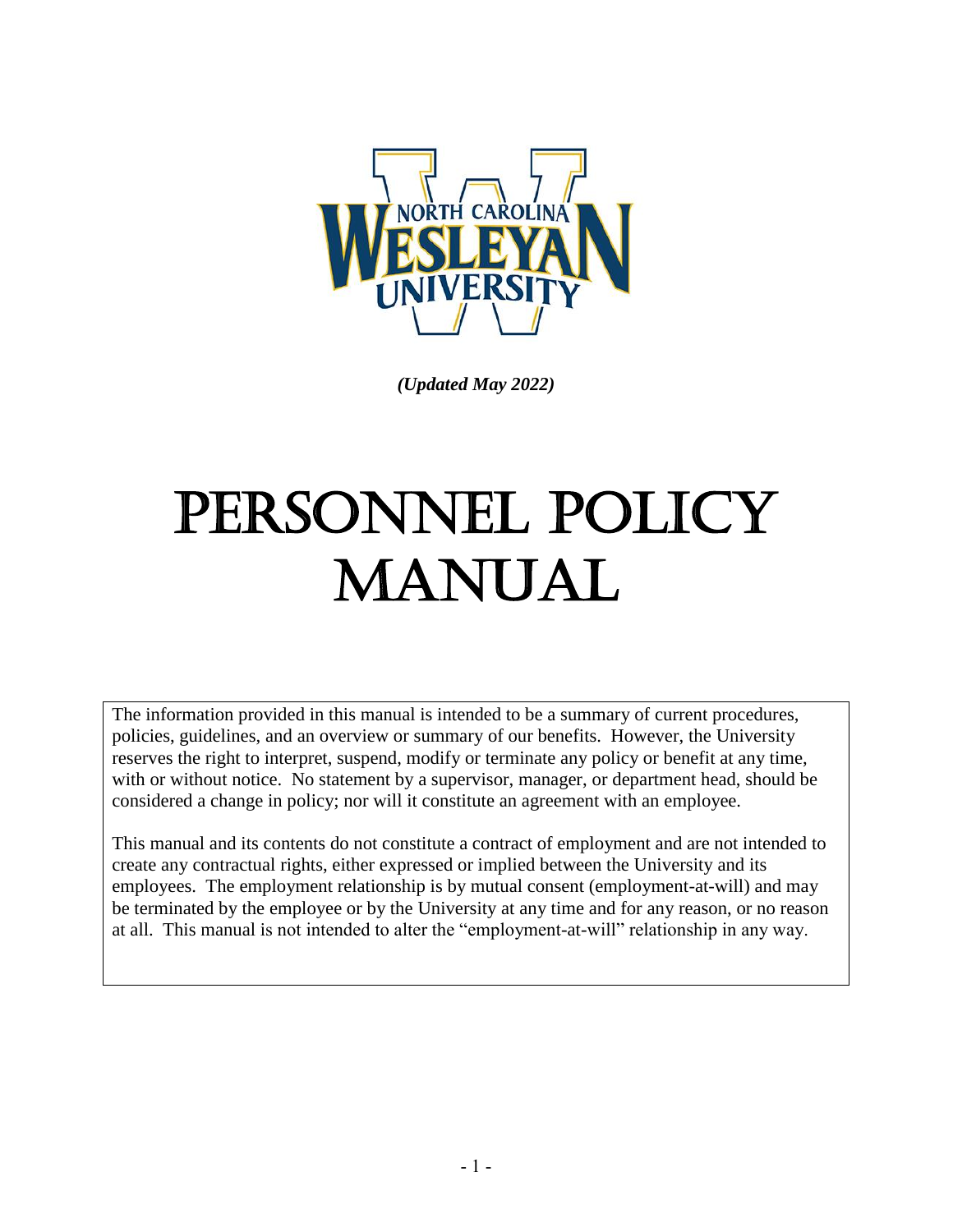#### **TABLE OF CONTENTS**

*(Updated May 2022)*

#### **PRESIDENT'S LETTER OF WELCOME**

- **A. INTRODUCTION**
	- **A.1 Statement of Institutional Purpose**
	- **A.2 Purpose of this Manual**
	- **A.3 Organization and Administration**
	- **A.4 Employees with Faculty Contracts**
	- **A.5 Work Rules**
	- **A.6 Community, Religion, and Discourse**

#### **B. EMPLOYMENT**

- **B.1 Employee Classification**
- **B.2 Personnel Records**
- **B.3 Equal Employment Opportunity**
- **B.4 Americans with Disabilities Act (ADA)**
- **B.5 Nepotism**
- **B.6 Physical Examination and Immunizations**
- **B.7 Probationary Period: New Employees**
- **B.8 Employment-at-Will**
- **B.9 Performance Evaluations**
- **C. COMPENSATION**
	- **C.1 Pay Days**
	- **C.2 Working Hours and Overtime**
	- **C.3 Recording Work Time**
	- **C.4 Absenteeism**
	- **C.5 Garnishments**
	- **C.6 Final Checks for Dismissed or Voluntarily Resigning Employees**

#### **D. BENEFITS**

- **D.1 Insurance**
- **D.2 Retirement Plan**
- **D.3 Phased Retirement Policy**
- **D.4 Holidays**
- **D.5 Vacations**
- **D.6 Sick Leave**
- **D.7 Family and Medical Leaves of Absence**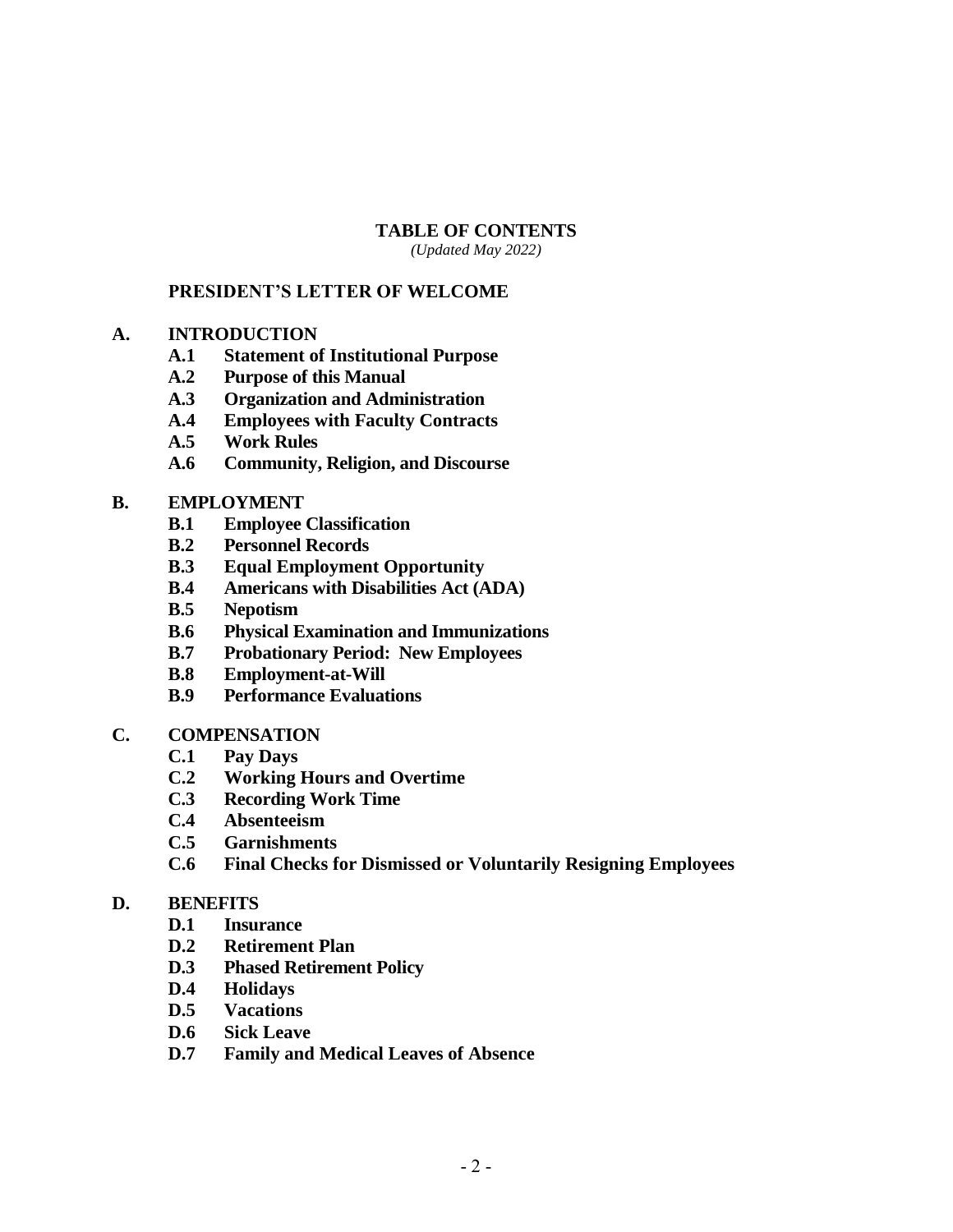- **D.8 Bereavement Leave**
- **D.9 Jury Duty**
- **D.10 Military Leave**
- **D.11 Personal Leave**
- **D.12 Extended Leave of Absence**
- **D.13 Educational Leave**
- **D.14 Tuition Discount**
- **D.15 Social Security**
- **D.16 Workers Compensation**
- **D.17 Tickets to Athletic Events**
- **D.18 Employee Assistance Program**
- **D.19 Salary Continuation Plan**

#### **E. EMPLOYEE RELATIONS**

- **E.1 Discipline**
- **E.2 Grievance Procedure**
- **E.3 Resignations and Termination of Employment**
- **E.4 Longevity Awards**
- **E.5 Wesleyan Service Awards**
- **E.6 Dress Code**
- **E.7 Harassment**
- **E.8 Drug-Free Workplace**
- **E.9 Alcohol Policy**
- **E.10 Tobacco Policy**
- **E.11 Lobbying with Federal Funds**
- **E.12 Faculty/Staff Fund Raising**
- **E.13 Staff Development**
- **E.14 Confidential Information**
- **E.15 Fraternization Policy**
- **E.16 Children in the Workplace**
- **E.17 Dogs on Campus**

#### **F. GENERAL INFORMATION AND POLICIES**

- **F.1 University Keys**
- **F.2 Accidents**
- **F.3 Emergency Weather Procedures**
- **F.4 Travel Policy**
- **F.5 Solicitation**
- **F.6 Maintenance Requests**
- **F.7 Use of University Telephones**
- **F.8 Automobiles**
- **F.9 University and Personal Property**
- **F.10 Office Supplies/Purchase Orders**
- **F.11 Lost and Found Articles**
- **F.12 Security**
- **F.13 Posting Policy**
- **F.14 Conflict of Interest**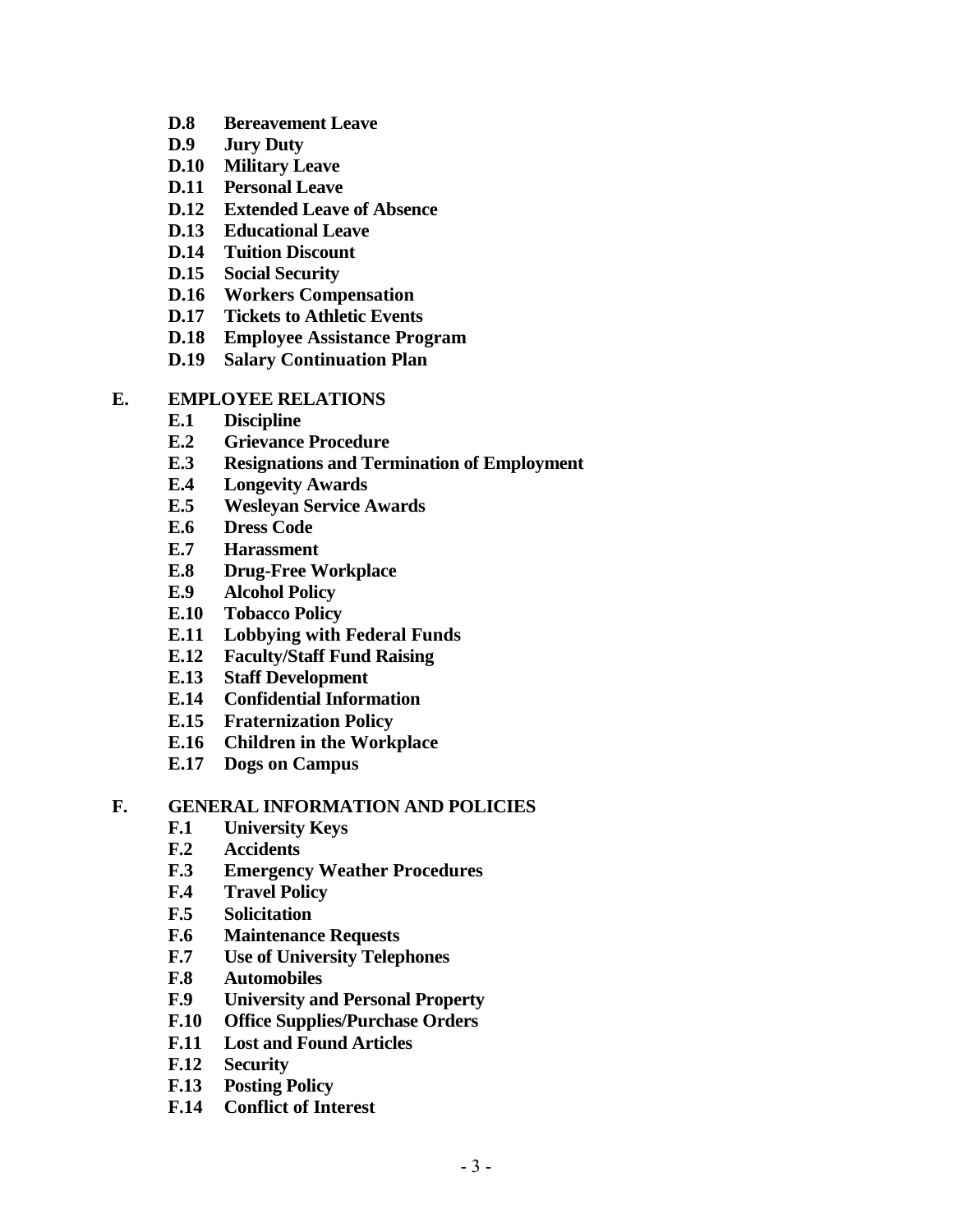- **F.15 Campus Housing for Employees**
- **F.16 Intellectual Property**

# **G. FACILITIES AND SERVICES**

- **G.1 University Store**
- **G.2 Cashier**
- **G.3 Health Services**
- **G.4 Cafeteria**
- **G.5 Post Office**
- **G.6 Library**
- **G.7 Gymnasium, Fitness Center, and Athletic Fields**
- **G.8 Leon Russell Chapel**
- **G.9 Facilities Usage**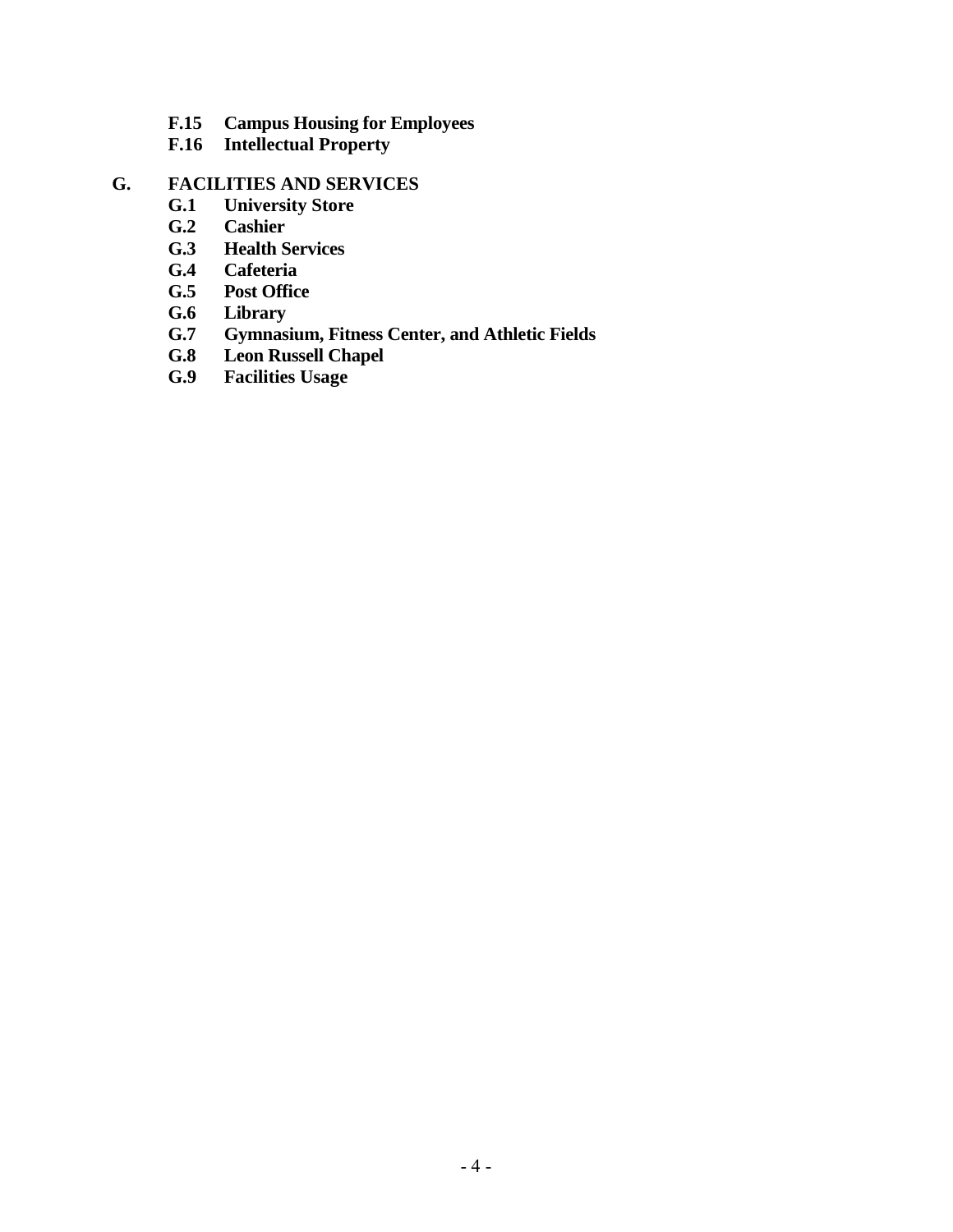

Dear Colleague:

At Wesleyan, our personnel are our most valuable resources. I welcome you as a member of our University community. Together, we have the important task of educating men and women, seeking to further the tradition of great ideas and humane values. Our students will depart from Wesleyan more equipped to serve society as responsible citizens. Students are the beneficiaries of our labor and are the ultimate reason for the existence of the University.

This manual is a collection of the policies and procedures that govern the work that we do. It is an important record for us concerning conditions of employment and general policies governing benefits, the use of University property and the many other matters that we all need to know during the course of our work.

Please read the manual carefully and keep it as a handy reference. We will endeavor to keep the document up to date. I invite your questions about the University's policies and welcome your suggestions about how to make the manual even more helpful. The University appreciates your commitment to its ideals and to creating the best possible working environment.

Sincerely yours,

Dr. Evan D. Duff President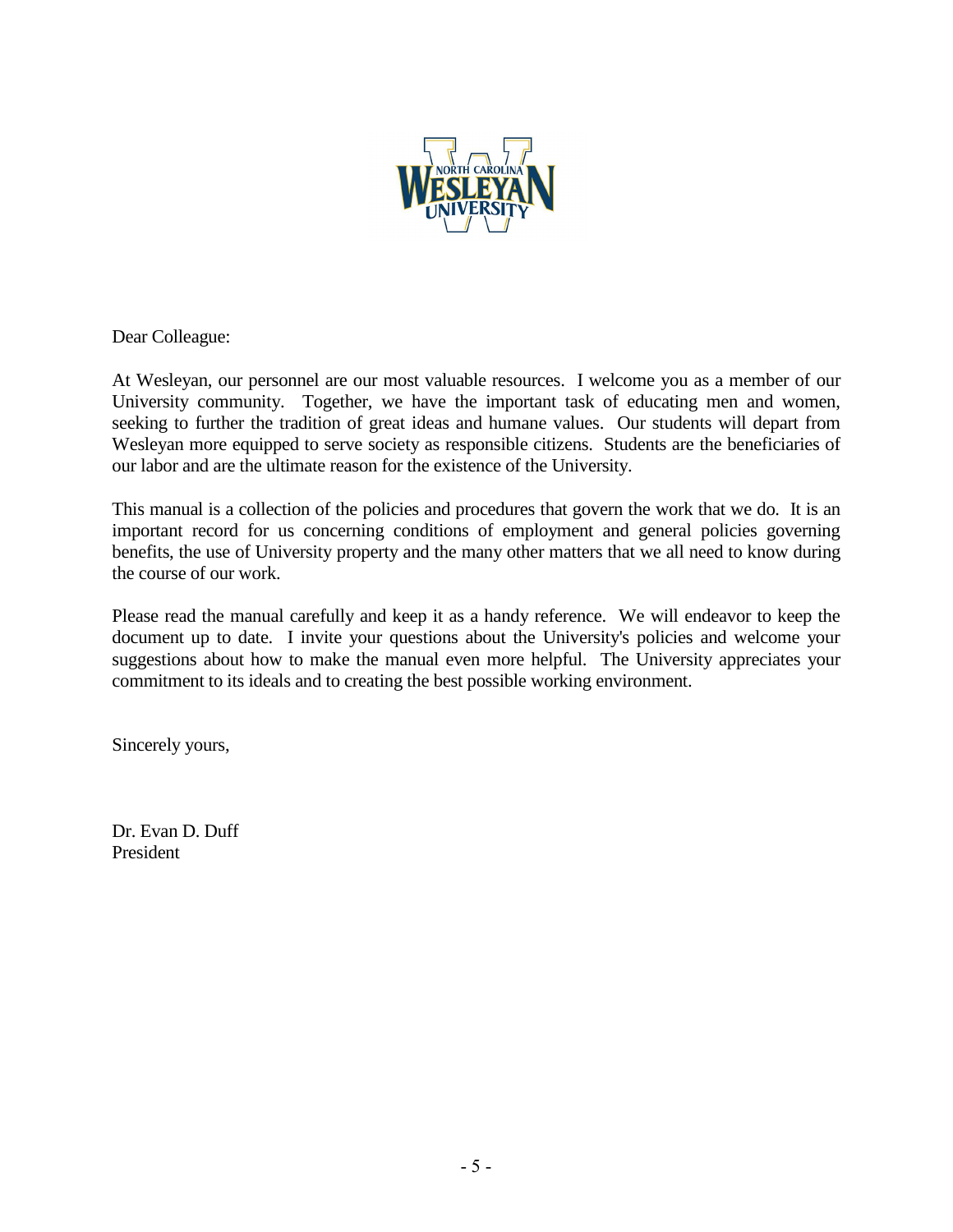# **A. INTRODUCTION**

## **A.1 Statement of Institutional Purpose**

Mission (Approved by the Board of Trustees October 17, 2008) North Carolina Wesleyan University, a private institution affiliated with the United Methodist Church, prepares students for professional advancement, life-long learning, and responsible participation in their communities.

## Vision Statement

At North Carolina Wesleyan, we provide students with opportunities to make meaningful connection and learn through innovative teaching approaches. The distinctive Wesleyan experience equips our graduates to make a positive impact on the world.

## Core Values

- Knowledge & Understanding
- Integrity & Accountability
- Patience & Respect
- Kindness & Empathy

# Campus and Community

The liberal arts and sciences are the foundation of Wesleyan's curriculum for all undergraduate degree programs. Students choose from a variety of majors, all of which help prepare students for rewarding personal lives, good citizenship, and productive careers. Instruction emphasizes critical thinking, analytical reasoning, reading, writing, speaking, informed decision-making, and the use of innovative technology in teaching and learning. The University understands the increasing importance of a global perspective and of helping students learn to function in a complex society. It provides a learning environment that encourages ethical and spiritual development

The University provides degree programs and other educational opportunities for residential, commuting, and adult students. The traditional program in Rocky Mount for residential and commuting students emphasizes small classes and individual attention. It also encourages student development through co-curricular and extra-curricular activities. The non-traditional Adult Degree program is designed for students who wish to strengthen their academic background, enhance their professional knowledge and skills, and advance their careers. It is tailored to the learning styles and schedules of working adults. Both programs provide student support services to ensure academic success.

The University has a special commitment to the Rocky Mount area and to Eastern North Carolina. Through individual faculty, staff, and alumni activity, and through its educational and cultural programs, the University promotes the development of the region. The Wesleyan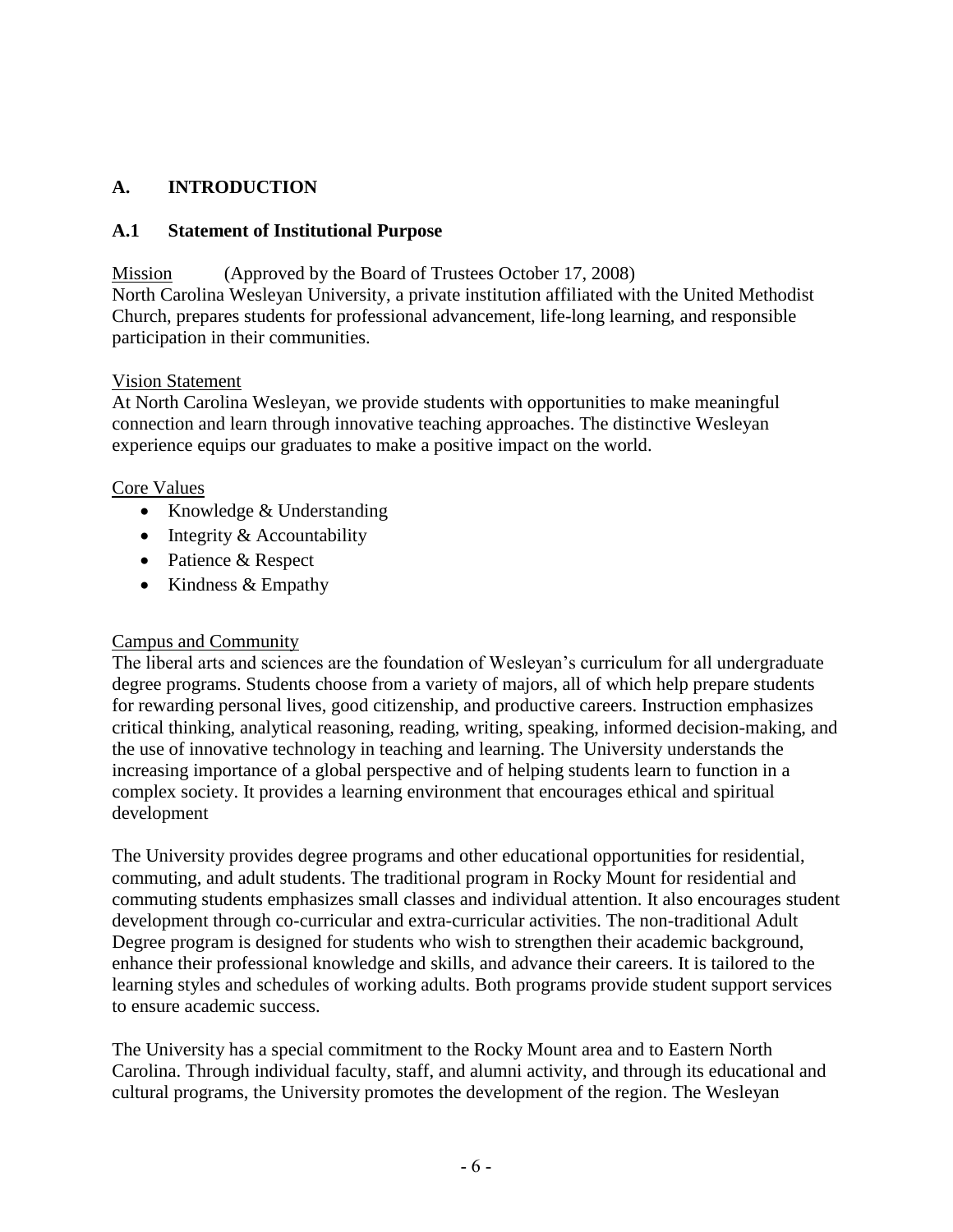community includes students from diverse cultural and racial backgrounds, which is highly valued by all. The University works to create an environment in which students, faculty, and staff come together in a dynamic learning community.

# **A.2 Purpose of this Manual**

The Board of Trustees and the Administration of North Carolina Wesleyan University (NCWU) recognizes that the goals and objectives of the University can be met only with an appropriate faculty, professional and support staff. Qualified persons will be employed and every reasonable effort will be made by the University to assure working conditions consistent with efficiency, proficiency and good morale.

It is the purpose of this manual to set forth the practices, policies and procedures, working conditions and benefits of employment as they pertain to the employees of North Carolina Wesleyan University. By means of these policies, the University expresses its expectations of its employees and they, in turn, may know what to expect of the University in these matters.

This Manual contains general statements of University policy, and it should not be read as including the fine details of each policy. Nothing in this Manual should be construed as altering the employment-at-will relationship. Policies can be amended, altered or revised by the University at any time.

Policies will be reviewed periodically and revised as necessary. The Director of Human Resources will be responsible for making any necessary revisions. Recommendations for changes in policies may be made to a department head or the President.

# **A.3 Organization and Administration**

North Carolina Wesleyan University is a private, co-educational, liberal arts undergraduate University related by faith to the North Carolina Annual Conference, Southeastern Jurisdiction, of The United Methodist Church. The revised Charter and Bylaws (1992) are the basic documents that describe the overall government and organization of the University.

#### The Board of Trustees

The legal authority to operate North Carolina Wesleyan University rests with the Board of Trustees.

The Board of Trustees consists of not less than 16 and not more than 40 members. The President of the University and the President of the Alumni Association are ex officio members. The Trustees are divided into four classes of not fewer than 4 members each; each serves a term of four years. To provide continuity, the term of one class expires each year on May 31. All members of the Board must be at least twenty-one years old.

The business and affairs of the University are administered and managed by the Board of Trustees. The Board has final authority and responsibility for all University activities, identifying the University's fundamental goals, and establishing the general policies necessary to accomplish these goals. In practice, the responsibility for implementing these policies is delegated to the President and through him/her to other members of the administration and faculty.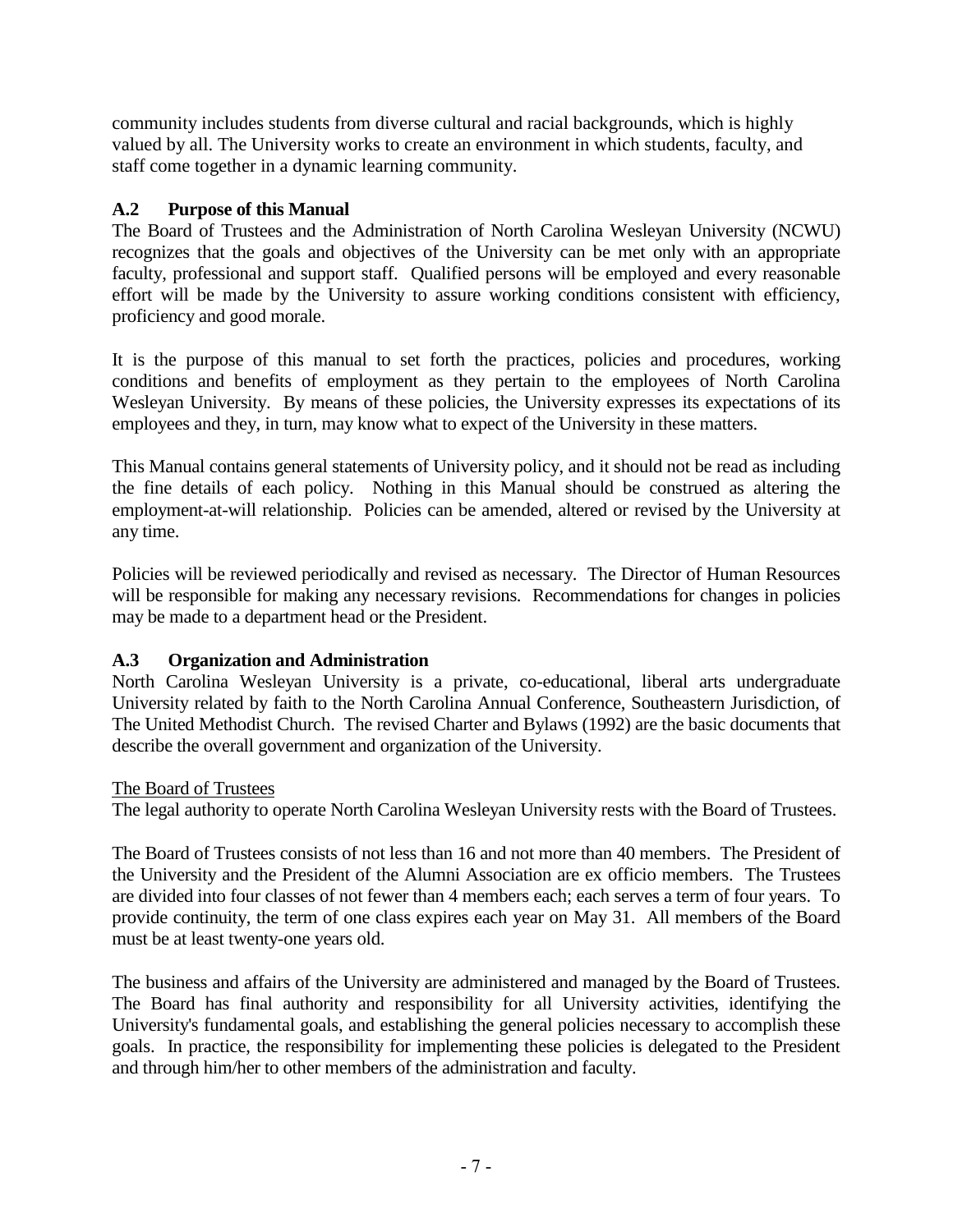The powers of the Board of Trustees include but shall not be limited to the following: (i) the authority to appoint and remove the President of the University and, (ii) upon the recommendation of the President, to confer, grant or deny tenure. For a more detailed list of the Board's powers, employees may consult Article I of the North Carolina Wesleyan University, Inc. Bylaws. A copy of these Bylaws may be obtained from the President's Office.

#### President of the University

Appointed by the Board of Trustees, the President is the chief administrator and executive officer of the University. He/she is charged with carrying out the resolutions, orders, and policies of the Board. He/she is entrusted with the supervision and direction of the University. He/she informs and explains to the administrative officers, faculty and staff, the policies enacted by the Board of Trustees and The United Methodist Church. The President may call and preside at meetings of the faculty and appoint committees of the faculty; however, the President may delegate these duties. All personnel are ultimately responsible to the President.

The President delegates authority to various members of his/her administration. The following officials comprise the President's Executive Council: The President of the University, the Chief Academic Officer, the Sr. Vice President of Administration, the Vice President of Advancement, the Executive Dean of Enrollment, the Vice President of Athletics, the Faculty Chair and the Staff Council Chair. The President's Executive Council develops long-range plans and strategies, devises policies and procedures for day-to-day operations, and constructs the University's budget. Generally, this group meets bi-weekly.

#### Provost (Chief Academic Officer)

The Provost of the University is responsible for the accomplishment of the University's academic mission and for the achievement of its educational goals and objectives. He/she coordinates and supervises the University's instructional programs and oversees the provision of academic services including those provided by the Library, Institutional Research, the Office of the Registrar, Dean of Students, Student Success and Disability Services.

#### Sr. Vice President of Administration

The Sr. Vice President of Finance is the University's chief financial official. He/she is responsible for all treasury functions, maintaining and developing the physical plant, supervising University facilities, finance, information technology services, financial aid, the University store and post office, security, the receptionist/switchboard, contracts, and food services. The Sr. Vice President of Administration is also responsible for all University equipment.

#### Vice President of Advancement

The Vice President of Advancement is responsible for fundraising, the financial development of the University, and grant writing. He/she plans and administers all current and capital support programs and deferred giving operations, and supervises the keeping of appropriate records of donors, prospects and volunteers. He/she is the administrator for the Dunn Center of the Performing Arts, public relations, the Parents Association, the Board of Visitors, and the Alumni Association.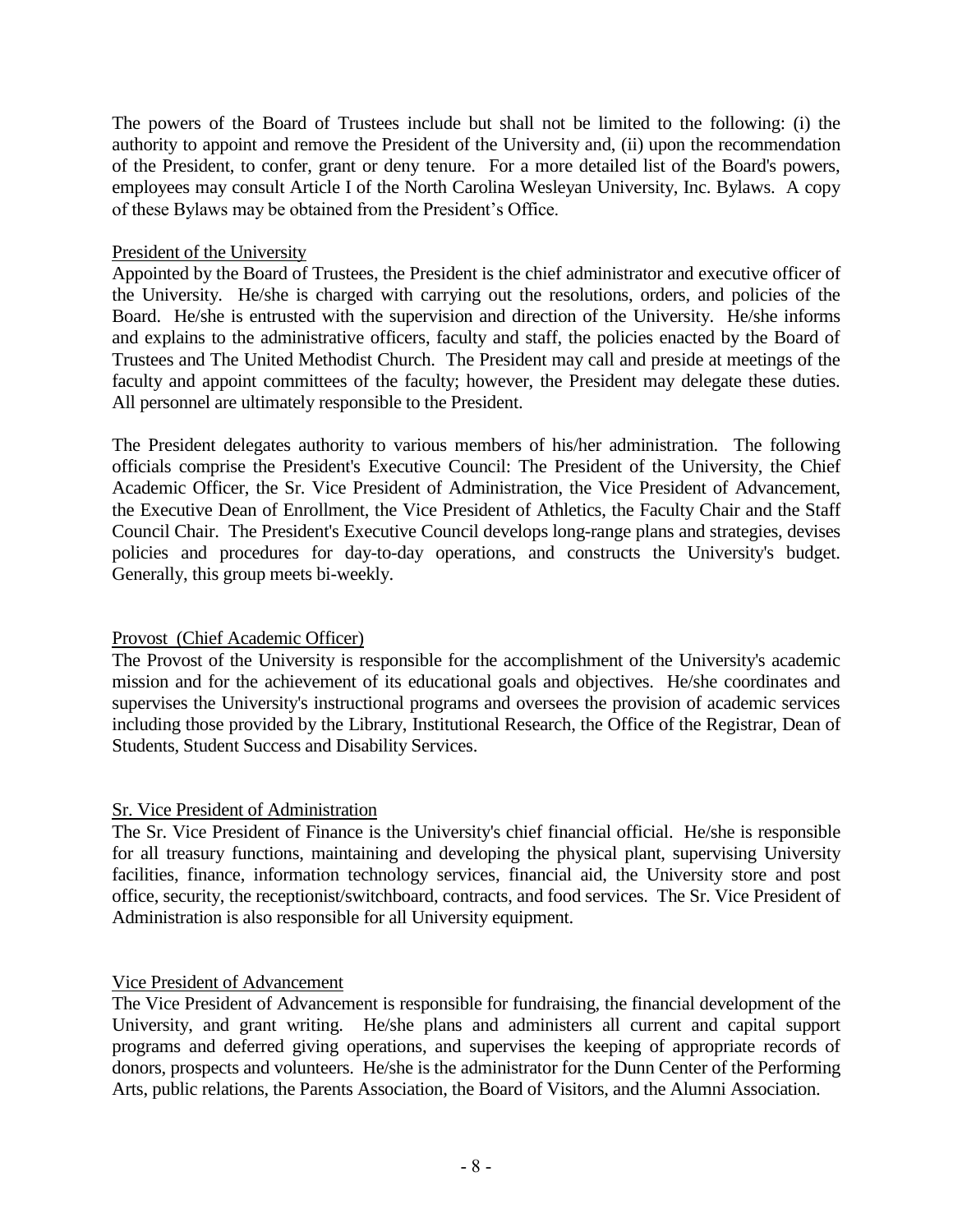#### Vice President of Enrollment

The Vice President of Enrollment reports directly to the President of the University. He/she is responsible for implementing plans for recruiting and retaining students and for the administration of the Admissions office and Adult and Professional Studies.

#### Vice President of Athletics

The Vice President of Athletics oversees the administration, direction, supervision, and leadership of the athletic program, the coaching staff, and related athletic personnel.

#### The Faculty

The Faculty consists of:

- President of the University
- Provost
- Director of the Library and any other professional librarians, understood to mean all who have earned at least the Master of Library Science degree from an institution accredited by the American Library Association.
- All employees under a faculty contract, understood to include teaching responsibility, and who hold the rank of Professor, Associate Professor, Assistant Professor, or Instructor;
- Faculty Emeriti
- Others in academic or administrative positions who acquire membership through Board of Trustees' action.

Part-time and adjunct teachers and teachers without the rank of Professor, Associate Professor, Assistant Professor, or Instructor shall enjoy all the privileges accorded to the Faculty by the Faculty Constitution, except that of voting.

The President upon the recommendation of the Provost makes new appointments to the Faculty. The Provost is advised by the chairman of the division in which the appointment is to be made and by the faculty personnel committee.

#### **A.4 Employees with Faculty Contracts**

Due to the special circumstances of those employees with faculty contracts, the following policies are not applicable to them as these particular policies are intended only for employees without faculty contracts. Relevant policies applicable to faculty may be found in the Faculty Handbook.

- B.1 Employee Classification
- B.4 Employment and Recruitment
- B.7 Physical Examinations and Immunizations
- B.8 Probationary Period: New Employees
- C.2 Working Hours and Overtime
- C.3 Recording Work Overtime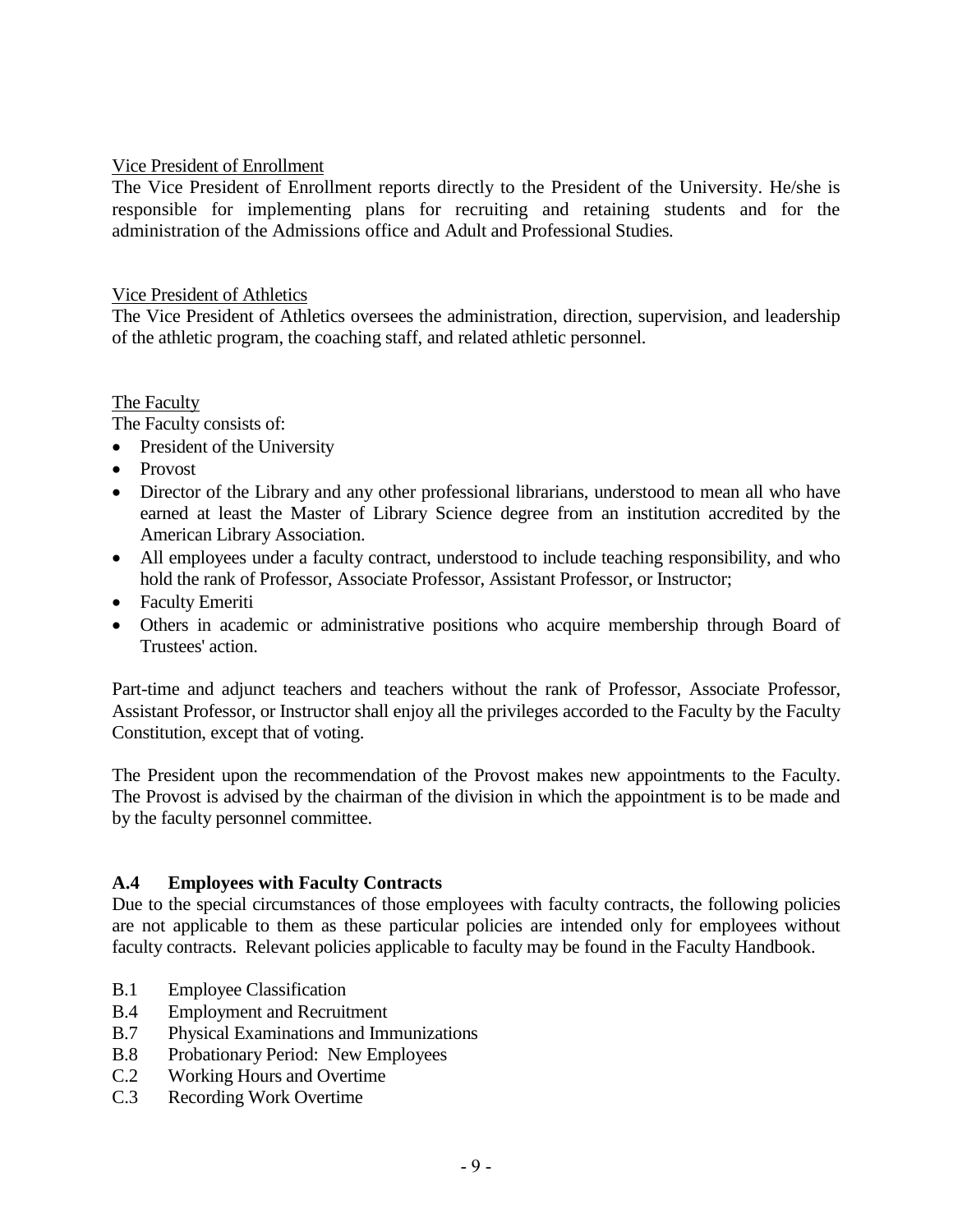- C.4 Salary Increase
- C.5 Absenteeism
- D.3 Staff Phased Retirement
- D.5 Vacations
- D.6 Sick Leave
- D.7 Family and Medical Leaves of Absence
- D.8 Funeral Leave
- D.9 Jury Duty
- D.11 Personal Leave
- D.13 Educational Leave
- E.12 Staff Development

#### **A.5 Work Rules**

North Carolina Wesleyan University strives to maintain good working conditions for all its employees in a pleasant atmosphere and with challenging responsibilities for everyone.

When accepting employment with NCWU, an employee is assigned certain definite duties, responsibilities and relationships that are to be observed in fulfilling the responsibilities of his/her position with the University. It is, therefore, expected that a NCWU employee agrees to and accepts as a condition of employment the following responsibilities and rules of work conduct:

- 1. Work conscientiously toward achieving the objectives of NCWU in compliance with its mission, philosophy, and policies.
- 2. Perform assigned duties at a satisfactory level of quality, accuracy, neatness, effectiveness and integrity.
- 3. Work cooperatively with others in a sincere, tactful, and positive manner; to respect the findings, views and actions of fellow staff members and to use appropriate channels to express judgment on these matters.
- 4. Be punctual and to perform assigned duties so as to achieve effective and productive use of time.
- 5. Respect the privacy of students and to use, in a responsible manner, information gained in relationships with them.
- 6. Keep and hold confidential all information regarding the University, its students, and personnel gained in the course of employment.
- 7. Be responsive to the guidance, directions and instructions of the immediate supervisor.
- 8. Avoid conflicts of interest by refusing significant personal gifts and/or gratuities from persons or organizations served by the University or doing business with NCWU and by notifying one's supervisor whenever a conflict may exist.
- 9. Distinguish clearly, in public, between one's statements and actions as an individual and those made as a representative of the University.
- 10. Be constantly mindful of the obligation the University and its staff have to portray a positive image to students, the public and to organizations and individuals served by the University.
- 11. Adhere to the policies adopted by the University.

Failure to abide by or comply with any or all of the above rules may be considered cause for disciplinary action and/or dismissal.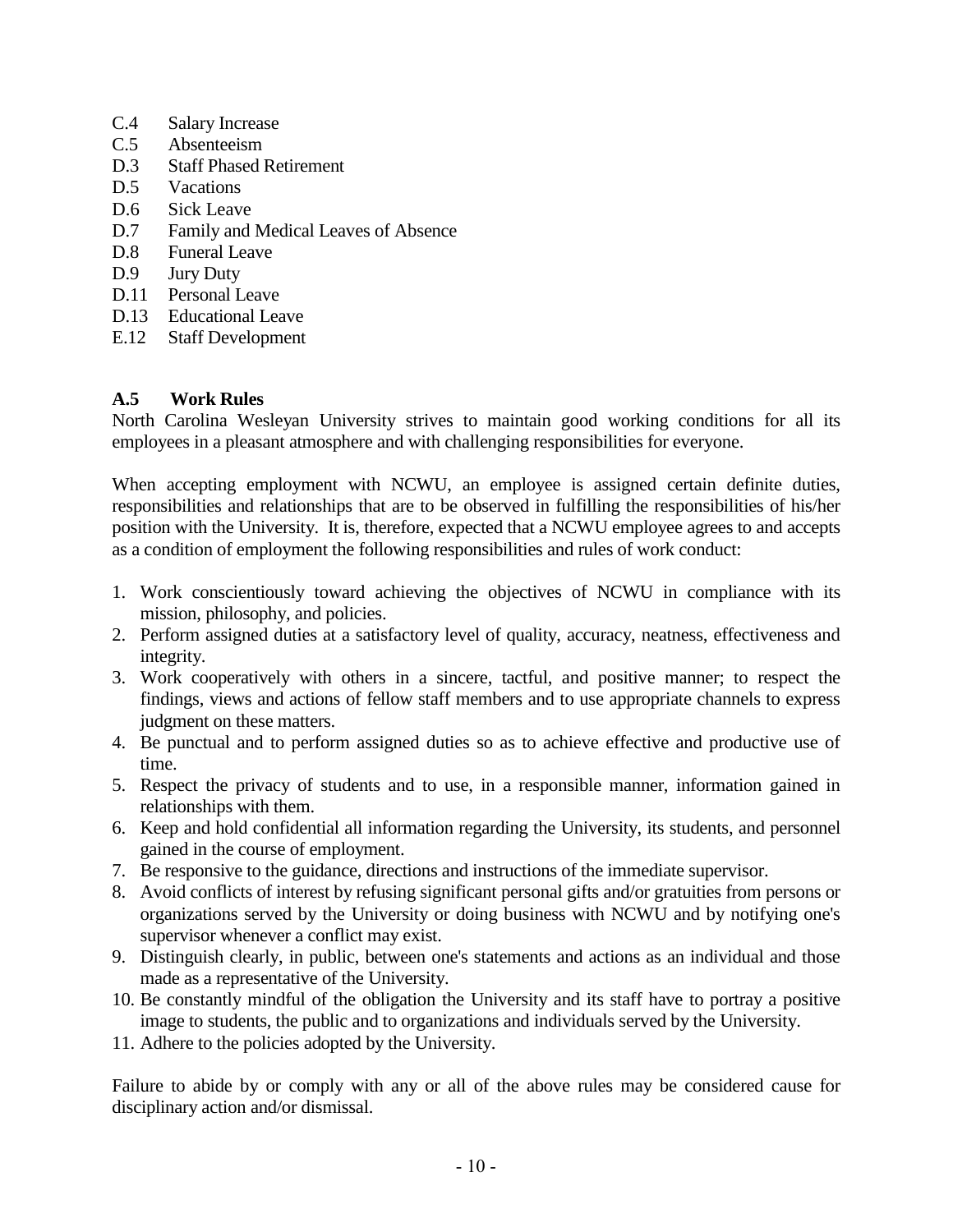However, this list is illustrative only, and does not encompass all rules that apply to employment at the University. Employees are encouraged to consult this Manual for other applicable standards of conduct and policies. The University reserves the right to add to, revise or alter the responsibilities and work rules at any time.

# **A.6 Community, Religion and Discourse**

Since its founding in 1956 by the United Methodist Church and Rocky Mount leaders, North Carolina Wesleyan University has been affiliated with The United Methodist Church. The Heritage District Superintendent represents the United Methodist Conference on our Board of Trustees, and the University has a close working relationship with the Bishop and the Conference's Board of Institutions, on which the Wesleyan President sits as an ex-officio member. The University embraces its historical association with The United Methodist Church and the inaugural teaching of its founder, John Wesley. The University is unconditionally committed to the intellectual, emotional, social, and spiritual development of its students. We strive to embody the values and principles of The United Methodist Church while welcoming persons with all religious beliefs to our campus. We promote and support the following key principles of a Methodist affiliated University:

1. The Place of Religion in Higher Education: We respect and provide for the teaching of religion within the curriculum. Faculty, staff and students have opportunities to explore the place of religious beliefs and practices within all academic disciplines and co-curricular activities. Our general education program requires that students take at least one course in religious studies. In addition, Wesleyan has a popular major and minor in Religious Studies.

Our campus is served by a full-time chaplain who is an ordained Methodist Minister and is a visible and popular presence on our campus. The University supports a wide range of religious life experiences for students under the guidance of the chaplain. A number of scholarships are available for Methodist students, sons and daughters of clergy, and students of any religion who aspire to the clergy.

2. Social Justice: We affirm the basic rights of all persons to equal access to education and to spiritual growth within the University. We deplore acts of hate or violence against groups or persons based on race, ethnicity, gender, sexual orientation, religious affiliation, or economic status, and offer a climate of openness, acceptance, and support to enable all persons to participate fully in the life of the University. We seek to create a community of scholarship and learning that facilitates social and academic participation as an inclusive right for all.

3. Academic Freedom: We believe that academic freedom is protected for all members of the campus community and that the University should foster a campus environment that allows for the free and reasoned exchange of ideas, while guarding the expression of religious belief on campus. We recognize that excellence in higher education requires an environment that fosters an openness to discourse among faculty, students, and staff.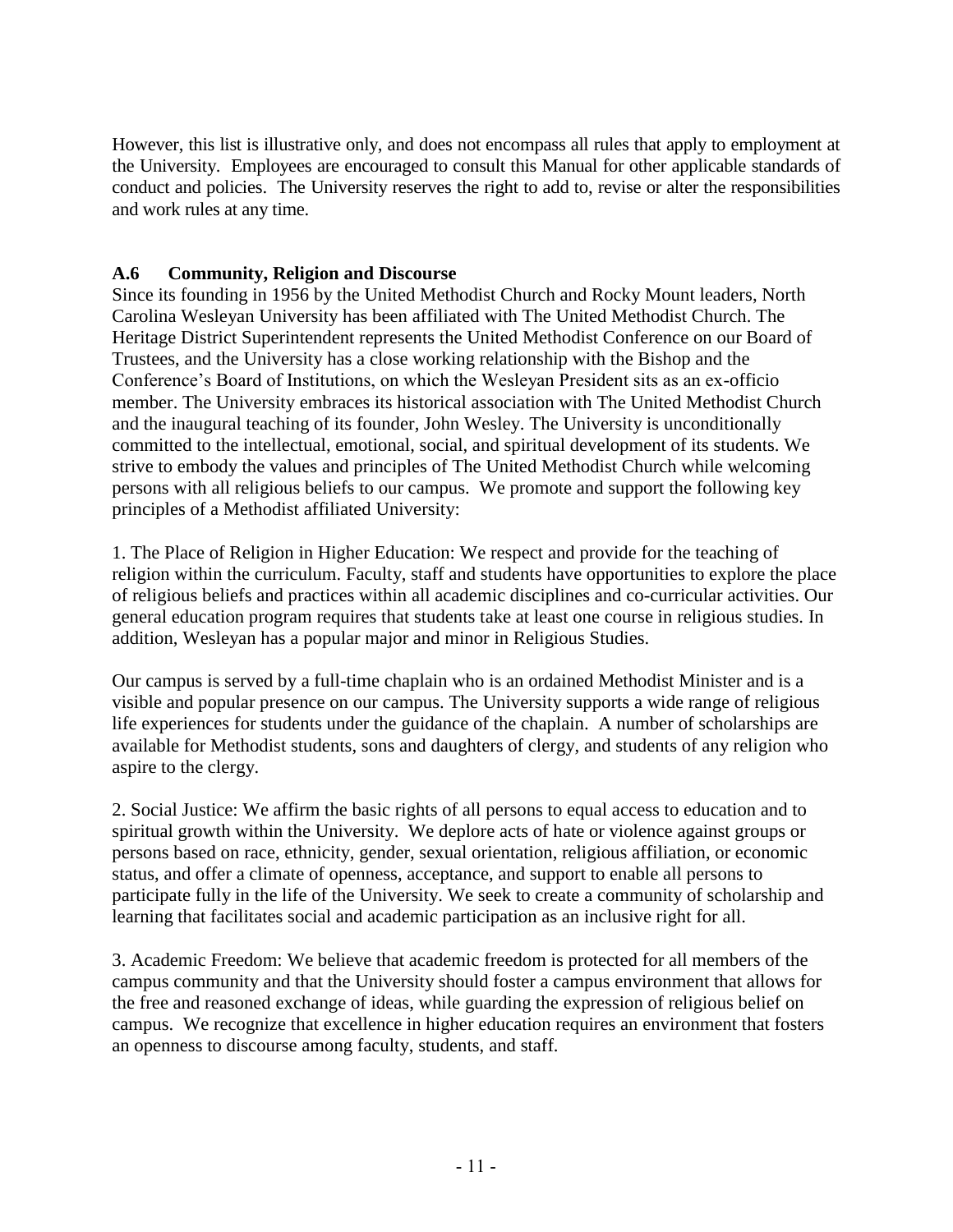North Carolina Wesleyan University is open to all persons regardless of their religious beliefs. The University welcomes religious diversity as an opportunity for the broadening of minds and the enrichment of campus discourse. We provide opportunities for personal and private expressions of faith and the meaningful exchange of ideas for all members of the campus community.

# **B. EMPLOYMENT**

# **B.1 Employee Classification**

All employees of the University who do not have faculty contracts are bound by all the provisions of this manual and will be classified as follows:

- 1. Full-time employees: Employees hired to work the University's normal, full-time, forty-hour workweek on a regular basis. Such employees may be "exempt" or "non-exempt" as defined below.
- 2. Part-time employees: Employees hired to work fewer than forty hours per week on a regular basis. Such employees may be "exempt" or "non-exempt as defined below.
- 3. Casual: Employees hired to work fewer than twenty hours per week. Such employees are classified as "non-exempt".
- 4. Temporary: Employees hired to work on a temporary basis. Such employees are classified as "non-exempt".

Non-exempt employees: Employees who are required to be paid overtime at the rate of time and one half (i.e., one and one-half times) their regular rate of pay for all hours worked beyond forty hours in a workweek, in accordance with applicable federal wage and hour laws.

Exempt employees: Employees who are not required to be paid overtime, in accordance with applicable federal wage and hour laws, for work performed beyond forty hours in a workweek. Executives, professional employees, and certain employees in administrative positions are typically exempt.

The employee will be informed of his/her initial employment classification and status as an exempt or non-exempt employee in the initial offer letter.

# **B.2 Personnel Records**

The Director of Human Resources will maintain the employee personnel records.

The President will designate those persons who have access to employee records. A place to review personnel files will be provided. Each employee has access to his/her own file and may review it at any time. Because of space limitations, it is expected that the employee will arrange the time to review the file with the Director of Human Resources.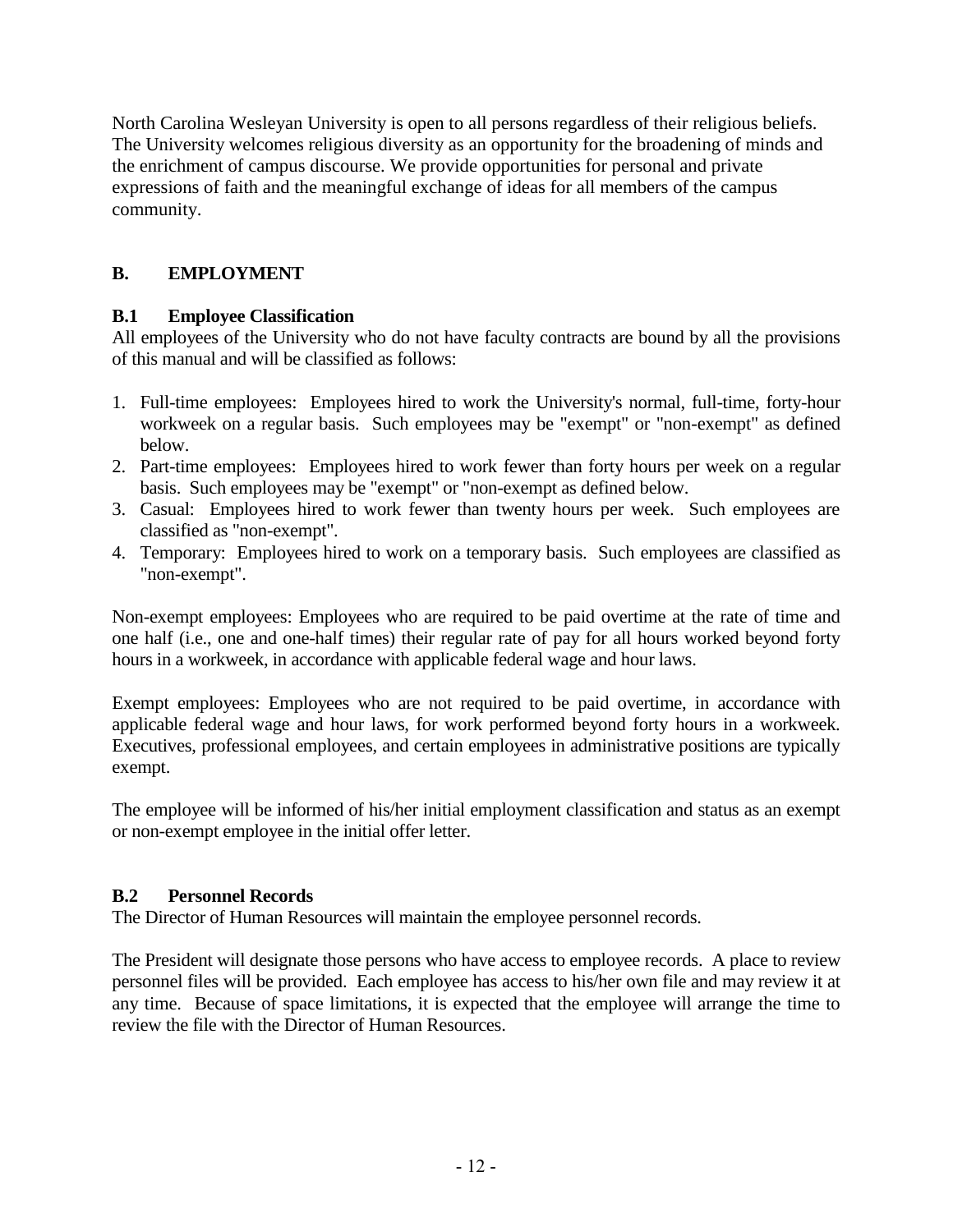# **B.3 Equal Employment Opportunity**

North Carolina Wesleyan University (NCWU) is an equal opportunity employer. It is the policy of NCWU to prohibit discrimination and harassment of any type and affords equal employment opportunities to employees and applicants without regards to race, color, religion, sex (including sexual discrimination), sexual orientation, gender identity, national origin, age (40 years and older), disability or genetic information. NCWU conforms to the spirit as well as to the letter of all applicable laws and regulations. Additionally, NCWU will take action to employee, advance in employment and treat qualified Vietnam-era veterans and disabled veterans without discrimination in all employment practices.

The policy of equal employment opportunity (EEO) and anti-discrimination applies to all aspects of the relationship between NCWU and its employees, including:

- Recruitment
- Employment
- Promotion
- Transfer
- Training
- Working conditions
- Wages and salary administration
- Employee benefits and application of policies

The policies and principles of EEO also apply to the selection and treatment of independent contractors, personal working on our premises who are employed by temporary agencies and any other persons or firms doing business for or with NCWU.

# **B.4 Americans with Disabilities Act (ADA)**

To ensure equal employment opportunities to qualified individuals with a disability, North Carolina Wesleyan University will make reasonable accommodations for the known disability of an otherwise qualified individual, unless undue hardship on the operation of the University would result.

Employees who may require a reasonable accommodation should contact the Human Resources Department.

# **B.5 Nepotism**

Relatives, e.g. immediate family, of supervisors will not be employed in positions where a supervisor/subordinate relationship would be created. That is, no employee is permitted to work within the "chain of command" of a relative such that one relative's work responsibilities, salary, or career progress could be influenced by the other relative.

# **B.6 Physical Examination and Immunizations**

All applicants for health care positions and food service positions are required prior to employment to present evidence of a recent physical examination including Tuberculin skin test and/or chest X-ray conducted by a physician who is licensed in the State of North Carolina, together with a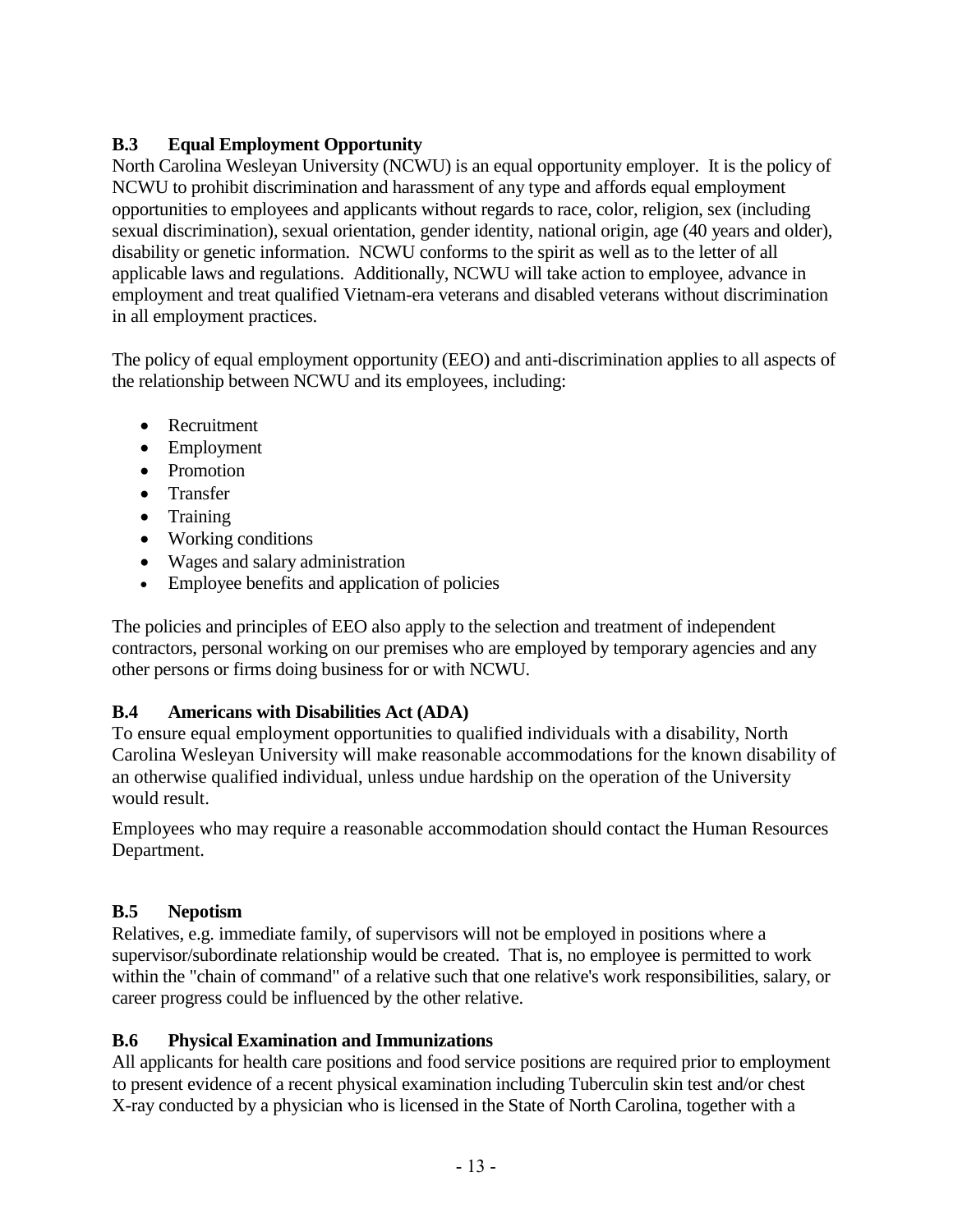record of current standard immunizations. This list of standard immunizations, as promulgated by the North Carolina Health Department, is available from the Director of the Wellness Center. Each such employee shall be required to have an annual test for tuberculosis and to maintain standard immunizations.

## **B.7 Probationary Period: New Employees**

All new staff employees are employed with the understanding that they are on probationary status for the first ninety (90) days of their employment. This is a period of orientation for new employees to acquaint them with their duties and responsibilities. Employees will be able to demonstrate their capacity for satisfactory performance during this period. Additionally, an existing part-time employee who becomes a full-time employee or an employee who transfers from one full-time position to another position in a different department is on probationary status for the first ninety (90) days of his/her full-time status.

The probationary period may be extended with the approval of the Vice President or President. There will be a limit of one extension of no more than ninety (90) days duration for any one employee.

## **B.8 Employment-at-Will**

For employees without an employment contract, employment with North Carolina Wesleyan University (NCWU) is a voluntary one and is subject to termination by the employee or NCWU at will, with or without cause, and with or without notice, at any time. Nothing in this handbook or in the policies listed shall be interpreted to be in conflict with or to eliminate or modify in any way the employment-at-will status of North Carolina Wesleyan University employees.

The policy of employment-at-will may not be modified by any officer or employee and shall not be modified in ay publication or document. The only exception to this policy is a written employment agreement approved at the discretion of the President or the Board of Trustees, whichever is applicable.

This handbook and these personnel policies are not intended to be a contract of employment of a legal document.

#### **B.9 Performance Evaluations**

All University employees will have their job performance formally reviewed annually. Reviews will be conducted at the end of each fiscal year. Supervisors will review each of their employees and meet with them one-to-one to go over the assessment. As part of the evaluation process employees, along with their supervisors, will provide goals to be worked on for the next year. Copies of completed evaluations will be sent to the Human Resources office and placed in the employee's personnel file. Faculty evaluations will be conducted through their respective School Chair and the Academic Affairs office and then filed within their academic file in the Provost's office.

# **C. COMPENSATION**

# **C.1 Pay Days**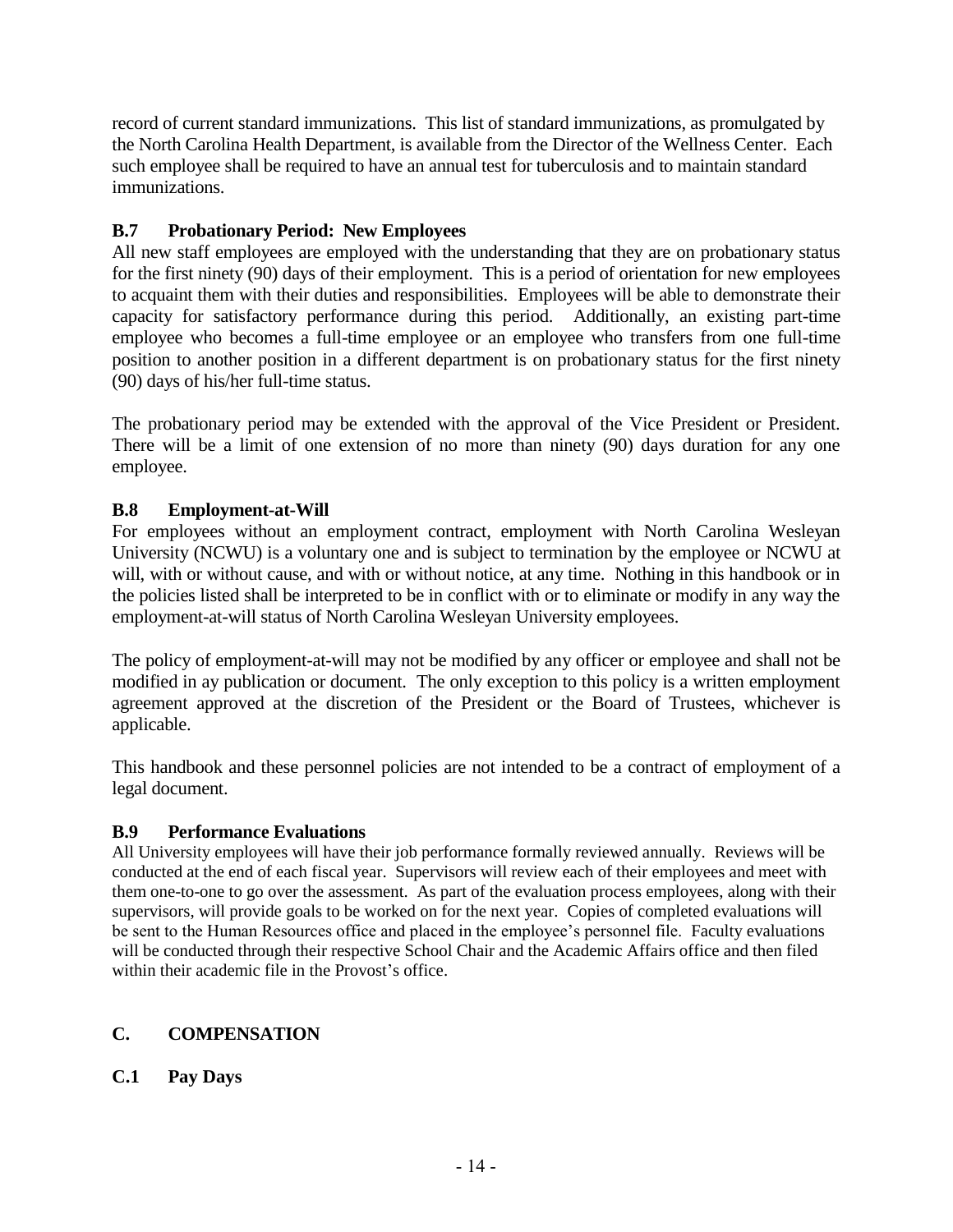Each month has two pay periods. The first pay period is from the first through the fifteenth of the month. The second pay period covers the sixteenth through the last day of the month.

Paychecks are issued on the 15th and the last day of the month. If the payday falls on a weekend or holiday, pay will be issued on the last working day before the weekend or holiday.

Pay adjustments such as overtime, time off without pay, etc. for the 1st through 15th pay period are included in the check issued on the last day of the month. Adjustments for the 16th through the end of month are included in the check issued the 15th of the following month.

Direct deposit is available and mandatory for all employees. The University has the ability to direct deposit to any bank of the employee's choosing and capable of splitting pay between multiple accounts, such as a savings account. Electronic pay statements may be viewed online.

# **C.2 Working Hours and Overtime**

Generally, the University observes a basic workweek of five days, Monday through Friday. Regular office hours are from 8:00 a.m. to 5:00 p.m., with one hour for lunch. Supervisors are responsible for scheduling lunch periods to assure adequate office coverage.

Periodically it may be necessary for non-exempt employees (i.e., those not exempt from the provisions of the Fair Labor Standards Act) to work in excess of their normal 40-hour work week. All overtime should be pre-approved by the appropriate Vice President and when possible, a flexible work schedule should be used within the same pay period to account for the extra hours worked. When a flexible schedule cannot be arranged, overtime compensation will be paid at a rate of one and one-half times the regular hourly rate for hours worked in excess of 40 hours during the normal work week. Accrual of compensatory time is not allowed. A workweek is defined as Monday through Sunday.

During the week in which an employee receives holiday pay, sick pay, vacation pay, jury duty, or personal leave, the number of such hours will not be considered as hours "actually worked" in determining eligibility for overtime payment for such week.

All employees shall be classified according to the requirements of the Fair Labor Standards Act.

# **C.3 Recording Work Time**

The U.S. Department of Labor requires that for all non-exempt employees a record be kept of all hours worked by day and by workweek.

A semi-monthly time record sheet is used by the University for recording time and must be completed and signed by the employee, and submitted to the employee's immediate supervisor. The supervisor checks and approves the time record and turns it into the Human Resources Office by the 5th and 21st of each month for the preceding pay period. Pay adjustments for a pay period are included in the next paycheck. All absences must be recorded on the time record sheet.

# **C.4 Absenteeism**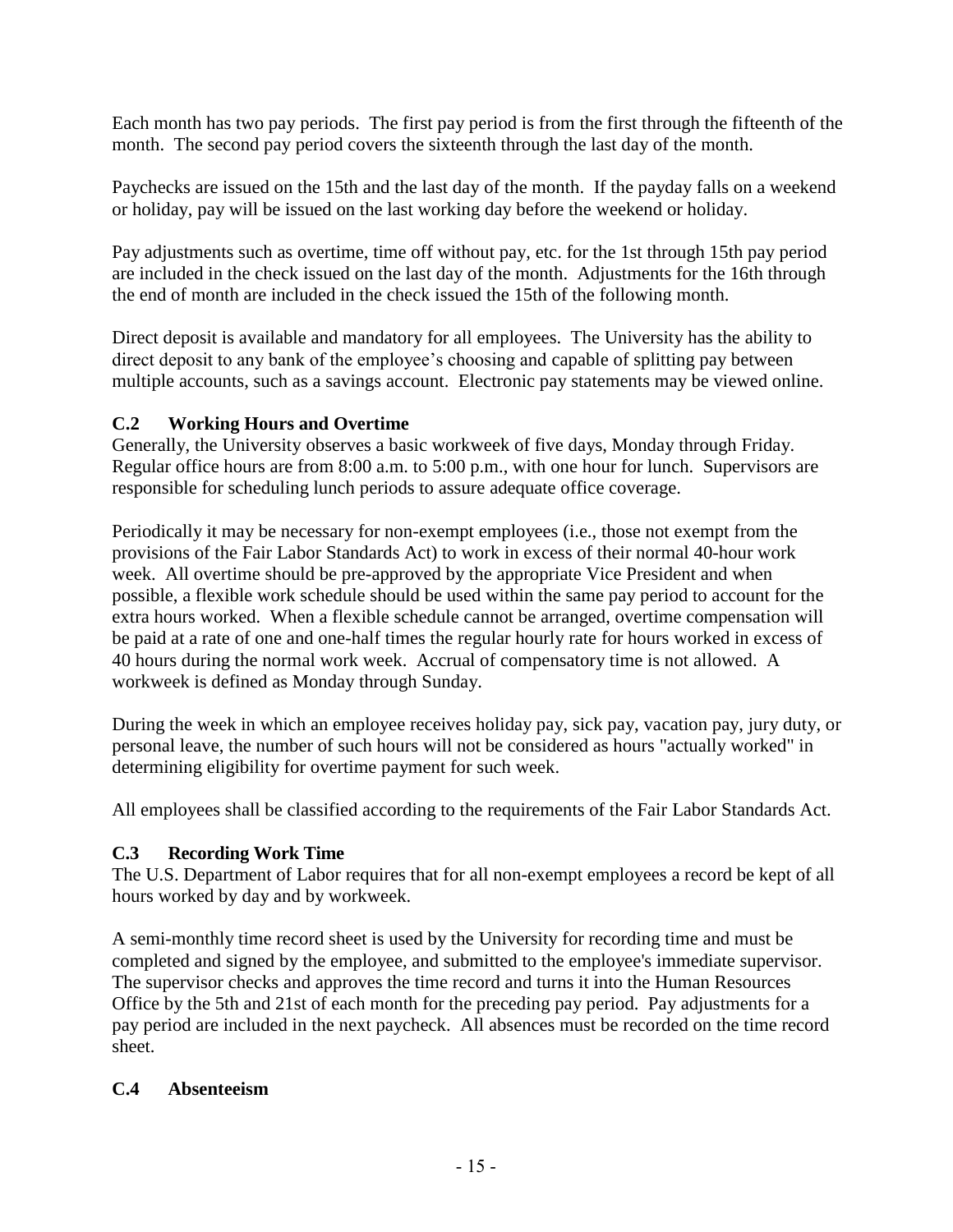All University personnel are expected to report to work on time. Absenteeism and tardiness are expensive, disruptive, and place an unfair burden on other employees and the supervisor. Unsatisfactory attendance will result in disciplinary action. It will also have an adverse effect on any promotional considerations.

If an employee must be late or absent for any reason, he/she should contact (phone, text, or email) his or her supervisor as far in advance of the time the employee would report for work as possible. The employee should explain why an absence is necessary and when he/she expects to return to work, except in the case of an emergency when the employee is incapacitated.

Employees have the right to appeal any imposed penalties through regular channels. (See Complaint Procedure)

## **C.5 Garnishments**

By law, the University is required to honor legal garnishments of employees' wages. The Director of Human Resources will notify an employee that a garnishment has been received by the University and provide the employee with a copy of the garnishment.

## **C.6 Final Checks for Dismissed or Voluntarily Resigning Employees**

A final pay for hours worked will be issued to a dismissed employee, or to an employee who has resigned, on the next regular payday following the resignation or dismissal. Employees leaving the University must return all keys and other University property and satisfy all financial obligations to the University (i.e. travel advance, etc.) before receiving their final pay. The Director of Human Resources will go over a checklist of items with the departing employee to ensure that all University property has been recovered.

# **D. BENEFITS**

#### **D.1 Insurance**

North Carolina Wesleyan University recognizes the value of benefits to employees and their families. The University supports employees by offering a comprehensive and competitive benefits program. Medical, dental, vision, long term disability, and life insurance is available to all full-time employees working 30 hours or more per week and becomes effective on the first of the month following the employees hire date. To keep coverage in force, every insured employee must work a minimum of 30 hours per week.

The employee's share of the premium will be deducted from each paycheck and may be deducted on a pre-tax basis. Benefit summaries are available from the Director of Human Resources or by visiting the Human Resources page of the University's website.

Medical and dental coverage under the University's insurance plan is subject to the requirements of COBRA.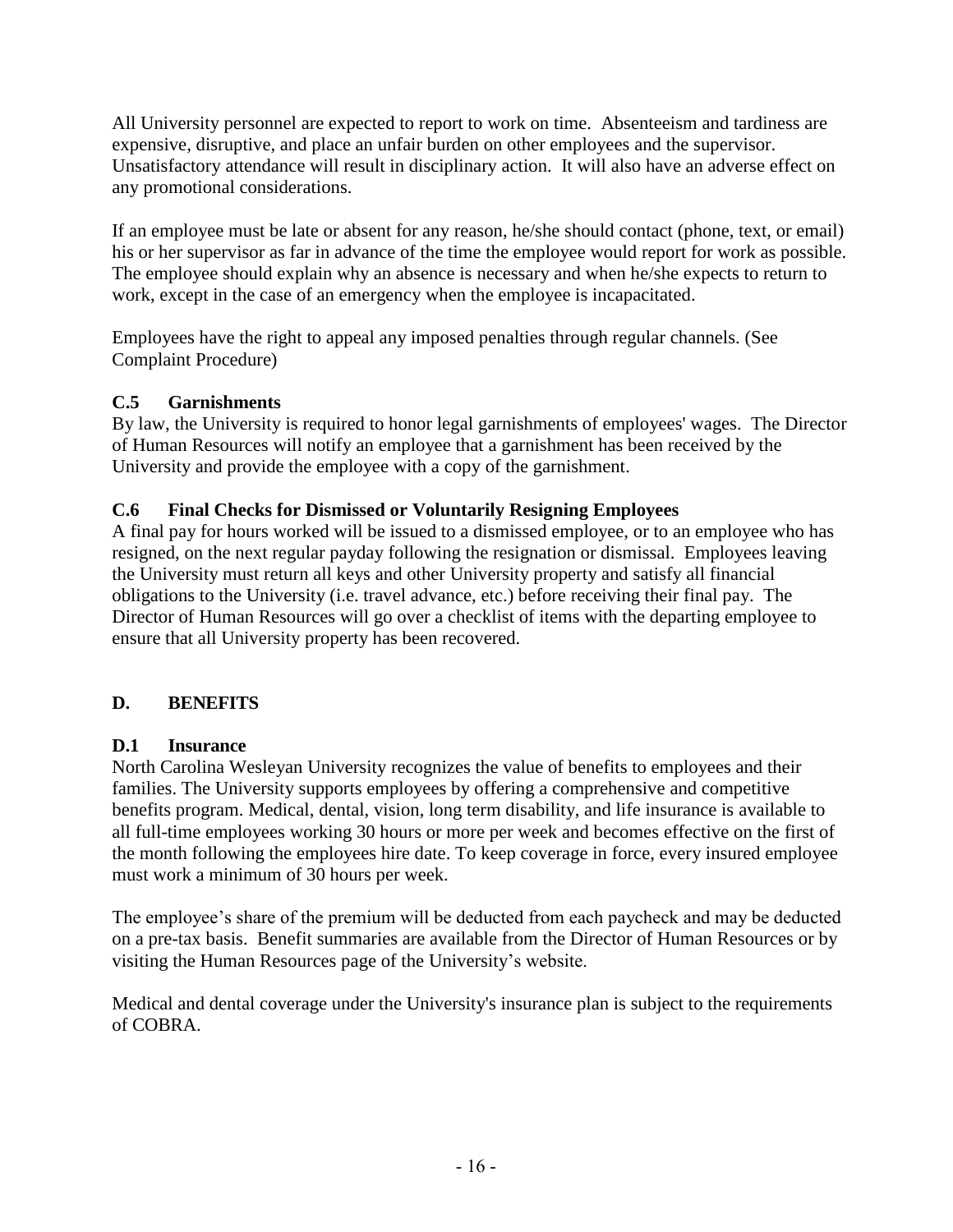# **D.2 Retirement Plan**

The University offers a Retirement Plan with Teachers Insurance and Annuity Association (TIAA). The Plan permits participation to make contributions to the retirement plan via pre-tax salary reduction. Federal and state taxes are deferred from contributions made by salary reduction.

To contribute to the retirement plan, an employee must be 21 years of age, employed by the University for 12-months, and worked at least 83 1/3 hours each month. The University contributes 6% of the employee's base salary to the program, as long as the eligible employee contributes 4% of their base salary to the program. Please note, new employees who have met the eligibility requirements under another TIAA or institutional retirement plan may begin participation in the University's retirement plan on the first day of the month following employment.

Further information regarding the retirement program offered by TIAA is available at [www.tiaa.org](http://www.tiaa.org/) and the Summary Plan Descriptions for the Plan. Employees may also contract the Director of Human Resources.

## **D.3 Phased Retirement Policy**

## **D.3.1 Phased Retirement Program for Staff**

The Phased Retirement Program provides an opportunity for eligible full-time staff to reduce their hours and responsibilities in preparation for full retirement from the University, along with the proportionate reduction in salary. The University reserves the right to determine, from year to year, how many members of the staff can participate in this program, both on an annual basis and in the aggregate, as well as to make decision about who is eligible based on the needs of the University in general.

#### **Eligibility**

Full-time staff may elect phased retirement at or after age 59 1/2 if he/she has completed 10 years of service at North Carolina Wesleyan University. In order to be considered for this program, an eligible member of the staff must inform the Vice President of their area at least 12 months prior to entering the Phased Retirement Program. Shorter notice times may be accepted at the discretion of their VP and President. If the request is approved by the Vice President the staff member will be given an irrevocable Phased Retirement Program Agreement, which must be finalized within six weeks of the request.

#### **Phased Retirement Period**

The period of Phased Retirement is for up to 2 fiscal years. The period will be fixed at the time of entering into the Agreement. Members of the staff under the Phased Retirement Agreement are not eligible to return to full-time status once the agreement is signed.

#### **Early Termination of the Phased Retirement Program**

The term of the original Phased Retirement Agreement may be reduced during the period upon request of the staff member and approval by the VP and President. For instance, a staff member who has entered into the 2-year agreement may ask to reduce the term to one year. Such requests should be made in writing (email is acceptable) to the appropriate Vice President by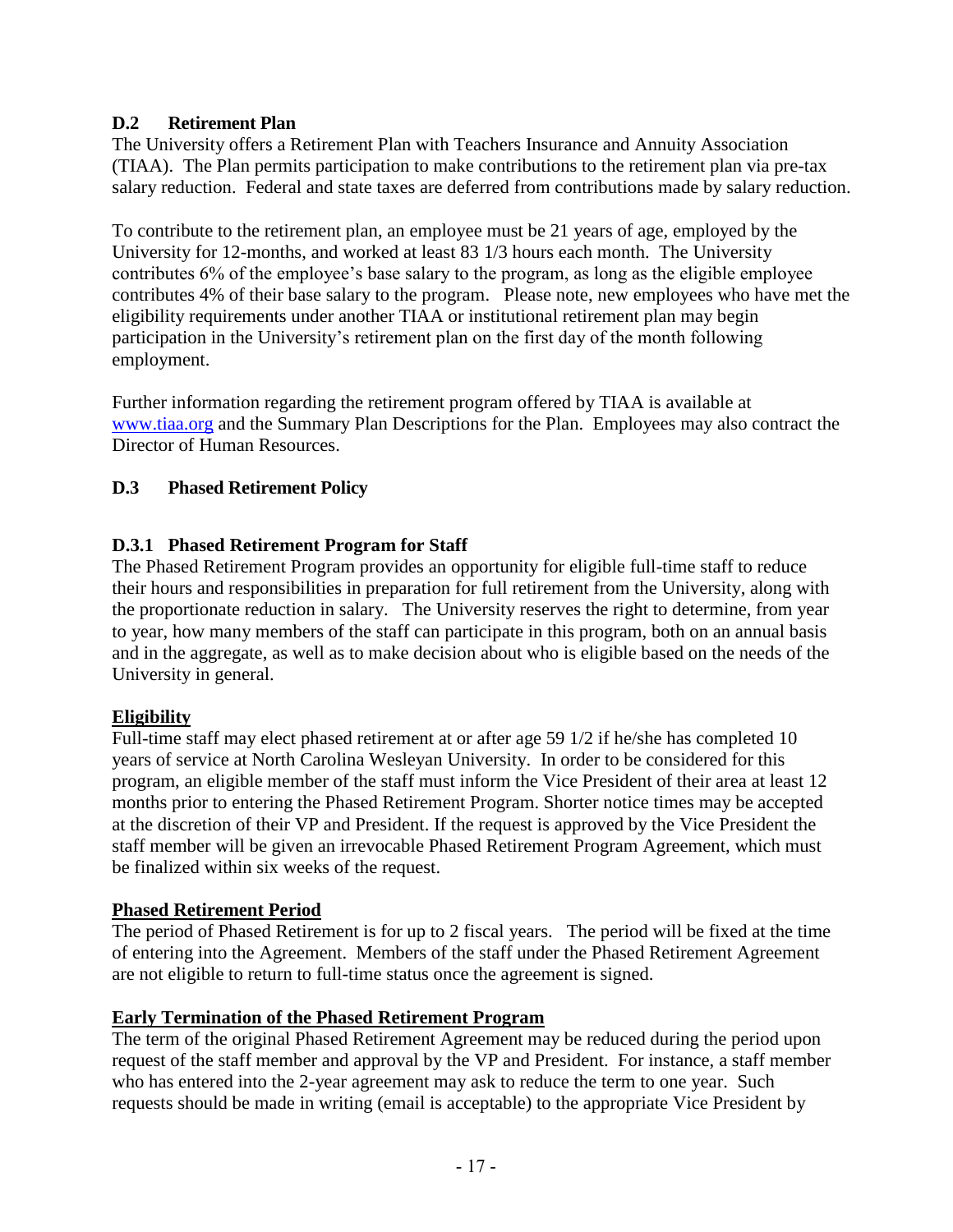December 1 of the terminal year. The term of the Phased Retirement Program will not be extended after the first year has begun.

#### **Salary and Hours**

While participating in the Phased Retirement Program, staff member's full salary will be reduced proportionately based on their elected option. The staff member will not work more than 30 hours a week and overtime will not be allowed during Phased Retirement Agreement. In the event that the chosen reduction in salary results in an employee's position not meeting the minimum salary test under the Fair Labor Standards Act (FLSA), the staff member may be required to begin keeping a record of their time worked on a time card.

#### Option 1:

Staff employee will maintain eligibility to participate in all benefits that they currently are enrolled. Work schedule will be reduced to 20 hours per week with a 50% reduction in salary.

#### Option 2:

Staff employee will waive all employee benefits, with the exception paid leave benefits. Work schedule will be reduced to 30 hours per week with a 25% reduction in salary.

#### **Fringe Benefits**

Health Insurance – Members of the staff participating in the Phased Retirement Program continue to be eligible for health insurance coverage per standard University policies, and pay the same premiums offered to active, full-time employees if they choose to participate. (Option 1 only)

Retirement Plan Contributions – The University will make its normal retirement contribution on behalf of the member of the faculty, based on actual (reduced) base monthly salary received during the Phased Retirement period. Phased Retirement participants may make elective, pre-tax contributions to the Retirement Plan through salary reduction. (Option 1 only)

#### Vacation and Sick Leave

Vacation and sick leave will be prorated based on the employee's chosen work schedule option. (both Options 1 and 2)

#### **Full Retirement**

A member of the staff under a Phased Retirement Agreement must fully retire from the University at the end of the Phased Retirement period. The University will rely on this planning for its staffing, including the employment of additional staff.

#### **More Information**

Full-time staff interested in additional information regarding the Phased Retirement Program should contact their Vice President. Information about the benefits available to retired University employees is available through the Human Resources office.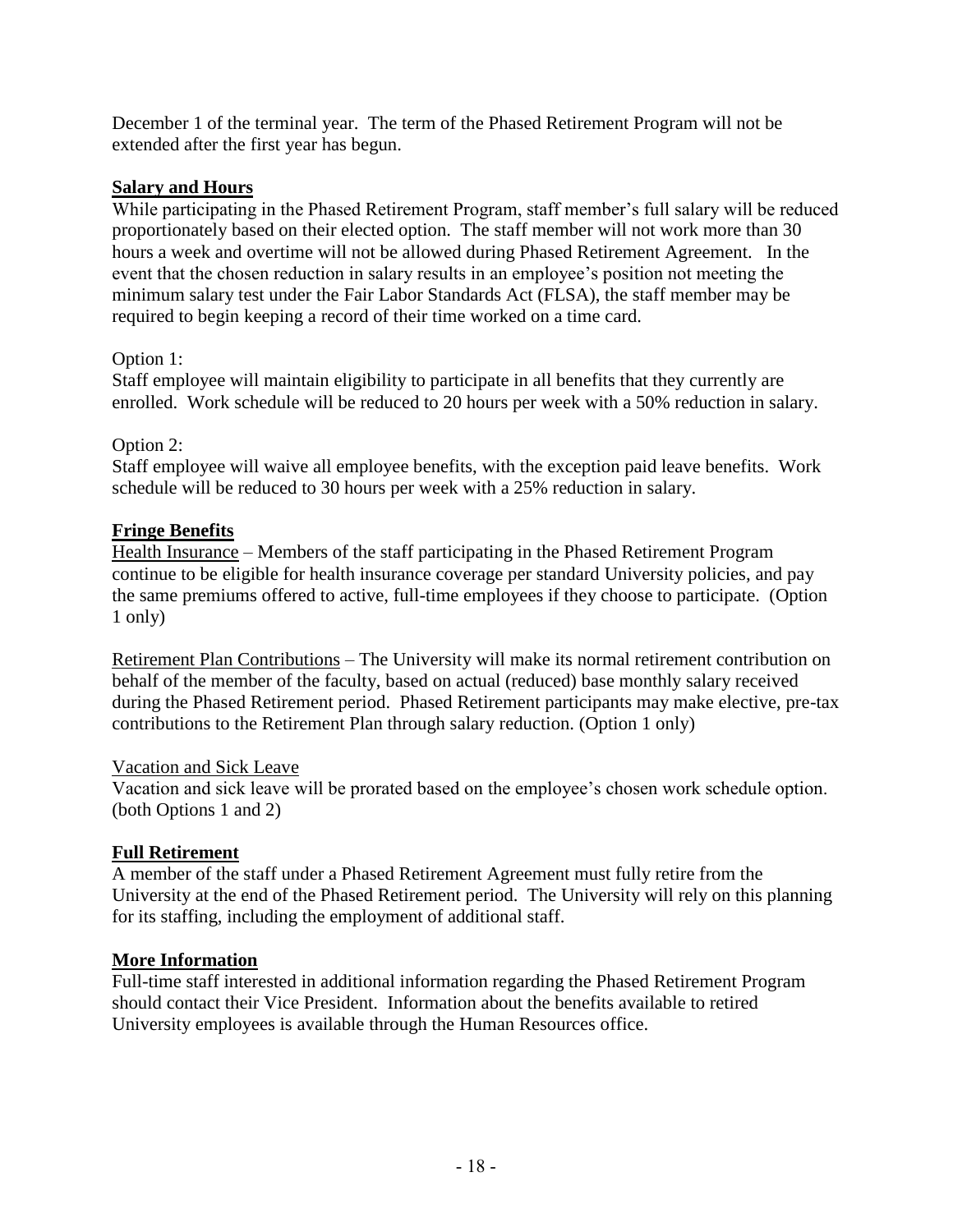*This Phased Retirement Program may be amended, modified, or terminated by the University at any time. Such amendment, modifications, or termination will not affect faculty members who have already signed a Phased Retirement Agreement.*

# **D.3.2 Phased Retirement Program for Faculty**

The Phased Retirement Program provides an opportunity for eligible full-time, tenured members of the faculty to reduce their teaching responsibilities in preparation for full retirement from the University, along with the proportionate reduction in salary. The University reserves the right to determine, from year to year, how many members of the faulty can participate in this program, both on an annual basis and in the aggregate, as well as to make decision about who is eligible based on the needs of programs or the University in general.

# **Eligibility**

Full-time, tenured members of the Faculty who are at least age 59 ½ and have at least ten consecutive years of full-time service at North Carolina Wesleyan University when the Phased Retirement period begins are eligible to participate. In order to be considered for this program, an eligible member of the faculty must inform the Provost/Sr. Vice President of Academic Affairs at least 12 months prior to entering the phased retirement program. If the request is approved by the Vice President of Academic Affairs, the member of the faculty will be given an irrevocable Phased Retirement Agreement, which must be finalized within six weeks of the request.

# **Phased Retirement Period**

The period of Phased Retirement is for up to 2 academic years (4 semesters). The period will be fixed at the time of entering into the Agreement. Members of the faculty under the Phased Retirement Agreement are not eligible for sabbatical leaves nor can they return to full-time faculty once the agreement is signed.

# **Early Termination of the Phased Retirement Program**

The term of the original Phased Retirement Agreement may be reduced during the period upon request of the faculty member and approval by the Provost/Sr. Vice President of Academic Affairs. For instance, a faculty member who has entered into the 2 academic year agreement may ask to reduce the term to one year. Such requests should be made in writing (email is acceptable) to the Provost/Sr. Vice President of Academic Affairs by December 1 of the terminal year. The term of the Phased Retirement Program will not be extended after the first year has begun. Also, faculty members may not withdraw from an agreed-upon Phased Retirement Program once it has commenced.

# **Salary and Teaching Load**

While participating in the Phased Retirement Program, salary will be 45% (with benefits) or 50% (without benefits) of the faculty member's full salary for a 6-8 semester hour teaching load per semester. Members of the faculty under the Phased Retirement Agreement are eligible for prorated salary increases based on the average increment given to all faculty in their respective ranks. Overloads will not be allowed or compensated once a faculty member begins participating in the Phased Retirement Program.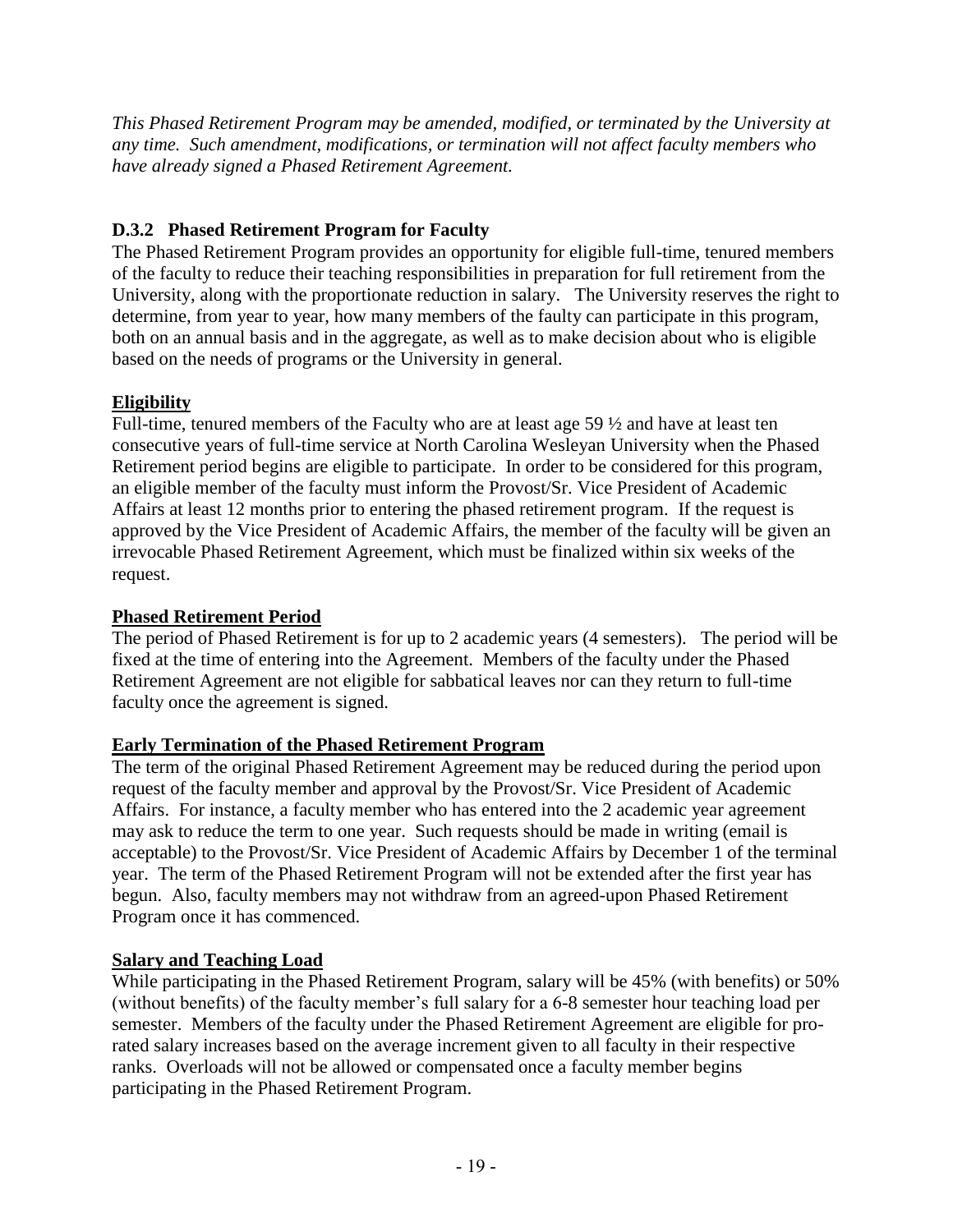# **Fringe Benefits**

Health Insurance – Members of the faculty participating in the Phased Retirement Program continue to be eligible for health insurance coverage per standard University policies, and pay the same premiums offered to active, full-time employees if they choose to participate.

Retirement Plan Contributions – The University will make its normal retirement contribution on behalf of the member of the faculty, based on actual (reduced) base monthly salary received during the Phased Retirement period. Phased Retirement participants may make elective, pre-tax contributions to the Retirement Plan through salary reduction.

#### **Faculty Status**

Upon entering the Phased Retirement Program, the faculty member voluntarily relinquishes their permanent tenure in exchange for a fixed-term contract. Participants in this Phased Retirement Program will still have faculty status but will not have voting privileges in faculty meetings. Members of the faculty under a Phased Retirement Agreement will not be eligible to serve as a School chair or hold other academic positions that require full-time service, such as endowed professorships or chairs. Participants in the Phased Retirement Program may or may not have a private office but he/she will have access to an office. The Provost/Sr. Vice President of Academic Affairs will retain discretion to make decision about the faculty member's office space and access to labs and other resources based on the needs of the programs and the University in general.

#### **Full Retirement**

A member of the faculty under a Phased Retirement Agreement must fully retire from the University at the end of the Phased Retirement period. The University will rely on this planning for its academic staffing, including the employment of additional faculty. A faculty member who elects to enter into and completes a Phased Retirement Agreement will remain eligible for Faculty Emeritus status once they fully retire.

#### **More Information**

Full-time faculty interested in additional information regarding the Phased Retirement Program should contact the Office of the Provost. Information about the benefits available to retired University employees is available through the Human Resources office.

*This Phased Retirement Program may be amended, modified, or terminated by the University at any time. Such amendment, modifications, or termination will not affect faculty members who have already signed a Phased Retirement Agreement.*

#### **D.4 Holidays**

The University normally observes the following holidays each year: New Year's Day 1 MLK Day 1 Spring Break Friday 1 Good Friday 1 Memorial Day 1 Independence Day 1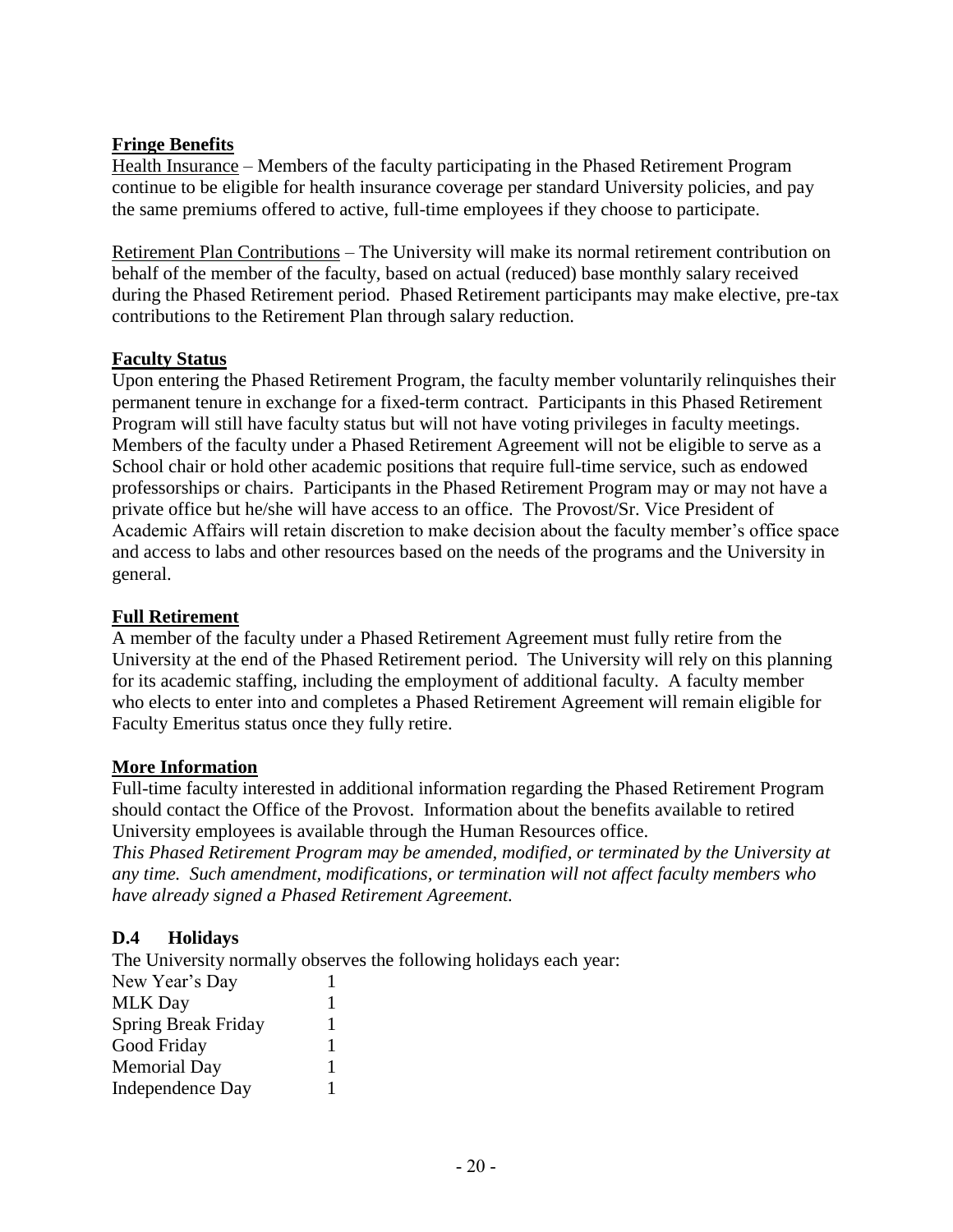| Labor Day    |  |
|--------------|--|
| Thanksgiving |  |
| Christmas    |  |

Additional days may be granted at the discretion of the President of the University.

The scheduling of holidays is subject to change due to the University's academic calendar. On or before May 31 of each year, the Director of Human Resources (after receiving approval from the President) will announce the holiday schedule for the upcoming fiscal year.

Full-time employees are eligible for all paid holidays; however, an employee will not receive holiday pay for holidays that occur while the employee is on medical leave of absence, funeral leave, and/or personal leave. A full-time employee will receive holiday pay for holidays that occur while the employee is on jury duty.

Part-time employees will be paid holiday pay for hours they were scheduled to work. They will not be paid for the holiday if the holiday falls on a day they were not scheduled to work. A parttime employee who is otherwise eligible for holiday pay will receive holiday pay for holidays that occur while the employee is on jury duty.

## **D.5 Vacations**

Vacation time for a part-time employee is prorated on the number of hours worked per year. Casual and temporary employees are not eligible for vacations.

From the date of employment through the fiscal year ending May 31, full-time employees accrue vacation at the rate of .8 days per month. During the first six (6) years, full-time employees are eligible for (10) days of vacation each fiscal year, earned at the rate of .8 days per month.

Employees with seven (7) to fourteen (14) years of full-time, continuous employment are eligible for fifteen (15) days of vacation per fiscal year, earned at the rate of 1.25 days per month. Employees with fifteen (15) years and over of full-time, continuous employment are eligible for twenty (20) days vacation, earned at the rate of 1.67 days per month. Professional Librarians (those with academic rank and 12-month, tenured or tenure-track appointments) receive 4 weeks of vacation per fiscal year.

It is the policy of the University for employees to take advantage of their vacation eligibility each year. Unused vacation will not be allowed to be carried over to the next year.

If a holiday occurs during an employee's vacation, the vacation may be extended the appropriate number of days or these days may be taken at a later time in the same fiscal year.

Employees who terminate employment during the fiscal year will be entitled to payment for a pro rata amount of vacation based on years of service and the month of termination, less vacation days taken. Vacation days that have been taken, but not yet accrued, will be deducted from the employee's final pay.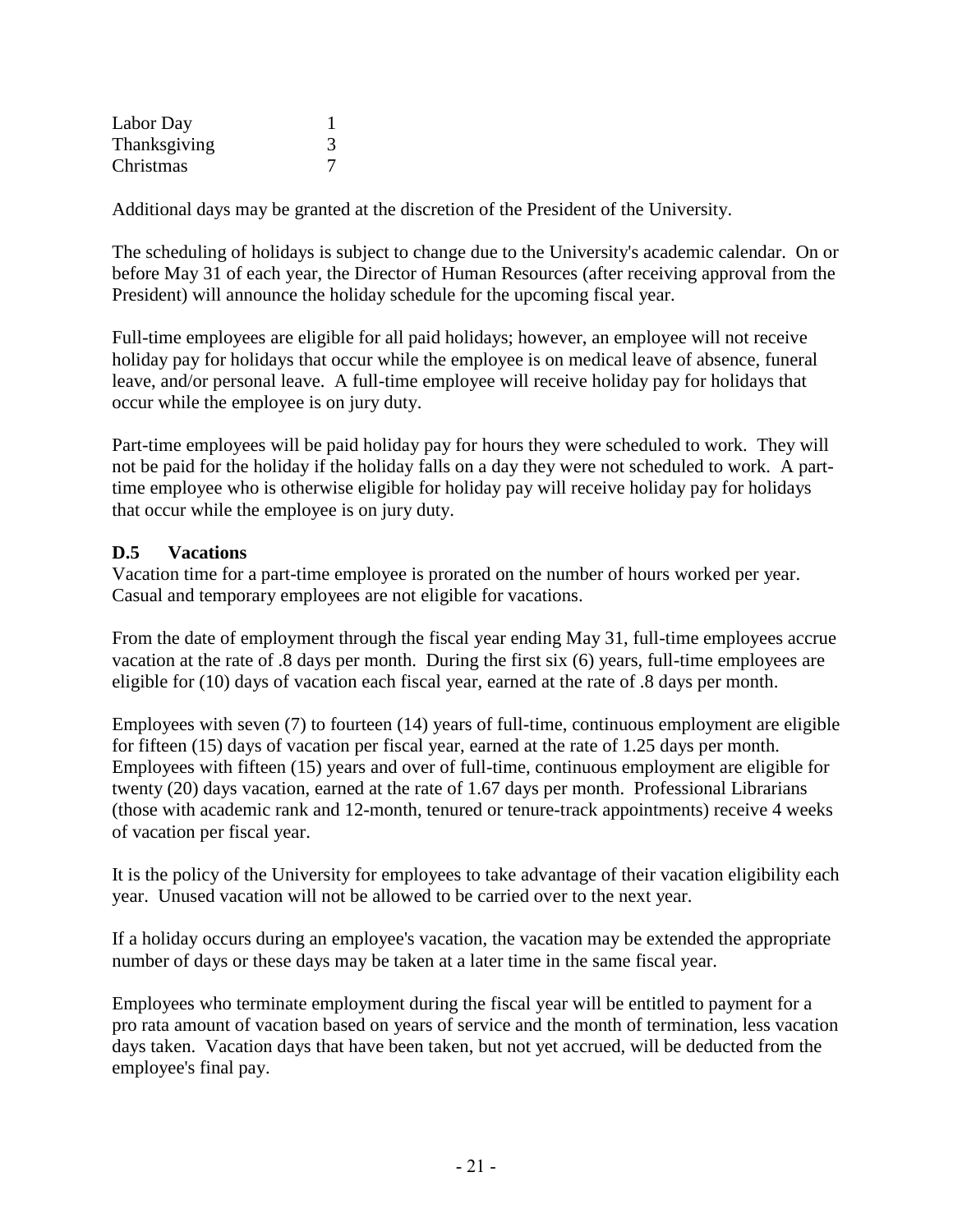## **D.6 Sick Leave**

In order for the University to function efficiently, it is necessary that employees be physically and emotionally able to fulfill the duties of their positions. Because it is recognized that employees may, on occasion, be temporarily unable to perform their duties due to sickness or injury, full-time or part-time employees will be granted sick leave in accordance with this policy.

From the date of employment through May 31 of that fiscal year, full-time employees accrue sick leave at the rate of .8 days per month. Thereafter, eligible employees are credited with ten days sick leave on June 1 of each year. Sick leave may be accumulated up to 60 days. Professional Librarians (those with academic rank and 12-month, tenured or tenure-track appointments) accrue sick leave at the same rate as staff employees. With the written permission of the appropriate supervisor, sick leave may be used in special situations involving the illness of an immediate family member requiring the employee to be absent from the job. Unused sick leave is forfeited upon termination.

Employees working less than twelve months per year and/or working less than 30 hours per week are not eligible for paid sick leave. Federal Wage and Hour Law requires exempt personnel to report only whole sick days taken.

## **D.7 Family Medical Leave Act**

North Carolina Wesleyan University complies with the federal Family and Medical Leave Act (FMLA), which requires employers to grant unpaid leaves of absence to qualified workers for certain medical and family-related reasons. The University abides by any state regulated leave laws. The more generous of the two laws will apply to the employee if the employee is eligible under both federal and state laws. Please note there are many requirements, qualifications, and exceptions under these laws, and each employee's situation is different. Contact the Human Resources department to discuss options for leave.

**Reasons for Taking Leave.** Under federal law, unpaid leave may be requested for pregnancy and prenatal care; preplacement activities, birth, adoption, or foster placement of a child; or the serious health condition of a child, spouse, parent, domestic partner, or the employee. State law may have additional reasons defined.

**Military Family Leave Entitlements.** Under federal law, unpaid leave may also be requested by eligible employees who have any qualifying exigency arising out of the fact that the spouse or a son, daughter, parent, domestic partner, or next of kin of the employee is on covered active duty (or has been notified of an impending call or order to covered active duty) in the armed forces and may use their 12-week entitlement to address certain qualifying circumstances. Qualifying circumstances may include deploying on short-notice, attending certain military events, arranging for alternative child care and school activities, addressing certain financial and legal arrangements, attending certain counseling sessions, engaging in rest and recuperation, and attending post deployment reintegration briefings.

The federal FMLA also includes a special leave entitlement that permits eligible employees to take up to 26 weeks of leave to care for a covered service member during a single 12-month period. This leave applies if the employee is the spouse, son, daughter, parent, domestic partner,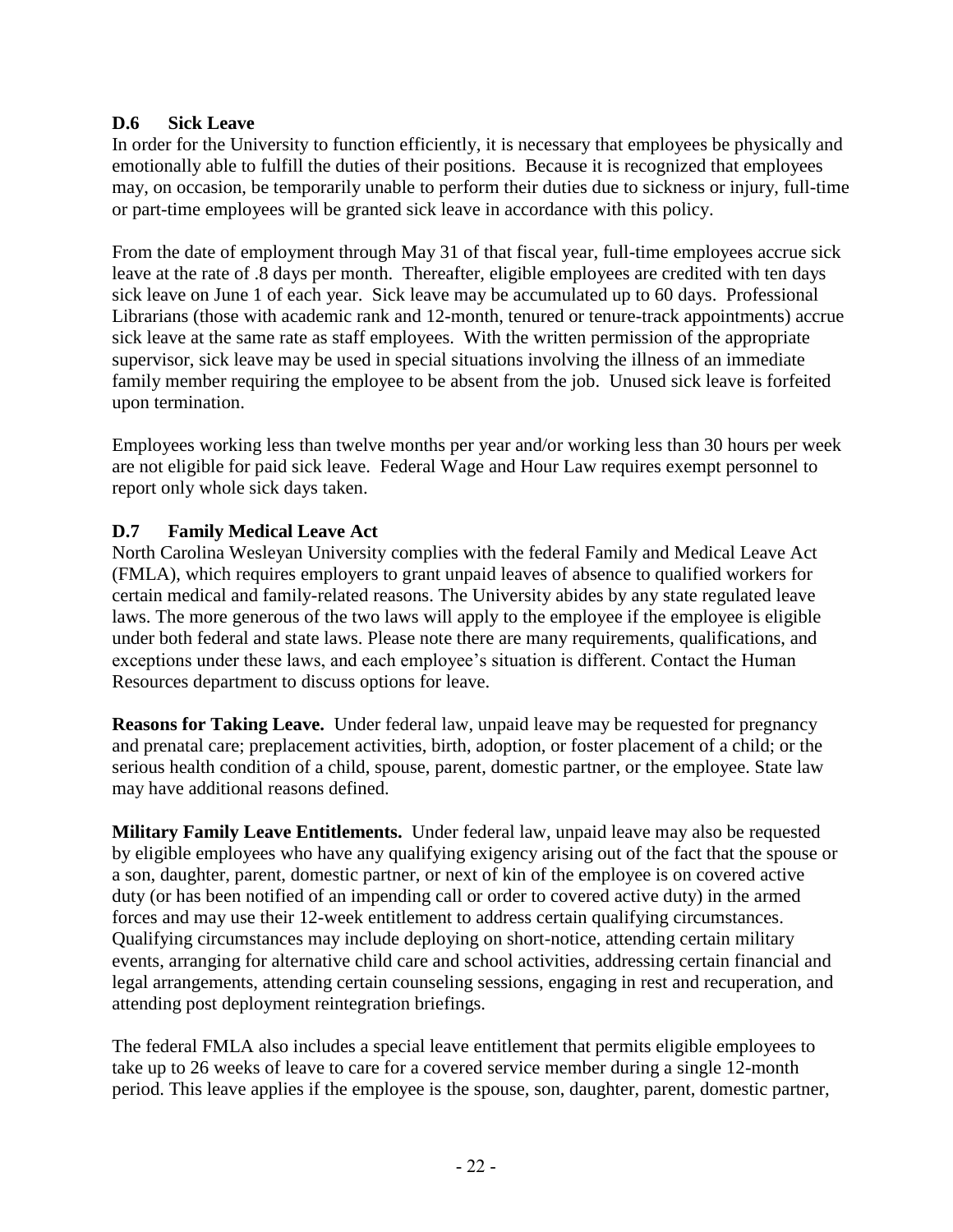or next of kin caring for a covered military service member or veteran recovering from an injury or illness suffered while on active duty in the armed forces or that existed before the beginning of the member's active duty and was aggravated by service or that manifested itself before or after the member became a veteran.

Leave Designation. If an employee does not expressly request FMLA leave, the company reserves the right to designate a qualifying absence as FMLA leave and will give notice of the FMLA designation to the employee. If an absence is a qualifying event under FMLA, the leave will run concurrent with short-term disability, long-term disability, PTO, workers' compensation, and/or any other leave where permitted by state and federal law.

**Benefits.** Under federal law, employers must continue healthcare benefits during FMLA leave as though the employees were still at work and must pay the employer's part of the premium. The employee will continue to be responsible for the employee's portion of the premium as well.

**Interaction with Accrued Paid Time Off.** FMLA leave, and paid vacation or sick time will run concurrently as provided under company policy except where prohibited by state law.

**Job Protection.** An employee's job, or an equivalent job, is protected while the employee is on leave. Both federal and applicable state laws require that employees be returned to their positions or to another job of like pay and status at the end of FMLA leave.

Note: If an employee is unable to return to work after the expiration of federal or state FMLA, an extension may be granted if the condition constitutes a disability under the Americans with Disabilities Act (ADA) or in certain workers' compensation cases.

**Return-to-Work Policy.** When such work is available, the University will attempt to provide an employee with a temporary modified or light-duty assignment in accordance with documented medical restrictions.

#### **D.8 Bereavement Leave**

The University grants full or part-time employee's bereavement leave with pay in the event of a death of a member of their immediate family. The immediate family is defined as: father, mother, husband, wife, sister, brother, daughter, son, grandparent, grandchild, or corresponding steprelatives and in-laws of the employee. A maximum of three days is granted as bereavement leave in each instance. Unpaid time off can be taken for other family members, or the employee can choose to take vacation to attend the funeral.

# **D.9 Jury Duty**

Full-time or part-time employees who are called for jury duty will receive their regular pay for that period of absence. Jury pay received from the courts may be retained by the employee to cover transportation and other incidental costs associated with jury duty.

Employees who report for jury duty and are subsequently released are required to report for work for the remainder of the day.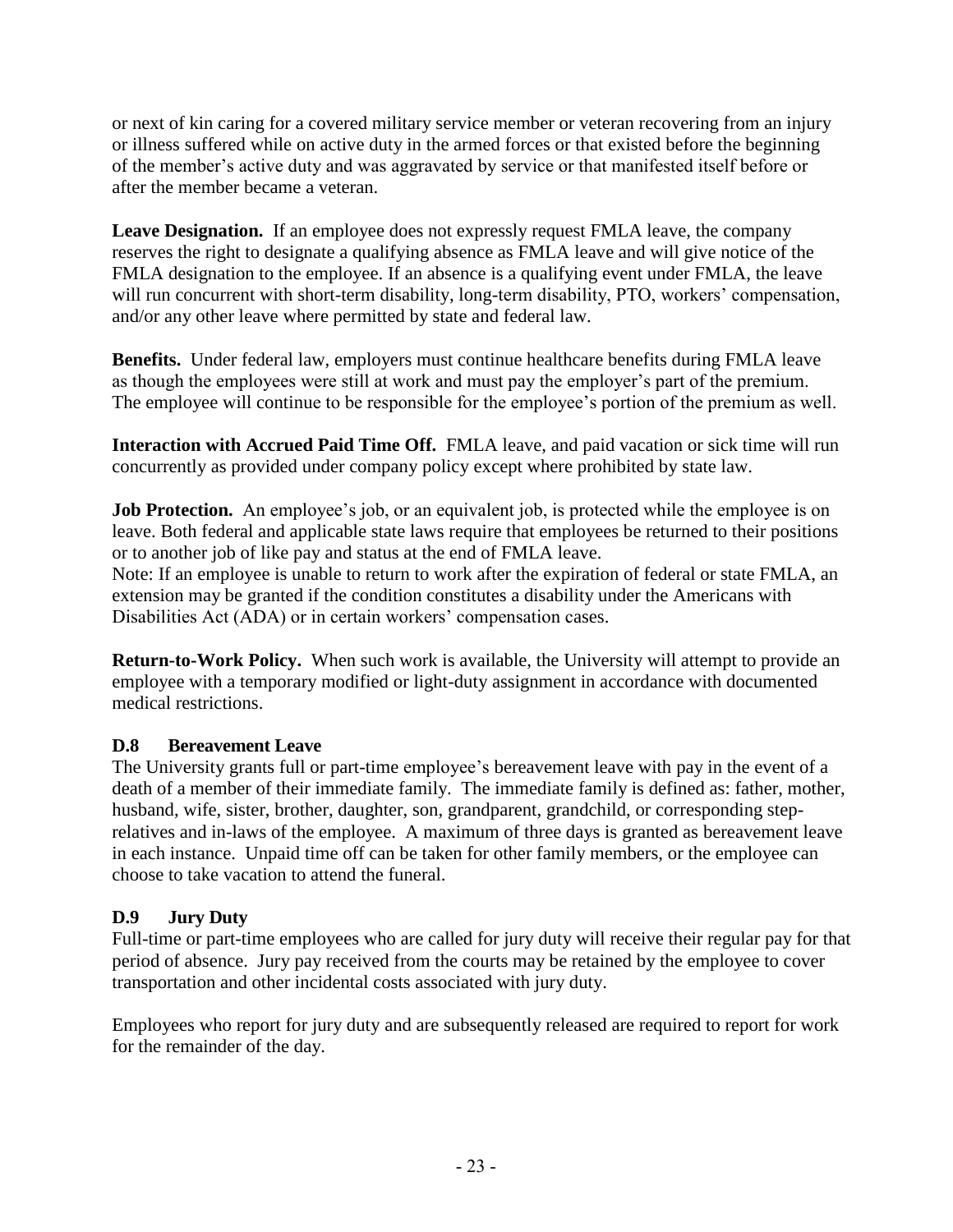## **D.10 Military Leave**

It is the policy of the University to afford such re-employment rights as are required by the laws of the United States. Military leave of absence will be granted for full or part-time employees to coincide with all National Defense Programs in the following manner:

- 1. Employees entering active military service for a single enlistment period will be granted a general military leave of absence. The University will make every effort to reinstate employees returning from military leave to their former jobs or equivalent positions, depending on the availability of such positions.
- 2. Employees who are members of a National Guard or Military Reserve Unit may elect to treat summer training periods as vacation with pay in the amount of earned vacation.
- 3. Employees who elect not to treat military training periods as vacation will be paid the amount by which military base pay is short of their salary for two weeks per year. Military pay vouchers must be submitted to the University in order for the amount due the employee to be determined.

## **D.11 Personal Leave**

Personal leave with pay may be given to any employee, at the discretion of the employee's immediate supervisor, for absences of half a day or less. This leave should be scheduled to allow minimal conflicts with work schedules.

Time taken for personal leave does not count as "hours actually worked" as stated under Working Hours and Overtime.

#### **D.12 Extended Leave of Absence**

It is the policy of the University to grant an employee an extended personal leave of absence not to exceed twelve months from the University under certain extenuating circumstances. The employee must apply in writing to his/her supervisor for a leave of absence, indicating the date he/she intends to return to work. Authorization for a leave of absence must be approved by his/her supervisor, the appropriate Vice President or Dean, and the President. Such authorization lies totally within the discretion of the persons named in the previous sentence. Failure to report at the expiration of the leave, unless an extension has been granted, will be considered a resignation.

Reinstatement to the same position or a comparable position, status, and salary will be made upon the employee's return to work, if available. Employees will not receive salary compensation during a leave of absence; however, health insurance coverage may remain in effect, but the employee must pay the entire insurance premium and insurance coverage must be arranged in advance of leave by the employee with the University. The University is not able to provide insurance if the employee has other employment during the leave of absence.

#### **D.13 Educational Leave**

#### Undergraduate/Graduate/Special

Full-time employees who are in the process of earning a Bachelor's degree at NCWU or who wish to enroll in a course (or courses) at NCWU in order to improve job skills may request educational leave to take a course during working hours for a maximum of three hours per week provided that the course is not offered at a time after normal working hours.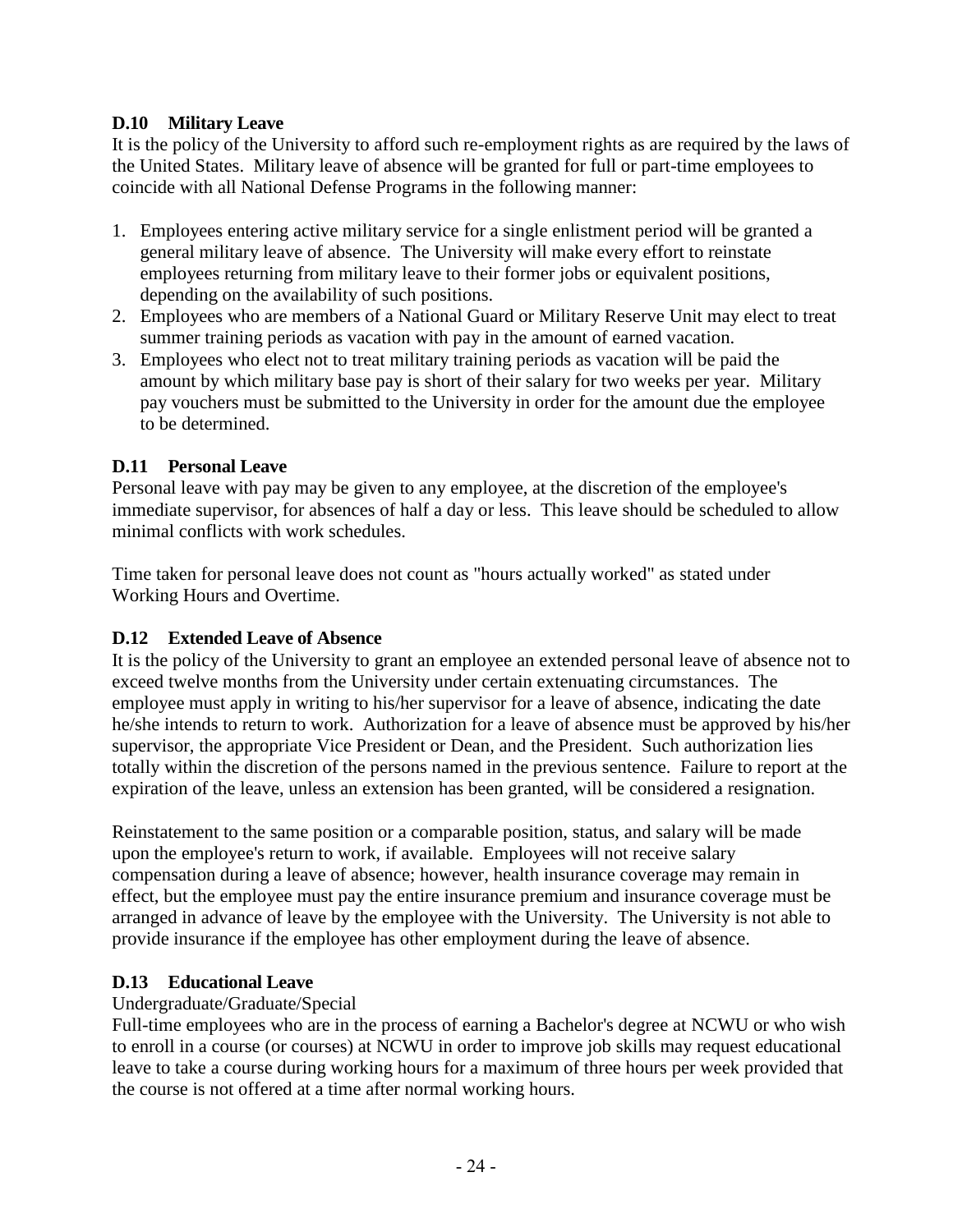If a course necessary to improve job skills (including graduate programs) is not a part of the curriculum at NCWU but is available elsewhere, full-time employees may request educational leave to take the course during working hours for a maximum of three hours per week provided that the course is not offered at a time after normal working hours.

Each request submitted under paragraph 1 or 2 must be submitted in writing to the employee's immediate supervisor and reviewed by the appropriate Dean or Vice President or President for approval. A request for leave under paragraph 1 should be submitted on the "Application for Tuition Discount" form that may be obtained from the Financial Aid Office (See "Tuition Discount" policy). Each request will be evaluated on an individual basis. The employee is expected to keep his/her work up-to-date.

## **D.14 Tuition Discount**

All full-time, benefit eligible employees (employees who work 30 or more hours per week) their spouses, and dependent children who meet the admission requirements of North Carolina Wesleyan University are eligible for the Faculty/Staff tuition discount benefit. The dependent must be classified as such by the guidelines set forth in federal financial aid regulations and the IRS definition for a dependent. According to these regulations, children who are 24 years old or older are no longer considered dependents and therefore are not eligible for the tuition discount. Other restrictions to dependency status may apply, so the Financial Aid Office should be consulted annually for federal regulatory information. Employees, spouses and dependent children may not receive institutional assistance that exceeds tuition. This benefit is not applicable to part-time employees.

Dependent children of deceased employees who were full-time employees at the time of their deaths and the children of retired employees who were full-time employees at the time of their retirement and who had served at least ten years with the institution are granted the same enrollment privileges as above. Should an employee terminate employment, or be terminated, an individual receiving the benefit because of that employment will continue to receive the benefit for the remainder of courses in which the student is currently enrolled. In the case of a spouse, if divorce occurs, the spouse's benefits will continue for the remainder of that term only.

The prospective student must apply to North Carolina Wesleyan for admission purposes. The tuition benefit does not in itself guarantee admission. The tuition remission benefit can only be used at North Carolina Wesleyan University. Other tuition exchange programs may also be available to the dependents of full-time employees interested in attending outside institutions. The Assistant Director of Admissions may be contacted regarding these employee benefit opportunities.

Employees, their spouses and/or dependent children wishing to use the Faculty/Staff tuition benefit and registering for six or more credit hours per semester must apply for federal and state aid by completing the Free Application for Federal Student Aid (FAFSA). Employees, spouses and/or dependents, if selected for federal verification, must complete the verification process in order to be eligible for the tuition waiver. Please contact the financial aid office with any questions. The Faculty/Staff tuition benefit is a tuition only benefit. All outside grants and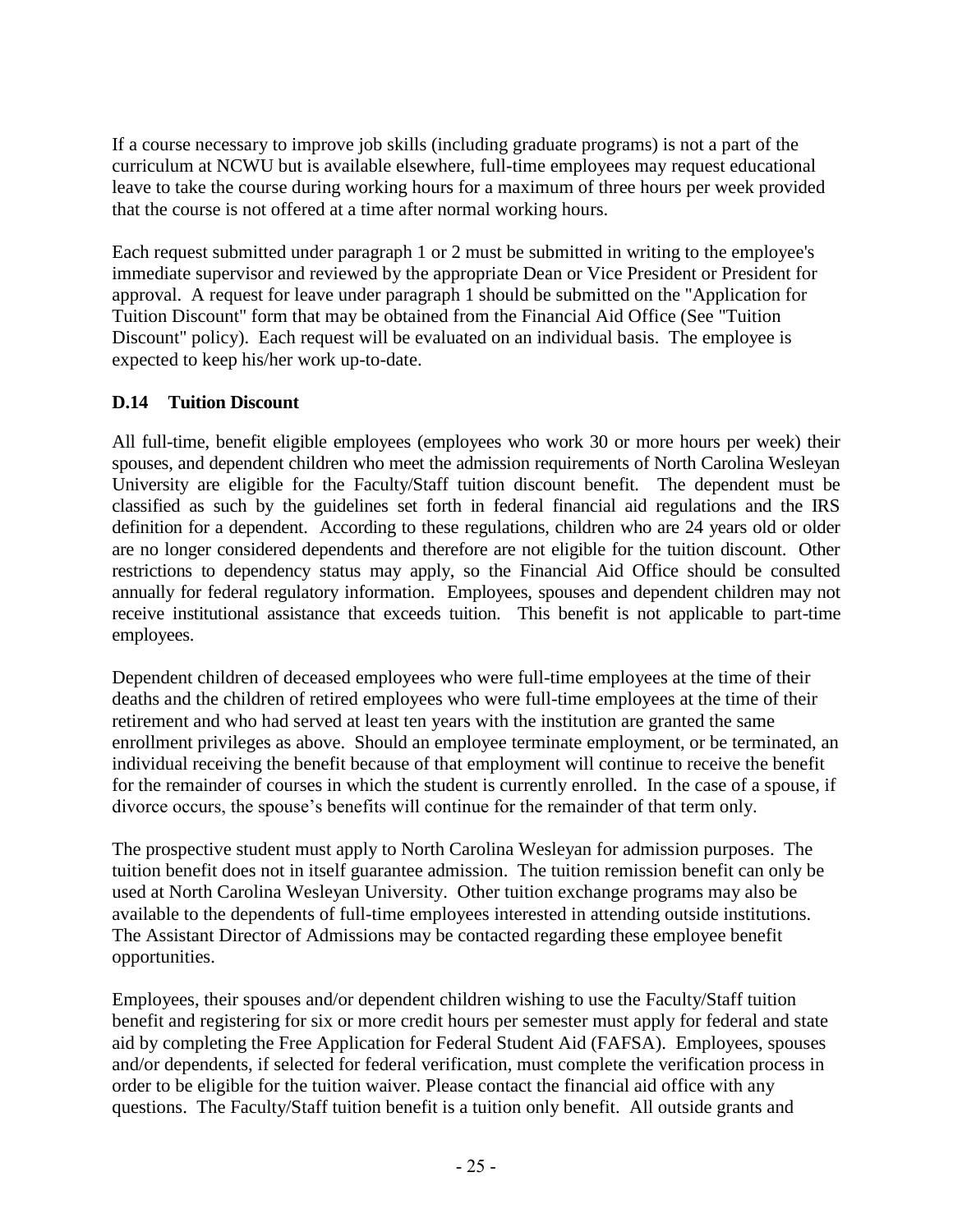awards will be used to offset the tuition benefit provided by the University. Continued receipt of this benefit is contingent upon the student maintaining a cumulative NCWU GPA of 2.0 after two semesters of enrollment.

Employees and dependents receiving the tuition benefits are subject to the provision of both the University and Financial Aid satisfactory academic progress policy in determining eligibility. The Financial Aid satisfactory academic progress policy is available for review in the Financial Aid Office, and the University satisfactory academic progress policy is available in the Academic Records Office. Additionally, for ease of reference, both policies are included in the University catalog. Employees and dependents are also subject to the provisions of the Wesleyan Merit Scholarship Renewal Policy and the Wesleyan Grant Renewal Policy. These policies are available in the Financial Aid Office.

A Faculty/Staff tuition discount form may be obtained from the Financial Aid or Human Resources Offices. Once the form has been completed it should be sent to the Director of Human Resources for employment eligibility verification and approval. This benefit is not a scholarship, and must be applied for each academic year by the employee.

# Employee Coursework:

Enrollment in courses, particularly during working hours or beyond three credit hours per term, will be subject to the specific approval of the immediate supervisor and the recommendation of the employee's Cabinet-level Supervisor.

1. Employees are not permitted to enroll in courses during their normal working hours unless:

A. the course is a degree requirement and is not offered outside of work hours at any time during the academic year, and

B. the time is approved by the employee's immediate supervisor.

2. Time taken to attend classes scheduled during normal working hours -- 8 a.m. - noon and 1 p.m. to 5 p.m. (unless otherwise specified) -- must be approved prior to registering for the class by the employee's supervisor.

# **Graduate School Employee Policy**

Full-time employees are eligible to take graduate classes with tuition waived on a spaceavailable basis. As full-time employees, courses should not interfere with normal working hours. Employees must meet the graduate program's admission guidelines and agree to remain with North Carolina Wesleyan University for a minimum of two years upon completion of their Master's Degree. Continued receipt of this benefit is contingent upon maintaining a cumulative NCWU GPA of 3.0 after two semesters of enrollment. An employee must be employed on the first day of class of any given semester/term and passed the 90-day probationary period in order to receive the faculty/staff tuition waiver for such semester. An employee must also meet or exceed at least 90% of the performance factors of his/her performance review during enrollment.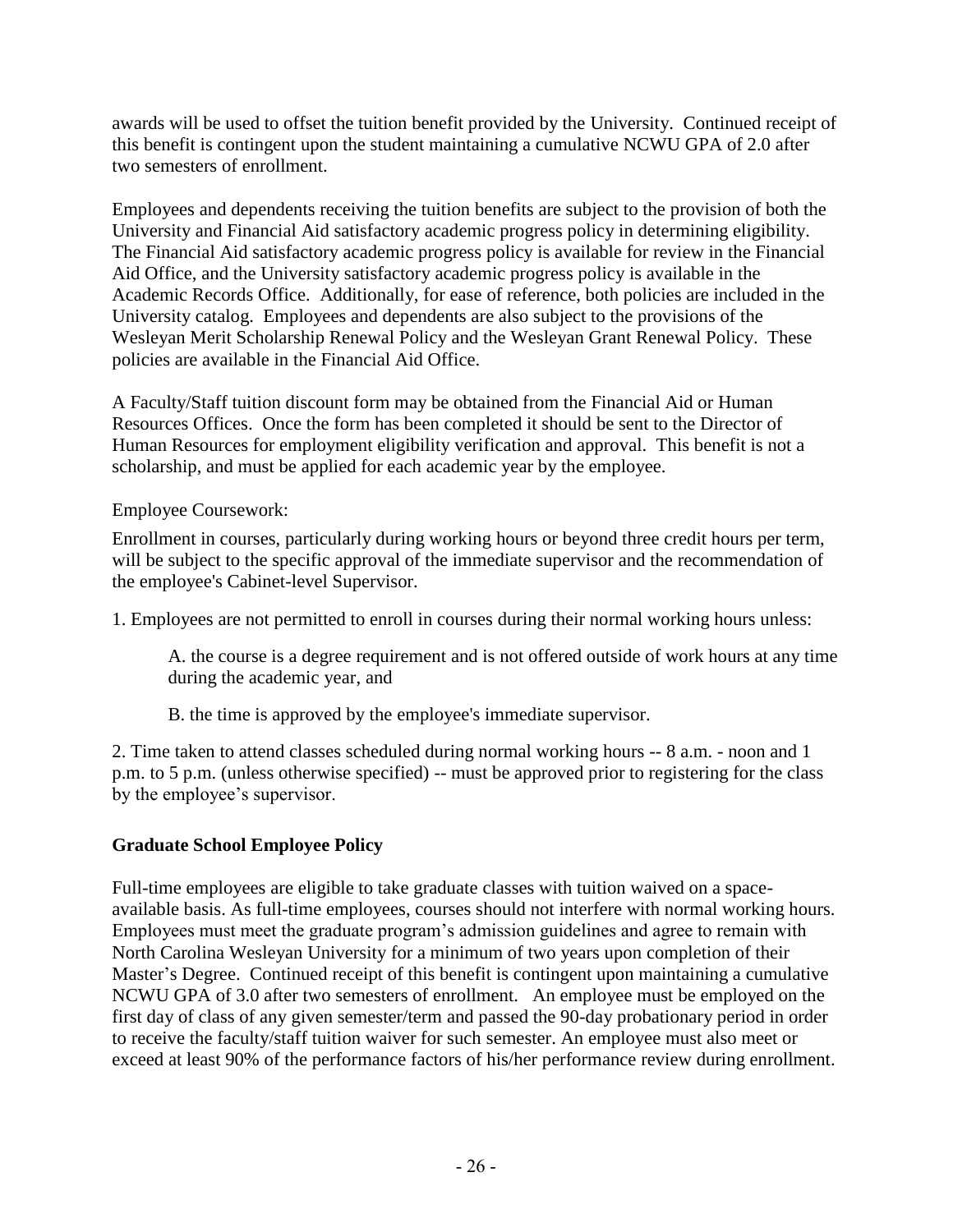If an employee resigns from, or is terminated, tuition benefits cease on the date of severance for the employee and 50% of the tuition costs waived must be repaid. In addition, 50% of the tuition costs which have been waived must be repaid if the employee does not complete the required two years of service.

Employees are eligible to receive a 25% discount for the graduate program if they are not offered a complete tuition waiver. In order to receive the discount, employees must maintain a cumulative NCWU GPA of 3.0 after two semesters/terms.

Employee spouses receive a 10% discount for graduate programs and must maintain a cumulative NCWU GPA of 3.0 after two semester/term in order to receive this discount. **RN to BSN Program discount**

Full-time employee dependents (if qualified) will receive a 25% discount on RN-BSN program.

## **D.15 Social Security**

North Carolina Wesleyan University participates in the Social Security program. Employees contribute to their Social Security accounts by means of payroll deduction at a rate fixed by Congress. The University also contributes to each employee's account in an amount fixed by federal law.

## **D.16 Workers Compensation**

In the event an accident occurs on the job and causes an injury that is otherwise compensable under North Carolina law, the University provides income protection and payment of medical care costs resulting from the injury for the injured employee through Workers Compensation. (The accident should be reported within 24 hours and workers Compensation claim forms should be filed within 3 days after the accident.) By law, the accident must be reported within 30 days in order to obtain Workers Compensation. Every employee is required to immediately report all on-the-job accidents, no matter how minor, to the Director of Human Resources.

#### **D.17 Tickets to Athletic Events**

All faculty and staff are admitted free to all regular season home games for all sporting events. Please let the ticket seller know that you are a member of the faculty or staff and you will be admitted without charge. The free admission policy does not apply to games played off-campus or to USA South Conference and NCAA tournament events at home or off-campus.

# **D.18 Employee Assistance Program (EAP)**

The University provides an Employee Assistance Program to all full-time, benefit eligible employees. The program offers support, guidance and resources to help employees and their family members resolve personal issues or work through every day life challenges. The program is available for all members of the employee's household, up to 26 years of age. Access to EAP services is available through a confidential, toll-free telephone call or by logging on to the service provider's website.

The Employee Assistance Program can help with the following issues, among others:

- Alcohol and drug abuse
- Child care and elder care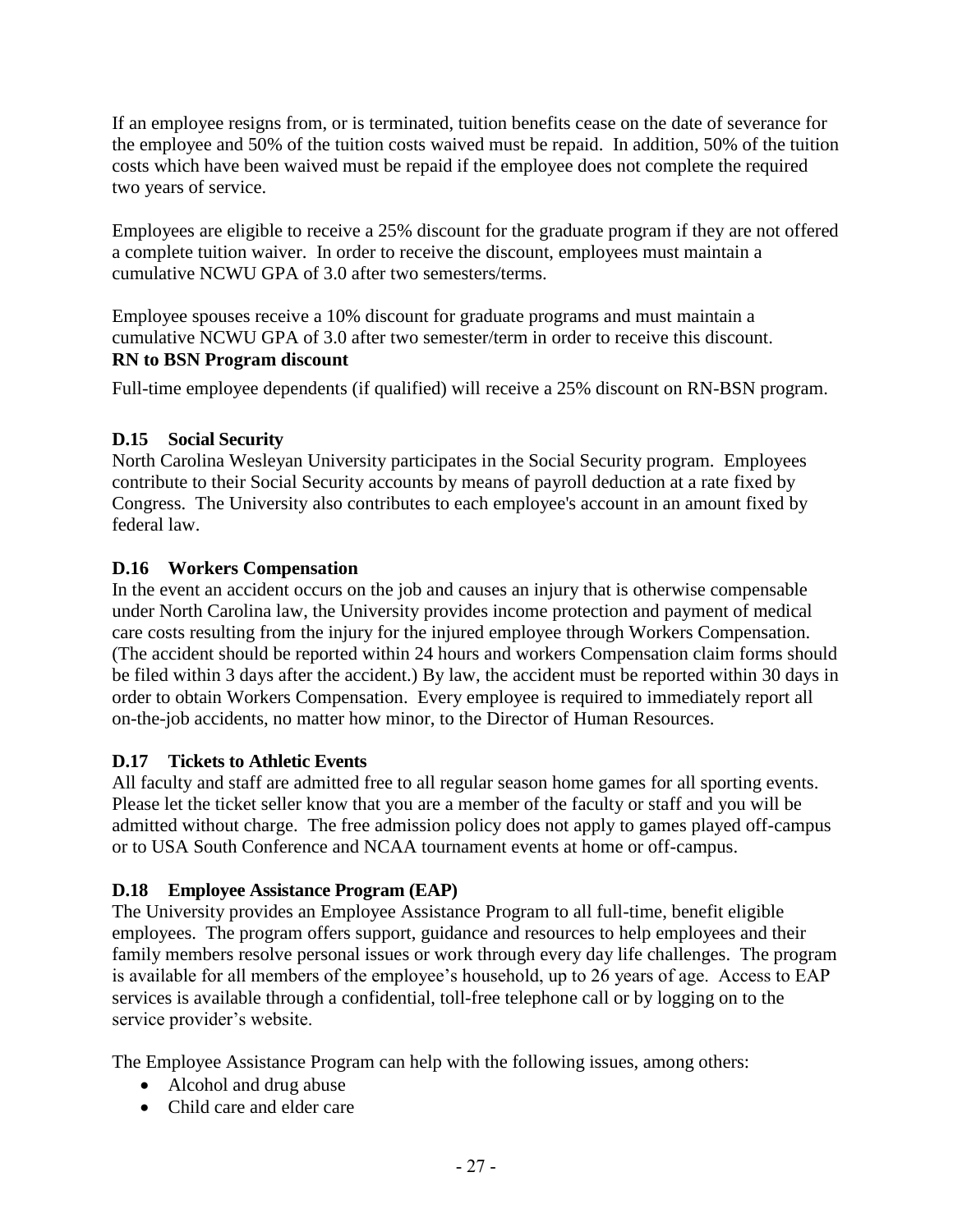- Life improvement
- Difficulties in relationships
- Stress and anxiety with work or family
- Depression
- Personal achievement
- Emotional well-being
- Financial and legal concerns
- Grief and loss

For a brochure and more information about the program, please see the Director of Human Resources.

## **D.19 Salary Continuation Plan**

Purpose:

To provide income protection to faculty and staff during periods of prolonged illness or injury (that is not work related) that prevents employees from performing their normal or assigned duties of work.

Eligibility:

All full-time faculty and staff currently employed by the University are eligible, after 90 days of employment. Full-time faculty will refer to those employees who have a signed contract to teach (or release time from) 24 semester hours of classes during the academic year. Full-time staff will refer to those employees who generally work 30 or more hours per week.

#### Effects on FMLA:

The Family Medical Leave Act (FMLA) requires the University to provide up to 12 weeks of unpaid, job-protected leave to eligible employees for certain family and medical reasons. The Salary Continuation Plan will run concurrently with the time period allotted by the FMLA.

The Salary Continuation Plan will provide paid time off only for employee's who are on leave as a result of their personal injury or illness. Paid leave will not be granted under this plan for the care of family members.

|                         | <b>Staff</b>                                                               | <b>Faculty</b>                 |
|-------------------------|----------------------------------------------------------------------------|--------------------------------|
| $1st - 10th$ day        | Sick leave $\omega$ 100% of base salary Continuation $\omega$ 100% of base |                                |
|                         |                                                                            | salary                         |
| $11^{th} - 90^{th}$ day | Continuation $@$ 100% of base                                              | Continuation @ 100% of base    |
|                         | salary                                                                     | salary                         |
| $91st$ day $-$          | Begin benefit under LTD policy                                             | Begin benefit under LTD policy |

The University will continue salaries based on the following schedule:

Procedure: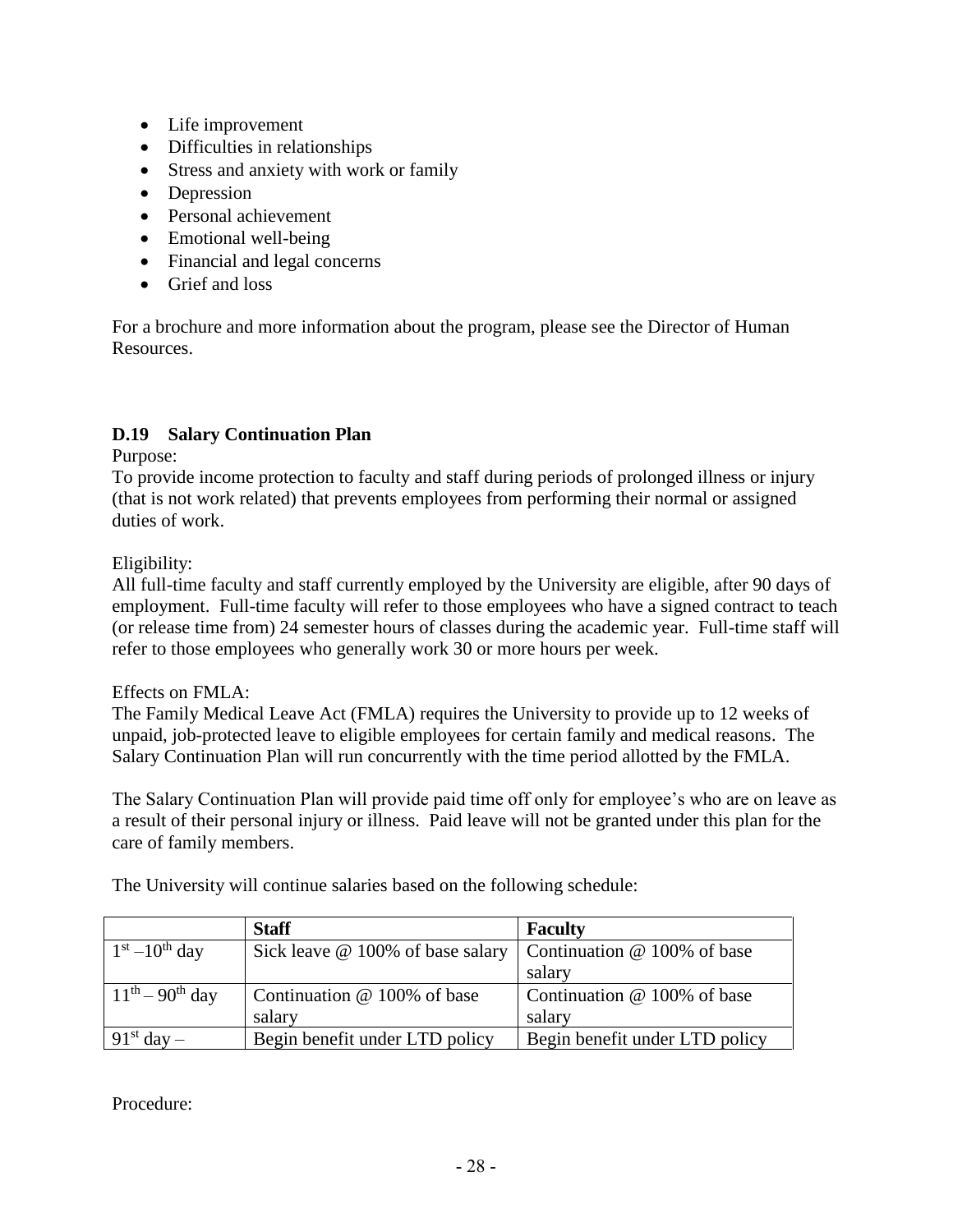When a staff member has determined that they will be out of work beyond the 10 consecutive workdays covered by sick leave, they should contact their supervisor and/or Vice President who will notify the Director of Human Resource. Since sick leave is not accrued by faculty or coaches, faculty and coaches should immediately contact their respective Vice Presidents who will inform the Director of Human Resources.

A letter requesting a medical leave of absence and a physician's note or letter stating the beginning date and expected length of absence will be required. Copies of these documents should be sent or delivered to the supervisor or Vice President and the Director of Human Resources. The University reserves the right on a monthly basis to require that an employee on leave re-certify that the condition exists. The University also reserves the right to request more frequent re-certification if the University receives information which casts doubts upon the continuing validity of the certification. Should the employee recover earlier than originally anticipated, the employee is expected to return to work as soon as care is no longer required.

If an employee has an illness or condition that requires that they (with physician certification) take approved intermittent time off for the same illness, the time taken is accumulated and charged against the total period allowed under the salary continuation plan (90 days). If the employee returns to work on their regular schedule for six continuous months and then goes on leave again for the same illness or condition, a new salary continuation period begins.

The University reserves the right to have an independent physician of its choice to perform a medical exam to determine the functional capacity of the employee. If this becomes necessary, the University will pay for the cost of the physician's examination. Failure to comply with the independent medical exam will result in termination of the salary continuation benefits and could result in dismissal from the University.

#### Payroll and Benefits:

Under the salary continuation plan, an employee will continue to be paid through the regular payroll process. Therefore, benefits will continue to be automatically deducted from the employee's pay.

If a dependent of a disabled employee is receiving benefits under the tuition discount policy, the dependent will remain eligible for the tuition remission. However, employees on salary continuation cannot attend classes under the tuition program.

# **E. EMPLOYEE RELATIONS**

# **E.1 Discipline**

The University, acting through the President or other appropriate administrator, shall take disciplinary action against any employee who engages in an act of misconduct, does not abide by the responsibilities and rules of work conduct or other policies promulgated by the University, or conducts him/herself in a manner which the President believes will reflect negatively on the University. The University reserves to itself full and complete discretion to determine the extent of discipline that is appropriate to each situation. Disciplinary action can include, but is not limited to, warning, probation, suspension or discharge.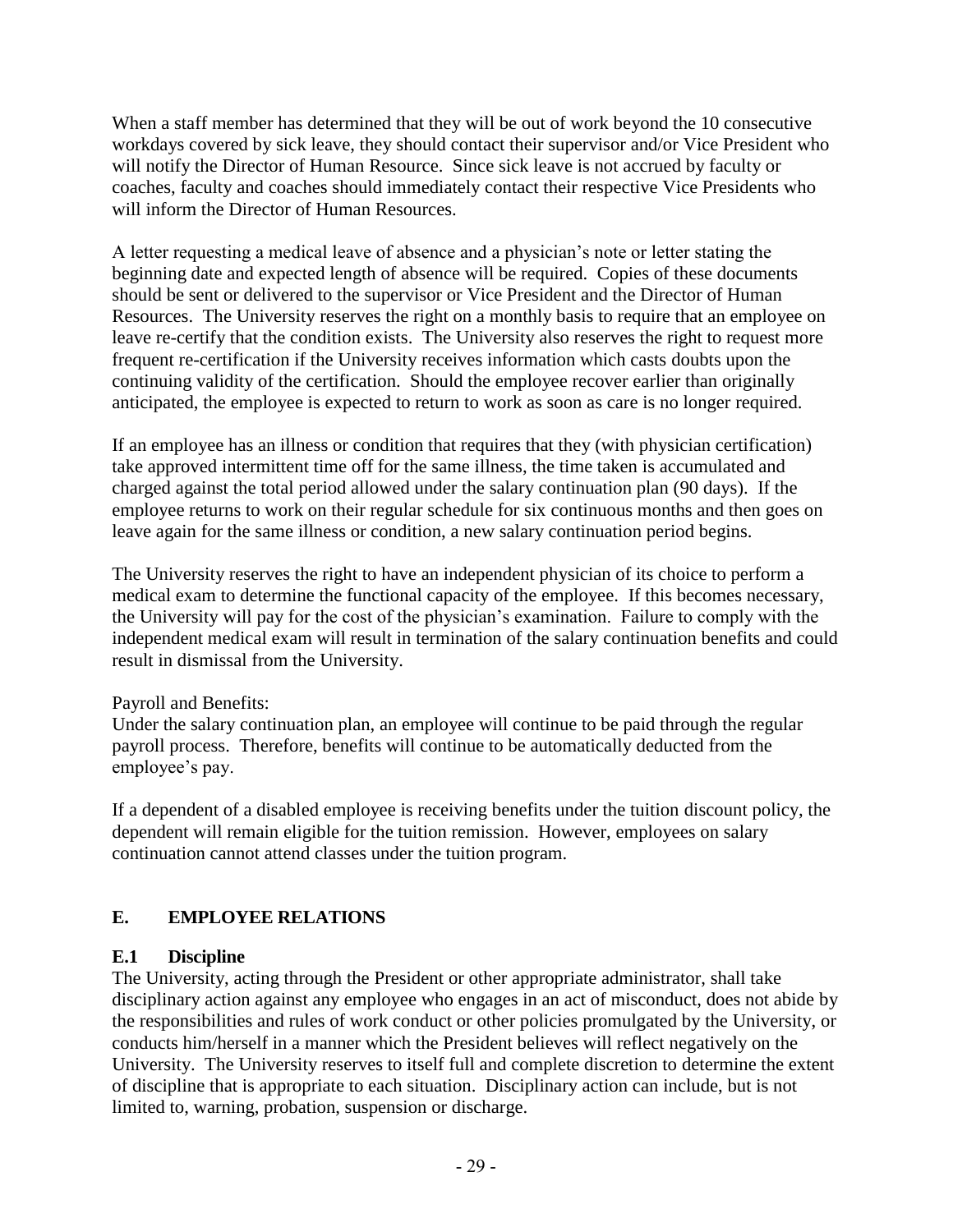Each incident will be handled on an individual basis pending complete investigation of the occurrence. If an employee is suspended while an investigation is being conducted, salary and benefits for which the employee is otherwise eligible shall be continued.

Employees who are placed on disciplinary probation will continue to receive benefits for which they are otherwise eligible during such periods.

# **E.2 Grievance Procedure**

Workplace complaints should be resolved whenever possible in an informal manner. Typical issues that could be subject to an informal complaint could include a job description, working conditions, salary, etc. Employees are encouraged to discuss complaints with an appropriate supervisor prior to filing a grievance. Informal complaints may be presented verbally or in writing.

All members of the University community have the right to due process. University employees should use this Grievance Procedure to resolve a grievance involving academic freedom. The support of academic freedom is not intended to supersede performance issues, University policies or procedures, or municipal, state, or federal laws. Ultimately, each employee is responsible to work toward accomplishing the mission and goals of the University.

An employee can initiate a formal grievance by submitting the grievance in writing to their direct supervisor, their second level supervisor, or the Director of Human Resources. Typical complaints for a formal grievance could include possible discrimination, harassment, retaliation, or any other serious alleged offense. If the complaint is about anyone in the supervisory chain of the employee, then the complaint should be submitted to the Director of Human Resources.

The following is the procedure for a formal grievance.

- 1. The employee should file the complaint with their supervisor, second level supervisor, or the Director of Human Resources. The employee should submit the complaint in writing within 14 days of the event being complained about, and should spell out clearly the circumstance or situation and should state the relief sought.
- 2. Within five (5) days of receiving the complaint the management person receiving the complaint will notify the person charged of a complaint and will start the investigation. During the investigation interviews will be conducted with the complainant, the person being charged, and any witnesses to determine whether the alleged event/conduct occurred.
- 3. Within fifteen (15) days of the complaint being filed the person conducting the investigation will conclude the investigation and submit a written report of his or her findings to the University. If it is determined that harassment or discrimination in violation of NCWU policy has occurred, appropriate discipline will be recommended. The appropriate action will depend on the severity, frequency and pervasiveness of the conduct, prior complaints made by the person complaining, prior complaints made against the respondent, and the quality of the evidence.
- 4. If the matter is not resolved by the procedure outlined above, the employee may submit a written appeal to the immediate superior of the employee's supervisor, or to the Director of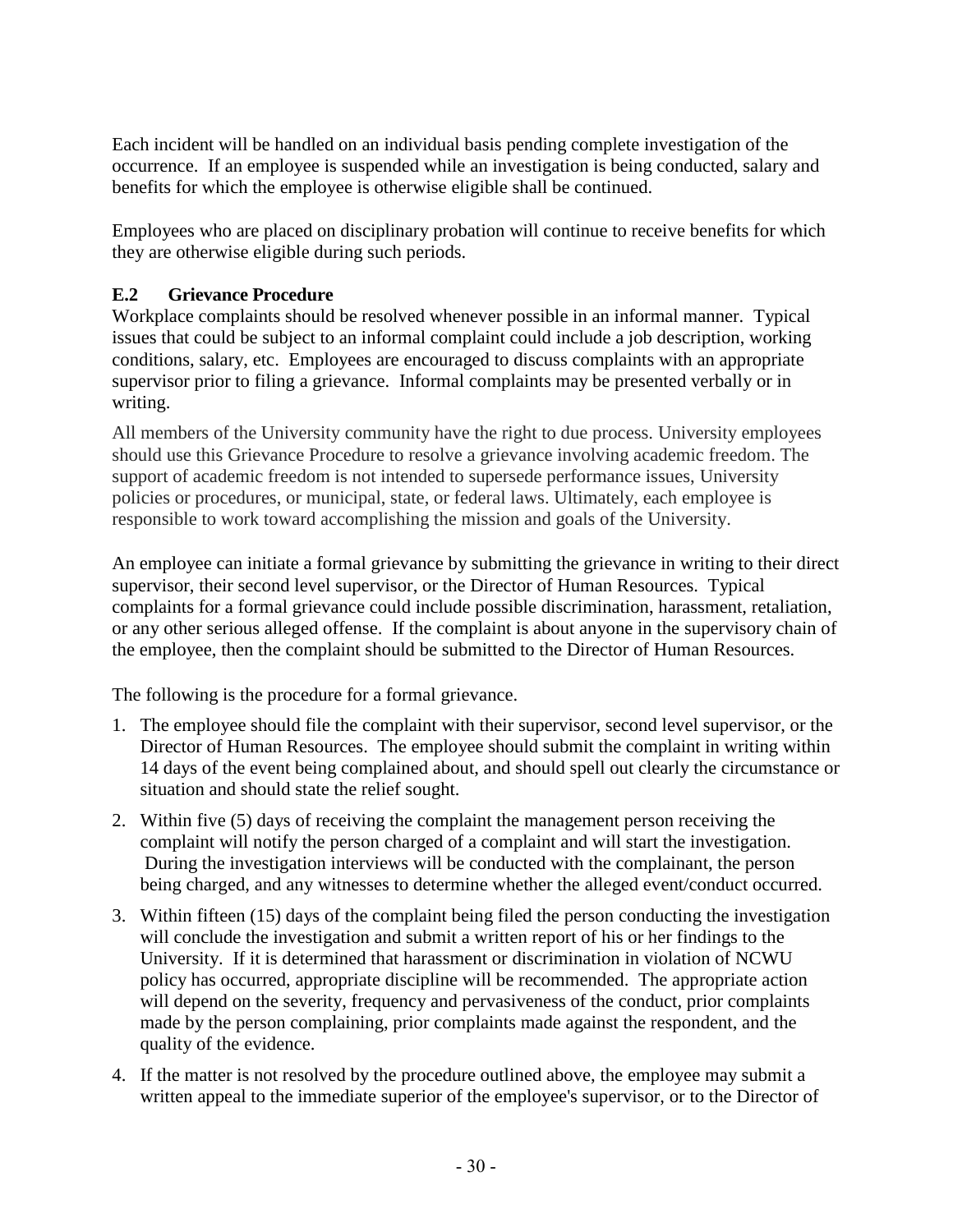Human Resources. This written appeal must be submitted no later than five (5) days after learning of the results of the investigation, and should set forth the rationale for its submission.

- 5. If the matter is still not resolved by the procedure outlined, the employee may continue to submit written appeals up through the chain of command. The requirements for the appeal process set forth previously in this paragraph apply to these additional appeals.
- 6. If the employee has a complaint involving their supervisor (that is, the supervisor is the alleged offending party), the employee should submit the written complaint to the next level of supervision to whom the employee ultimately reports.
- 7. If necessary, the University President may become involved in the appeals and his/her finding shall constitute the final step in the complaint procedure.

# **E.3 Resignations and Termination of Employment**

In order to assure smooth and effective operation of the University, non-exempt employees resigning their positions are expected to give, in writing, two weeks notice. Exempt employees should give at least two weeks' notice with up to four weeks being preferred. The provisions in the two sentences above do not apply to terminations within the probationary period.

Similarly, if the University is terminating the employment of an employee, a like notice should be given to the employee, except during the probationary period. However, the University reserves the right to immediately terminate, without notice, any employee.

Employees leaving the employment of the University will be paid for all accrued vacation due them but will not be paid for unused sick leave.

In most cases, Human Resources will conduct an exit meeting on or before the last day of employment to review the exiting procedures – return of company property and discuss final pay and benefits. If applicable, information regarding benefits continuation through the Consolidated Omnibus Budget Reconciliation Act (COBRA) will be sent to the employee's home address.

# **E.4 Longevity Awards**

It is the policy of NCWU to recognize service to the University. The University will show its appreciation to faculty and staff members at each employee's five-year anniversary of continuous service at the Faculty and Staff Awards Ceremony that will occur in March. Longevity awards will be given to full-time faculty and full and part-time staff.

# **E.5 Wesleyan Service Awards**

Full-time employees may be nominated in recognition for consistently demonstrating outstanding service to the University or community that is above and beyond their job responsibilities. Nominations will be reviewed by the President and the Executive Team to determine if a Wesleyan Service Award should be granted. At the time of granting, the employee will be recognized and given a service coin. Recipients of a Wesleyan Service Award will be recognized annually at the Faculty and Staff Awards Ceremony that will occur in March. Each person who has received a coin up to that point will have their coin placed in a drawing. There will also be other incentives for those who reach 6 and 12 coins.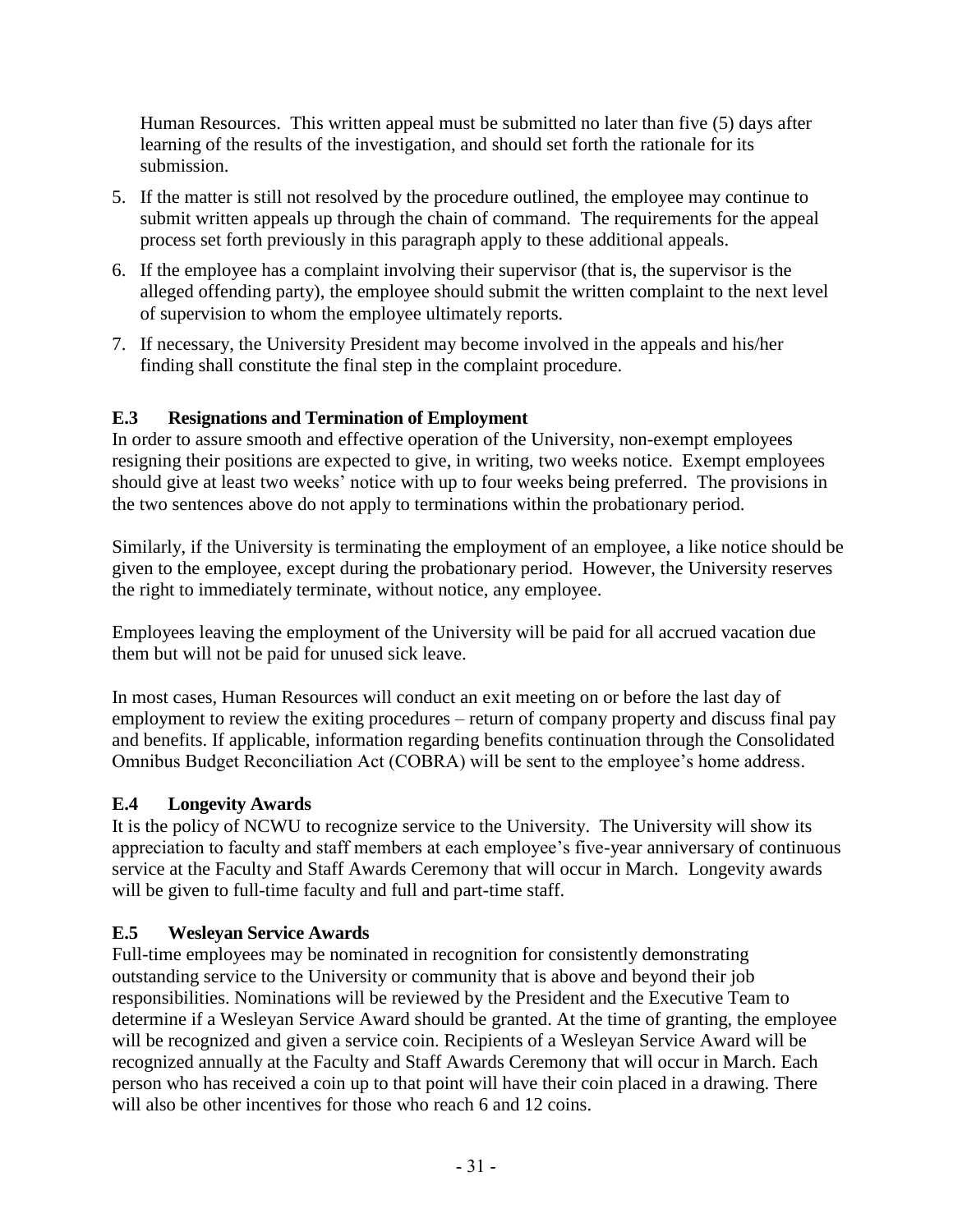# **E.6 Dress Code**

Employees are expected to dress in a manner appropriate to their position and consistent with the dignity of the University.

# **E.7 Harassment**

Sexual and other unlawful harassment is a violation of Title VII of the Civil Rights Act of 1964 (Title VII), as amended, as well as many state laws. Harassment based on a characteristic protected by law, such as race, color, ancestry, national origin, gender, sex, sexual orientation, gender identity, marital status, religion, age, disability, veteran status, or other characteristic protected by state or federal law, is prohibited.

It is North Carolina Wesleyan University's policy to provide a work environment free of sexual and other harassment. To that end, harassment of North Carolina Wesleyan University's employees by management, supervisors, coworkers, or nonemployees who are in the workplace is absolutely prohibited. Further, any retaliation against an individual who has complained about sexual or other harassment or retaliation against individuals for cooperating with an investigation of a harassment complaint is similarly unlawful and will not be tolerated. North Carolina Wesleyan University will take all steps necessary to prevent and eliminate unlawful harassment.

**Definition of Unlawful Harassment.** "Unlawful harassment" is conduct that has the purpose or effect of creating an intimidating, hostile, or offensive work environment; has the purpose or effect of substantially and unreasonably interfering with an individual's work performance; or otherwise adversely affects an individual's employment opportunities because of the individual's membership in a protected class.

Unlawful harassment includes, but is not limited to, epithets; slurs; jokes; pranks; innuendo; comments; written or graphic material; stereotyping; or other threatening, hostile, or intimidating acts based on race, color, ancestry, national origin, gender, sex, sexual orientation, marital status, religion, age, disability, veteran status, or other characteristic protected by state or federal law.

**Definition of Sexual Harassment.** "Sexual harassment" is generally defined under both state and federal law as unwelcome sexual advances, requests for sexual favors, and other verbal or physical conduct of a sexual nature where:

- Submission to or rejection of such conduct is made either explicitly or implicitly a term or condition of any individual's employment or as a basis for employment decisions; *or*
- Such conduct has the purpose or effect of unreasonably interfering with an individual's work performance or creating an intimidating, hostile, or offensive work environment.

Other sexually oriented conduct, whether intended or not, that is unwelcome and has the effect of creating a work environment that is hostile, offensive, intimidating, or humiliating to workers may also constitute sexual harassment.

While it is not possible to list all those additional circumstances that may constitute sexual harassment, the following are some examples of conduct that, if unwelcome, may constitute sexual harassment depending on the totality of the circumstances, including the severity of the conduct and its pervasiveness: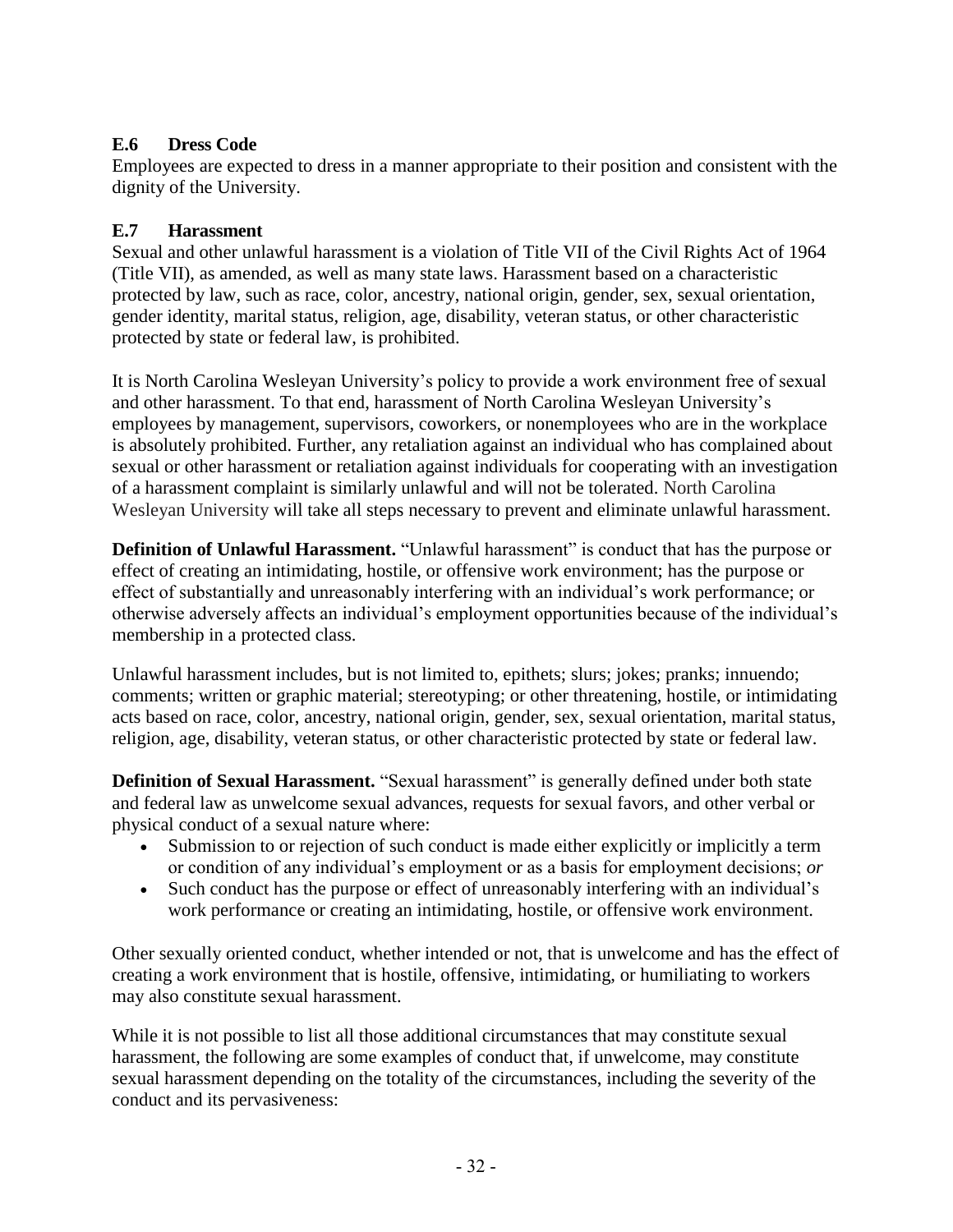- Unwanted sexual advances, whether they involve physical touching or not;
- Sexual epithets, jokes, written or oral references to sexual conduct, gossip regarding one's sex life, comments about an individual's body, comments about an individual's sexual activity, deficiencies, or prowess;
- Displaying sexually suggestive objects, pictures, or cartoons;
- Unwelcome leering, whistling, brushing up against the body, sexual gestures, or suggestive or insulting comments;
- Inquiries into one's sexual experiences; *and*
- Discussion of one's sexual activities.

.

All employees should take special note that, as stated above, retaliation against an individual who has complained about sexual harassment and retaliation against individuals for cooperating with an investigation of sexual harassment complaint is unlawful and will not be tolerated at North Carolina Wesleyan University

**Complaint Procedure.** Any employee who believes he or she has been subject to or witnessed illegal discrimination, including sexual or other forms of unlawful harassment, is requested and encouraged to make a complaint. You may, but are not required to, complain first to the person you feel is discriminating against or harassing you. You may complain directly to your immediate supervisor or department manager, the HR director, or any other member of management with whom you feel comfortable bringing such a complaint. Similarly, if you observe acts of discrimination toward or harassment of another employee, you are requested and encouraged to report this to one of the individuals listed above.

No reprisal, retaliation, or other adverse action will be taken against an employee for making a complaint or report of discrimination or harassment or for assisting in the investigation of any such complaint or report. Any suspected retaliation or intimidation should be reported immediately to one of the persons identified above.

All complaints will be investigated promptly and, to the extent possible, with regard for confidentiality.

If the investigation confirms conduct contrary to this policy has occurred, North Carolina Wesleyan University will take immediate, appropriate, corrective action, including discipline, up to and including immediate termination.

#### **E.8 Drug-Free Workplace**

Drug abuse in the workplace poses several dangers, including, but not limited to, lost productivity, legal liability, disruption of the University's academic mission, and destruction of family relationships. No employee shall unlawfully manufacture, distribute, dispense, possess or use on or in the workplace, controlled substances as defined in schedule I through V of Section 202 of the Controlled Substances Act (21 U.S.C. 812) and as further defined by regulation at 21 CFR 1308.11 through 1308.15. All employees shall abide by the terms and conditions of the University policy respecting a drug-free workplace. An employee who violates the policy may be referred to counseling, suspended, or terminated in accordance with University policy.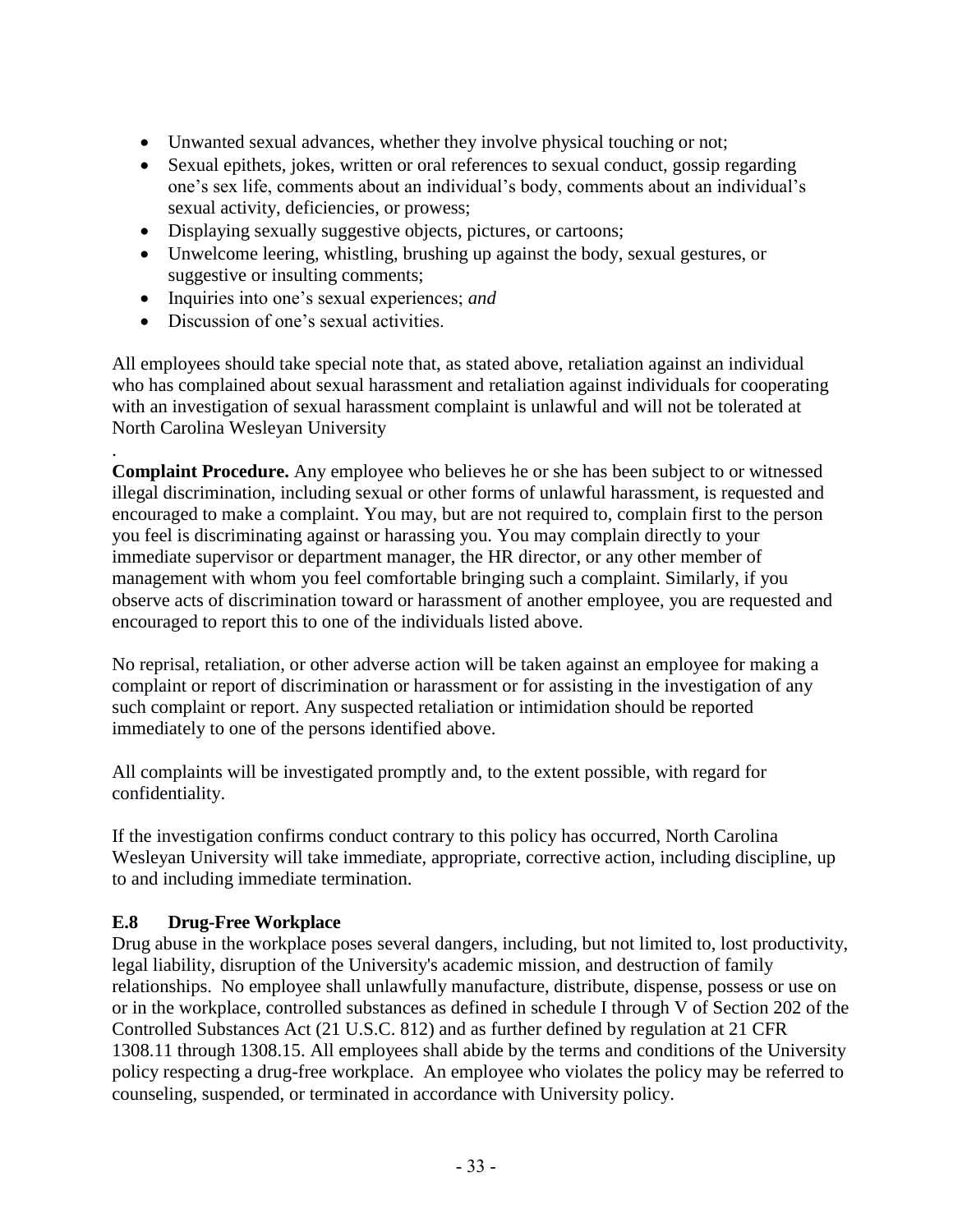As a condition of employment, each employee shall notify his/her supervisor of his or her conviction of any criminal drug statute for a violation occurring in the workplace as defined above. Such notification shall be provided no later than 5 days after such conviction. Sanctions shall be imposed within 30 days of notice by an employee of a conviction for a criminal drug statute in the workplace. The University will, pursuant to 21 U.S.C. Section 702(a)(1)(e), notify the relevant federal granting agency of any relevant conviction within 10 days after receiving actual notice of such conviction. Appropriate personnel action against such employee may include sanctions up to and including termination or the employee may be required to satisfactorily participate in a drug abuse assistance or rehabilitation program approved for such purpose by Federal, State or local health, law enforcement or other appropriate agency. The employee's supervisor, and the University president or his designee will determine sanctions and other actions.

Workplace, for this policy, is defined to mean the site for the performance of work done for the University. This includes any University building or any University premises; any University vehicle or any University-approved vehicle used to transport students to and from University or University activities; off University property during any University sponsored event, activity, or function, such as field trip or athletic event, where students are under the jurisdiction of the University where work is performed.

Pursuant to the Drug-Free Schools and Communities Act Amendments of 1989 (20 U.S.C. Section 1145g, the University will also (1) fulfill its obligations to distribute materials dealing with the use of drugs and alcohol to students and employees, and (2) review its programs designed to combat the use of illicit drugs and the abuse of alcohol.

# **E.9 Alcohol Policy**

It is the policy of the University to prohibit the possession, use or consumption of alcohol at work. Employees found possessing or consuming alcohol, or whose job performance is impaired by the use of alcohol or who are intoxicated while on the job will be subject to disciplinary action.

**E.10 Tobacco Policy** (Replaces policy formerly referred to as Smoking Policy)

**General.** North Carolina Wesleyan University is committed to providing a safe, healthy and respectful environment and campus for all students, faculty, staff and visitors. The University has long prohibited smoking inside or near any building, and effective July 15, 2015, North Carolina Wesleyan University will be a tobacco free campus. Beginning on that date, the use and possession of any tobacco, tobacco products as well as smoking substitutes, such as electronic cigarettes and vapor products, will be prohibited on any property owned or operated by North Carolina Wesleyan University.

**Policy.** The use, distribution, possession or sale of tobacco or tobacco products, including electronic cigarettes, vapor devices or any other device that simulates smoking as well as smoking (as defined below), is prohibited on all campus grounds, including inside personal vehicles located on campus grounds.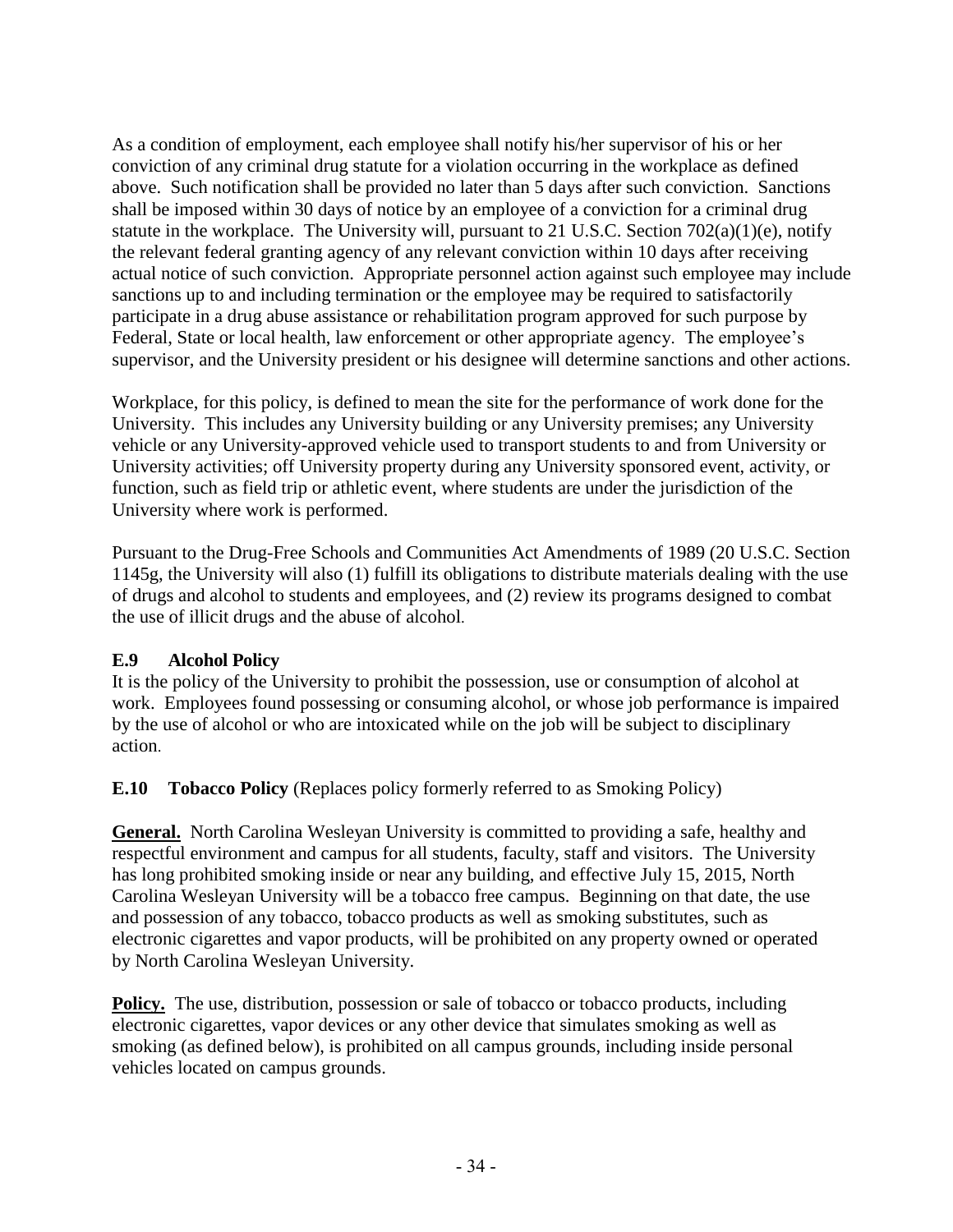All staff, faculty, students, contractors, vendors, and visitors are expected to comply with this policy.

The University also prohibits littering the campus with remains of any tobacco products.

University controlled advertising, sale, or free sampling of tobacco products is prohibited on campus or University owned or University controlled property.

**Exceptions.** This policy will not apply to chewing gum or patches approved by the FDA for use as smoking cessation aids, but will apply to any electronic cigarettes or vapor products, regardless of their use in cessation programs. Questions regarding acceptability of a particular cessation aid should be referred to the Dean of Students or Director of Human Resources.

# **Definitions.**

Campus or Campus Grounds - University-owned, leased or controlled properties, and University-owned, leased or rented vehicles. This includes but is not limited to the interior and exterior of all buildings (including residence halls), University sidewalks, parking lots, landscaped areas, common areas and recreational areas owned, operated or controlled by the University.

Smoking – Inhaling, exhaling, burning, carrying or possessing of lighted cigarette, cigar, pipe, water-pipe or hookah or any product used to consume in a similar manner; and the use of an unlit cigarette, cigar, pipe, water-pipe or hookah, or the use of an electronic cigarette/e-cigarette, cigar, pipe or any other device intended to simulate smoking tobacco, including vapor/vaping devices.

Tobacco – Any tobacco product, object or device including but not limited to cigarettes, cigars, pipes, electronic cigarettes, cigars as well as smokeless, spit or spit less, dissolvable, or inhaled tobacco products, including but not limited to: dip, chew, snuff or snus, in any form (orbs, sticks, pellet, etc.). For the purpose of this policy use of substances such as clove, bidi, kretek or any such similar substance is prohibited.

**Violations of the policy.** The responsibility for the enforcement and communication of this policy rests with each member of the University community.

Visitors, contractors and other individuals on University property who are in violation of this policy should be reminded of the policy and asked to comply by immediately ceasing smoking, (or otherwise using tobacco) and discarding the tobacco. If the individual refuses to comply they may be asked or required to leave the University property.

All staff, faculty, and students in violation of the policy should be reminded of the policy and asked to comply. Employees who fail to comply with this policy should be reported to the Director of Human Resources. Students who fail to comply with this policy should be reported to the Dean of Students. These persons or their designees will follow up with the employee or student regarding the policy and available resources.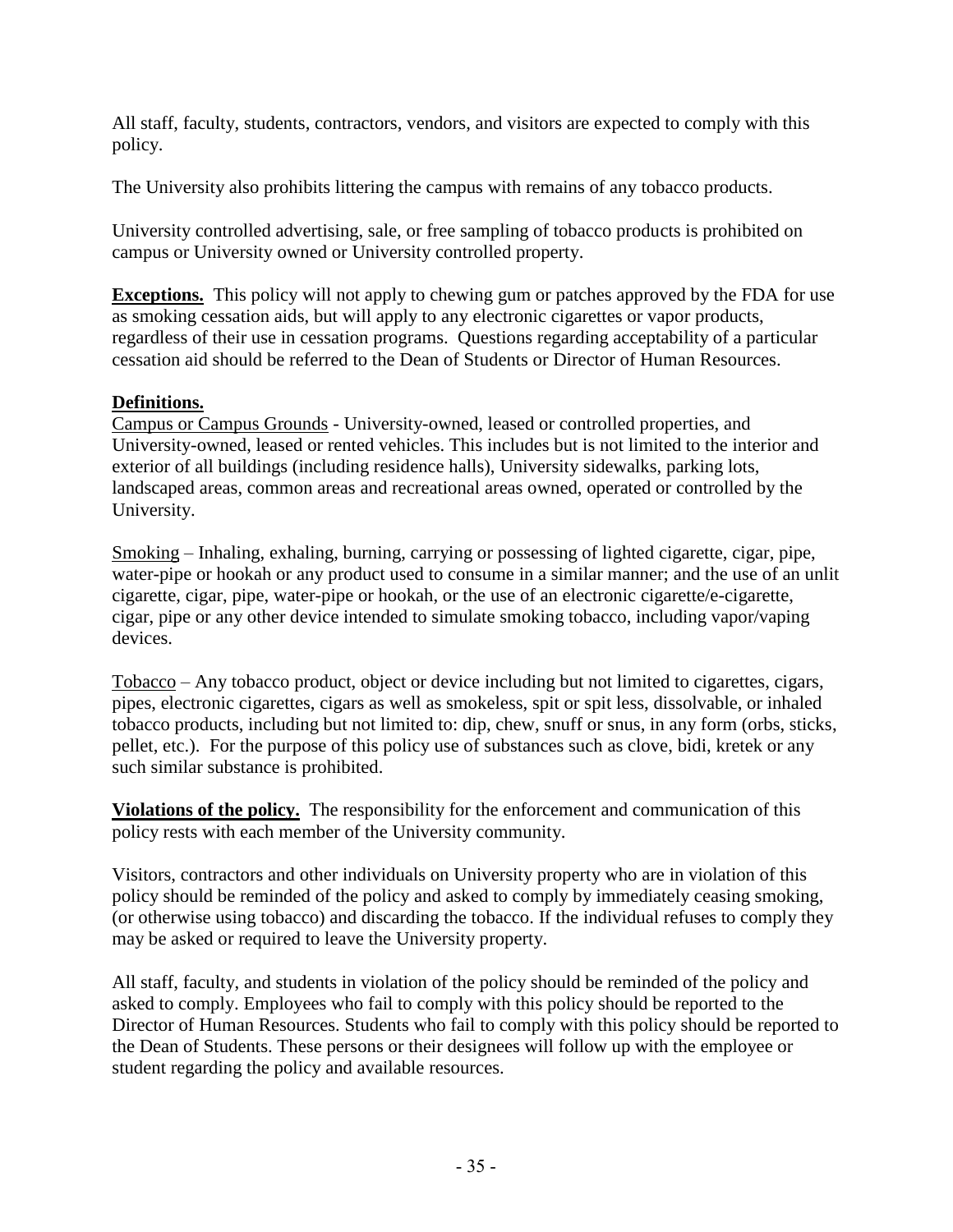Continuing violations may also result in appropriate University disciplinary action up to and including dismissal in accordance with established student, staff, and/or faculty codes of conduct and procedures.

# **E.11 Lobbying with Federal Funds**

No Federal appropriated funds will be paid to any person for influencing or attempting to influence an officer or employee of any agency, a Member of Congress, an officer or employee of Congress, or an employee of a Member of Congress in connection with the making of any Federal grant, the entering into of any cooperative agreement, or the extension, continuation, renewal, amendment, or modification of any Federal grant or cooperative agreement.

If any funds other than Federal appropriated funds are paid to any person for influencing or attempting to influence an officer or employee of any agency, a Member of Congress, an officer or employee of Congress, or an employee of a Member of Congress in connection with a Federal grant or cooperative agreement, a complete disclosure of the activity shall be submitted to the Business office within five (5) business days of the disbursement.

Any sub-recipients are likewise required to certify and disclose accordingly with regard to any sub-awards.

# **E.12 Faculty/Staff Fund Raising**

Because the Advancement Office is charged with raising funds to sustain the University and its programs, the following guidelines for fund raising must be followed to protect prospective donors and the integrity of the University.

Off-campus groups are not allowed to solicit funds on the campus of North Carolina Wesleyan University unless President's Executive Council has approved the appeal.

Faculty and staff who wish to solicit funds or sell items for schools, churches, or other offcampus groups should put a notice on the bulletin board and/or post an electronic notice to faculty and staff by e-mail that the items may be purchased or funds received in the individual's office.

Student organizations may solicit funds or sell items on campus if they follow the student organization solicitation guidelines listed in the Student Handbook.

Faculty and staff who wish to solicit funds for departmental projects must comply with the following guidelines:

- 1. The individual should write a proposal outlining the project goals, fund raising goals, length of campaign, and suggested prospects, if known, to be solicited.
- 2. The proposal should be submitted to the immediate supervisor for approval. If approved, the proposal will be forwarded to the appropriate vice president.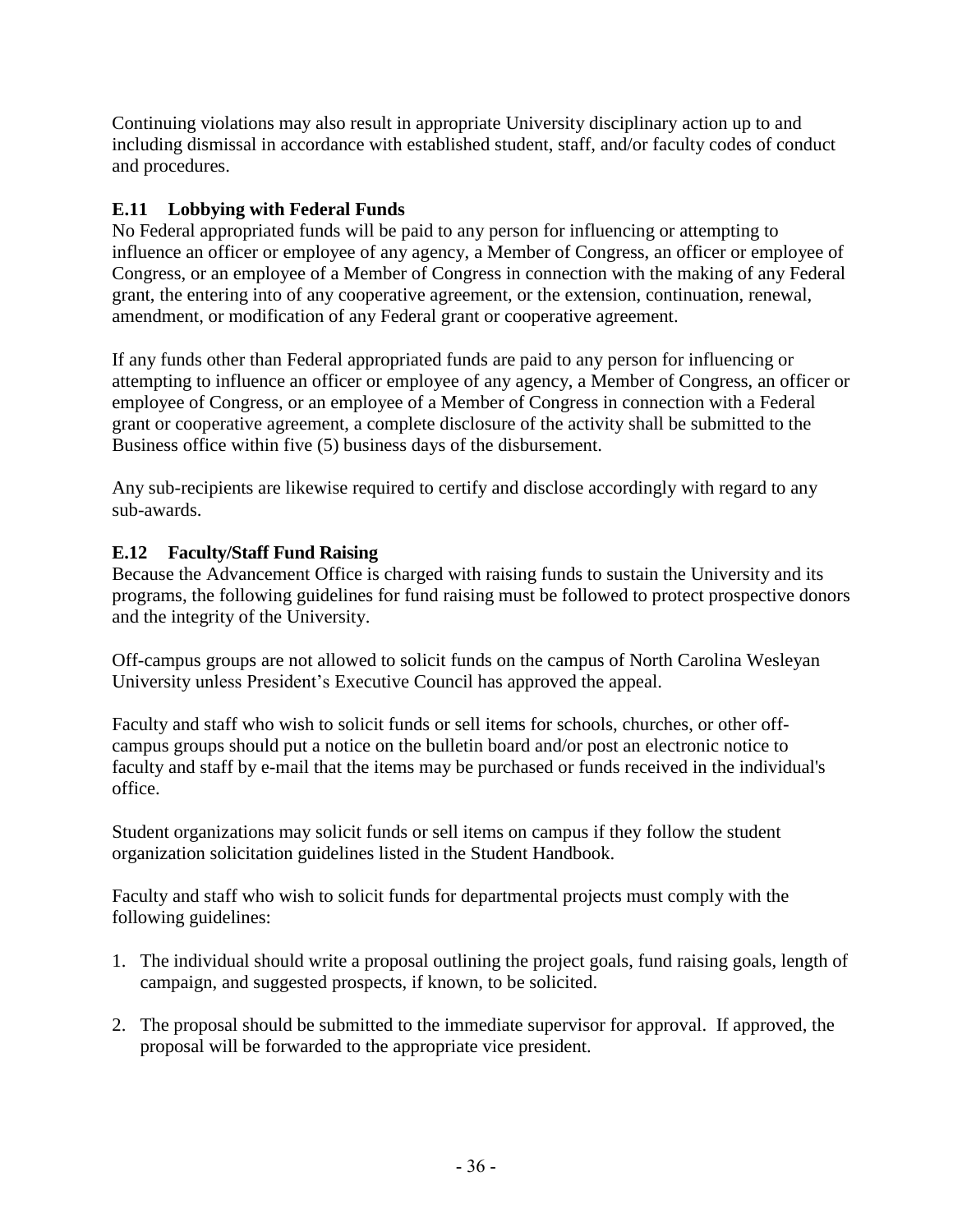- 3. The vice president should determine if the project is consistent with the goals and objectives of the University as articulated in the current University long-range plan, if the project is a University priority, and if the project can be funded through current budget appropriations.
- 4. The vice president will make a recommendation to the President's Executive Council, which has final authority on the proposal.
- 5. If approved by the President's Executive Council, the originator of the proposal must receive a list of approved prospective donors from the Advancement Office. Because of possible conflicts, no donor can be solicited without approval of the Advancement Office.
- 6. The fund-raising event should be listed on the Fund-Raising Calendar in the Advancement Office.
- 7. All funds solicited should be directed to the Advancement Office for the donor to receive credit, an official receipt for the charitable donation, and a personal appreciation letter from the University president. Funds received in the Advancement Office will be credited to the project's account number and forwarded to the Business Office for deposit. All checks should be payable to "N.C. Wesleyan University." The name of the organization or project should be noted on the check memo line.

# **E.13 Staff Development**

It is the general philosophy of NCWU that staff are encouraged to involve themselves in training, education and other activities that will increase their skills in meeting the needs of the University. Due to limited funds, guidelines are necessary in establishing priorities for institution-funded training and education.

- 1. New staff members will be given an orientation to familiarize them with the work of the University and to acquaint them with the mission of the institution, various policies, practices and benefits associated with employment by NCWU.
- 2. Time for in-service education programs is provided during the workday.
- 3. Provision is made for the participation of staff members in professional meetings in the immediate vicinity during work hours as circumstances, budget and work load permit.
- 4. Attendance at professional meetings, conferences, state or national institutes is arranged as work schedules and budgetary constraints permit.
- 5. The employee's immediate supervisor, at his/her discretion, must approve the activities described in paragraphs 3 and 4 above before the employee may participate in these activities.

# **E.14 Confidential Information**

Confidential information is handled and maintained by the various staff offices of the University. Approval must be received from the appropriate Dean or Vice-President before any confidential information or data can be released. Such information is made available on a need-to-know basis only, and every employee is cautioned to **ensure compliance with the Family Educational Rights and Privacy Act (FERPA)**. Divulging confidential information **in violation of this Act** may result in discharge.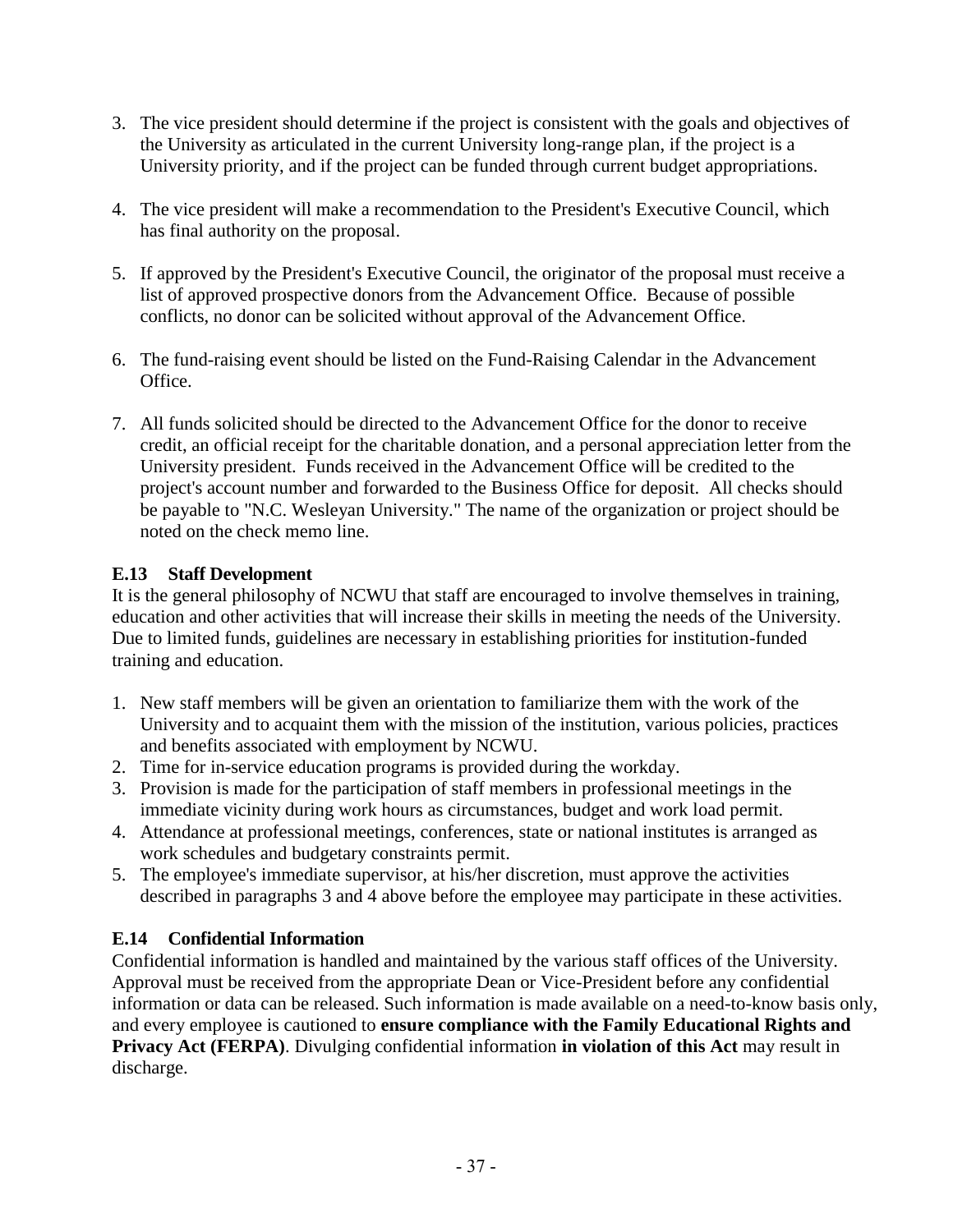# **E.15 Fraternization Policy**

# **POLICY:**

Fraternization between a North Carolina Wesleyan University faculty or staff member and a student is prohibited. For the purposes of this policy, fraternization will refer to the consensual romantic and/or sexual relationship between a faculty or staff member and a student. The University reserves the right to address such relationships with the involved parties to determine an appropriate course of action, up to and including termination of employment.

# **PURPOSE:**

North Carolina Wesleyan University is committed to fostering a learning environment characterized by professional behavior and fair and impartial treatment. In a small University environment, the faculty and staff represent some level of authority to students and thereby exhibit some level of power over them. It is in the interest of the University to provide clear direction to the University community about the professional risks associated with student fraternization, especially where a power differential between the parties exists. Fraternization, therefore, is a concern for two primary reasons:

*Conflict of Interest*. Conflicts of interest may arise in connection with fraternization between faculty or staff and students. General ethical principles preclude individuals from evaluating the work or academic performance of others with whom they have intimate familial relationships. The same principles apply to consensual romantic and/or sexual relationships, and require, at a minimum, that appropriate arrangements be made for objective decision-making with regard to the student. Such relationships can only be construed as appearing to be biased and providing favoritism.

*Abuse of Power Differential*. Although conflict of interest issues sometimes can be resolved, in a consensual romantic and/or sexual relationship involving a power differential the potential for serious consequences remains. Individuals entering into such relationships must recognize that:

- a. The reasons for entering such a relationship may be a function of the power differential;
- b. Initial consent to a romantic relationship does not preclude a charge of sexual harassment in the future;
- c. The individual with the superior power in the relationship will usually bear the burden of accountability though the University reserves the right to take disciplinary action on all involved parties;
- d. Such a relationship, whether in a class or work situation, may affect the educational or employment environment for others by creating improper, unprofessional, or possibly discriminatory conduct or treatment.

For these reasons, fraternization between a University faculty or staff member and a student is prohibited.

#### **PROCEDURES:**

1. It is the responsibility of the faculty or staff member to inform his or her supervisor and/ or appropriate Vice President/Dean when a relationship exists. (In the event the relationship involves a Vice President or the President, the reporting line will follow to the next level of supervision – President and Chair of Board of Trustees, respectively). When a consensual romantic or sexual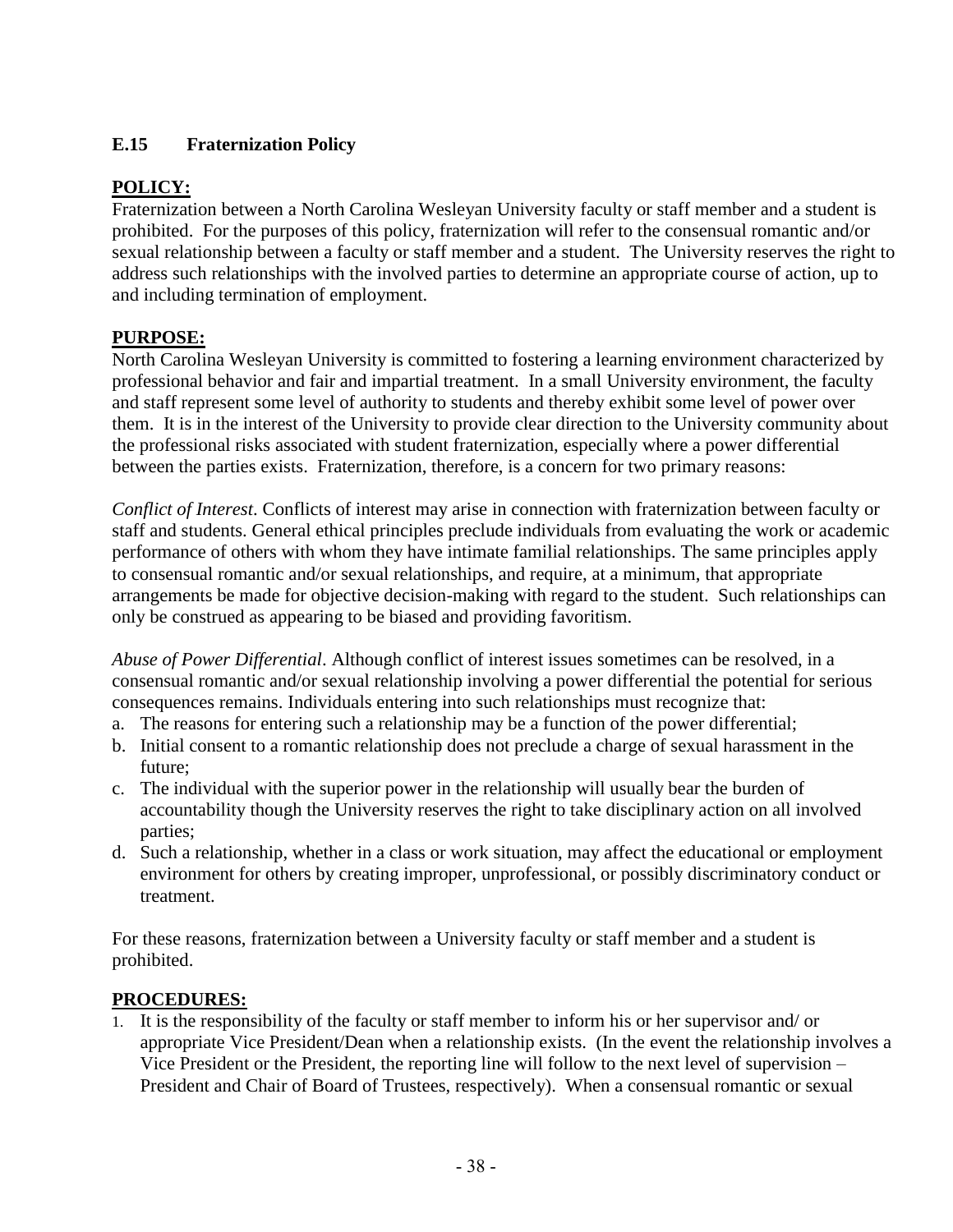relationship is identified, the supervisor and/or appropriate Vice President/Dean will talk with the parties involved to determine a course of action.

- 2. An appropriate course of action may include discipline up to and including termination of employment depending on the findings of an investigation. The action taken will be determined by the appropriate Vice President in consultation with the President. In the event that the violation of this policy involves the President, then the Chairman of the Board of Trustees makes the decision.
- 3. Nothing written in this policy is intended to weaken the University's position on fraternization. However, the University does recognize that under some very limited circumstances there could possibly be a reasonable or legitimate need to provide an exception to this policy (for example, a husband/wife or engaged couple relationship in which one person is the faculty or staff member and the other the student). If that is the case, it would be at the point of disclosure about the relationship to the appropriate level of supervision that the faculty or staff member should request the exception.

## **E.15 Children in the Workplace**

North Carolina Wesleyan University (NCWU) values its employees and students and recognizes the importance that families fulfill in the lives of employees and students. NCWU also has an obligation to its students, employees, and visitors to conduct its operations and maintain its facilities in a manner consistent with its mission as an institution of higher education.

These guidelines address circumstances under which it is acceptable to bring non-student, minor children to the workplace. In general, employees during their working hours should not bring their children to their place of employment, except as permitted by this policy.

**Exemption from policy:** Any staff or faculty who live on campus as part of their contract with NCWU is exempt from this policy.

#### **When it is Acceptable to Bring Children without Permission from Supervisor**

- 1. Officially-sponsored institutional programmatic activities for non-students and minor children with appropriate adult supervision.
- 2. Brief visits, such as an employee bringing a child to introduce to co-workers or following or before a physician's appointment. Children must be supervised by the employee during the visit.
- 3. Special occasions that are employer-sanctioned and at which attendance by children is encouraged.

#### **Guidelines for Supervisors**

A discussion between the employee and supervisor should ensue at the time permission is being requested to go over the following:

- 1. The parent must accept full responsibility for the child's safety and for any damage to property or injury to persons that is caused by the child's presence.
- 2. Consideration must be made to the extent in which the child's presence in the workplace creates a potential danger to the child or exposes the University to liability.
- 3. Consideration must be made to the extent to which the child's presence in the workplace poses a risk of breach of confidentiality with respect to information in the workplace.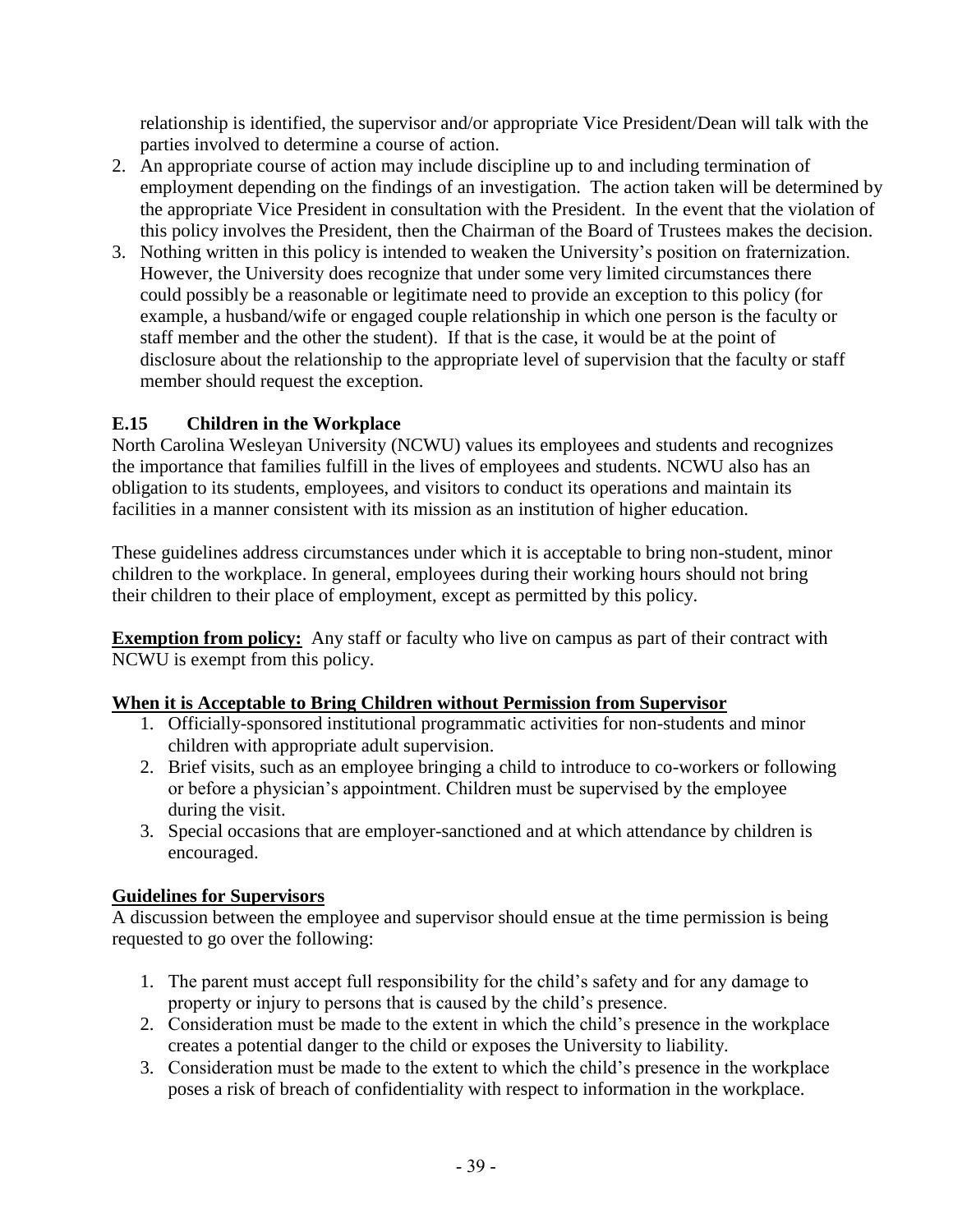- 4. Consideration must be made to the extent to which the child's presence in the workplace disrupts or has the potential to disrupt the work.
- 5. Whether the parent agrees to ensure that the child's presence does not disrupt his or her work or interfere with the workplace activities.
- 6. Whether the parent agrees that they will not leave the child with another employee.
- 7. Such other factors as the supervisor deems appropriate.

#### **Unavoidable Absence of Childcare**

#### *Regular, repeated visits by children, or visits by children with a known communicable disease is not permitted.*

The University acknowledges that despite the range of childcare options available, there may be emergencies or unavoidable rare instances where family responsibility conflicts with work commitments and where all reasonable attempts to make other arrangements have failed. In these types of situations:

- 1. Employees should contact their supervisor as soon as possible to discuss their situation and to seek permission to bring their child to the workplace. The immediate supervisor may grant up to 3 days of accommodation for the employee and their children due to unforeseen circumstances. If additional time is required, the employee through their supervisor will need to make a request for special consideration by the President's Executive Team.
- 2. Children may visit University offices and facilities that are not hazardous. Hazardous areas include:
	- a. Power plants, shops, mechanical rooms, confined spaces, food preparation areas;
	- b. Any areas, containing power tools or machinery with exposed moving parts or rotating equipment
	- c. Areas with excessive noise, temperatures, inadequate ventilation or pollutants
	- d. University vehicles: heavy duty or other motorized equipment
	- e. High-risk areas (stairwells, elevators, doorways, rooftops, construction zones, etc.)
	- f. Laboratories or work areas that include chemicals, biological hazards, radioactive hazards, flammables, explosives, compressed gasses, sharp objects, lasers, research animals, hazardous wastes or other environmental hazards.
- 3. Children may not be brought into classrooms with the exception of full-time faculty members who may have an unavoidable childcare issue that would otherwise require
- 4. class cancellation.
- 5. Employees must ensure that other users of University facilities are not inconvenienced by the child's presence.
- 6. The Employee is responsible for the child at all times while on University premises and should be aware that the ultimate responsibility for the behavior and safety of their children rests with them.
- 7. Supervision should not be delegated to another individual.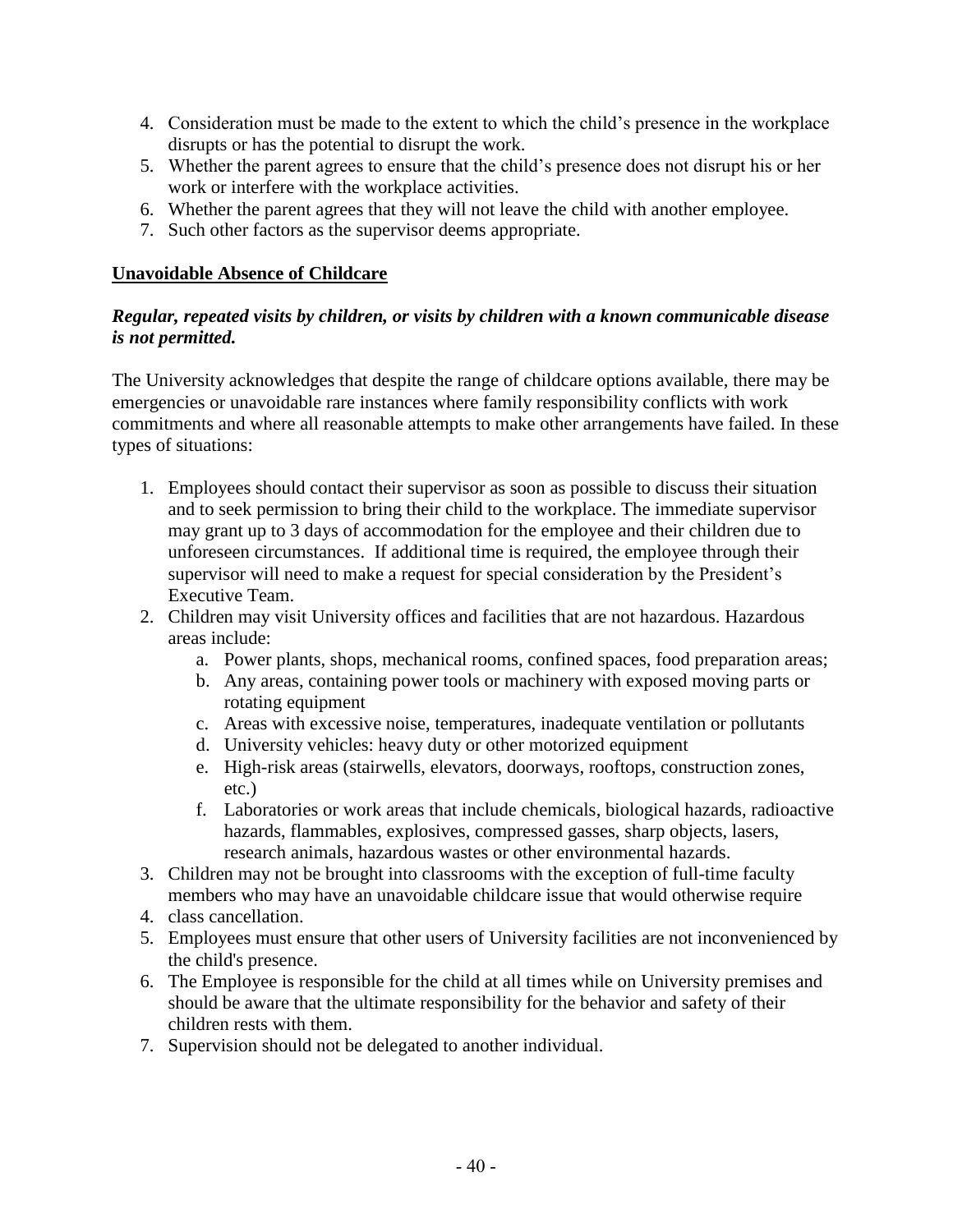- 8. If an employee and their child are told to vacate the University premises by their supervisor or the Director of Campus Safety and Security, the employee and child are to comply immediately.
- 9. While each employee and child are responsible for abiding by workplace rules, regulations, policies, and guidelines, supervisors are responsible for oversight and compliance.

# **E.17 Dogs on Campus**

It is the policy of North Carolina Wesleyan University to provide a safe, non-threatening and healthy campus environment for our faculty, staff, students, vendors and guests. To establish a tradition of being a dog-friendly campus, while at the same time recognizing that allowing dogs on campus can create certain challenges, the following guidelines are adopted to effectuate a balanced approach to establishing a dog-friendly campus. These guidelines are intended to respond to concerns of health (especially allergies), fear and safety regarding dogs on campus.

# **Dog-Owner General Campus Guidelines**

- 1. All dogs in compliance with this policy may be allowed on campus for occasional short visits in the company of the owner in "dog-friendly" areas, defined as the outer walking trail and sidewalks around campus. Any indoor areas or athletic fields are not considered dog-friendly unless outlined in the subsequent sections based on the category of the dog.
- 2. Dogs are to be under the control of their owners at all times. Dogs should be leashed (standard six feet in length or otherwise appropriately restrained or caged) unless leashing directly impedes a service dog's ability to perform its trained task(s).
- 3. All dogs must be healthy and pose no reasonable health risk to humans as carriers of active infections, parasites, etc. Dog owners must comply with all state of NC and local laws and ordinances governing licensing, vaccinations, and control, and must provide proof of compliance upon request. All dogs should have their vaccine ID tag visible or a copy of recent vaccine records should be carried with the owner while on campus with the canine(s).
- 4. Dogs must be on a flea and tick program. The owner must decide the best type of flea and tick program for their dog and arrange for such treatment at their own expense. Dog owners must also provide proof of flea prevention, upon request.
- 5. Owners should be aware of their dog's behavior and considerate of others. Excessive noise, barking or other disruptive behavior is not permitted, and may result in the dog not being permitted on campus until able to meet acceptable standards of behavior. Owners may be asked to remove the dog from events or campus for behavioral issues.
- 6. Owners are personally responsible for any damage the dog causes to University property and for any injuries or illnesses caused by their dog.
- 7. It is the owner's responsibility to ensure that their dog's waste is properly cleaned up and disposed of.
- 8. North Carolina Wesleyan University, at its sole discretion, except as required by law, retains the right to deny access to any canine.

#### **Service Dogs**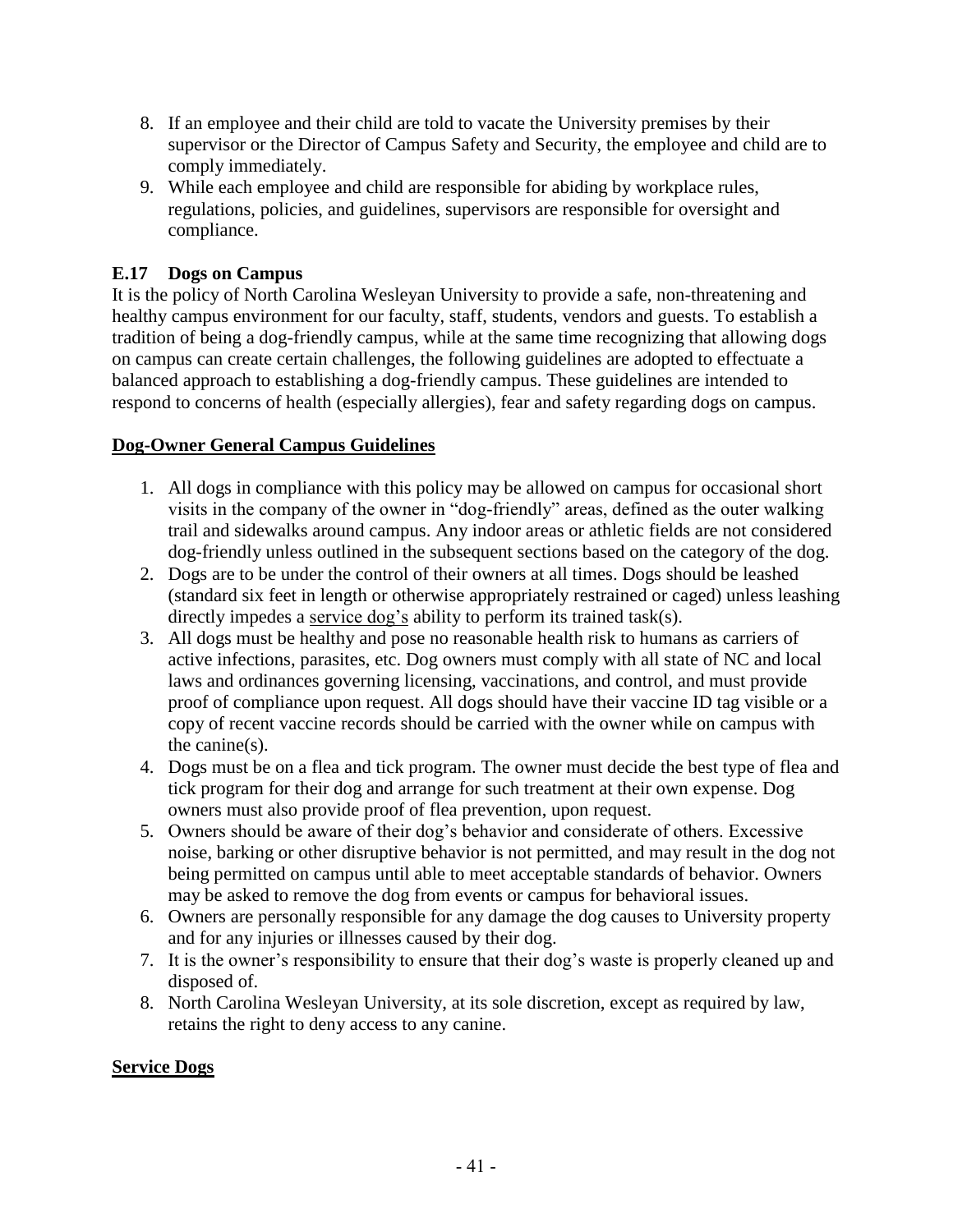In order to ensure access for individuals with disabilities, service dogs are permitted on the premises per the Americans with Disabilities Act (ADA) and Section 504 of the Rehabilitation Act of 1973. ADA compliance as it relates to students is to be coordinated through the ADA Coordinator. All faculty and staff inquiries can be directed to the Office of Human Resources. Service dogs have access to all buildings and facilities, unless they are behaving inappropriately, are not house broken or if such access poses a direct threat to the health and safety of others and that threat cannot be eliminated or reduced by reasonable modification to other policies and practices. Appropriate alternative accommodations will be made to provide the individual with access if the dog is unable to accompany. For example, a lab course may require a sterile/clean working environment, and the presence of the service dog may directly impact the ability to maintain a sterile/clean working environment. According to the ADA, fear of dogs or allergies do not constitute a "direct threat" and cannot be grounds for denying access to a service dog.

# **Reporting Concerns**

Any dog incident that involves physical harm must be immediately reported to Campus Security. The Director of Campus Safety or designee has the authority to suspend the dog's on-campus privilege, pending investigation of any such incident, and will also notify the Office of Human Resources (Rocky Mount Campus) of any injury. When appropriate, Campus Security may also contact Animal Control to assist in the handling of dog incidents. Any case involving an animal bite that results in an injury to any person will be reported to the local Police Department, if required under City or County Ordinance.

It is the goal of the University to encourage any individual who is uncomfortable with a particular dog to be certain that his/her needs or feelings are communicated appropriately. Whenever reasonable, these issues should be discussed with the dog owner or reported to Campus Security. If involving an employee, it should be communicated to the Office of Human Resources.

Any student in violation of this policy may be subject to procedures within the North Carolina Wesleyan University Code of Conduct Standards.

# **F. GENERAL INFORMATION AND POLICIES**

# **F.1 University Keys**

Keys will be provided to authorized personnel as needed. The Physical Plant will distribute keys as directed by the appropriate Vice-President. The Physical Plant will maintain key inventories and records of distribution.

Employees are responsible for the use and location of University keys in their possession. Keys are not to be loaned to students. Lost, stolen or damaged keys must be reported to the Director of Physical Plant within 24 hours of any such incident.

Upon separation from the University, employees will return keys to their supervisor or the Director of Human Resources on their last day of work. The President or a Vice-President must approve any exceptions to this policy.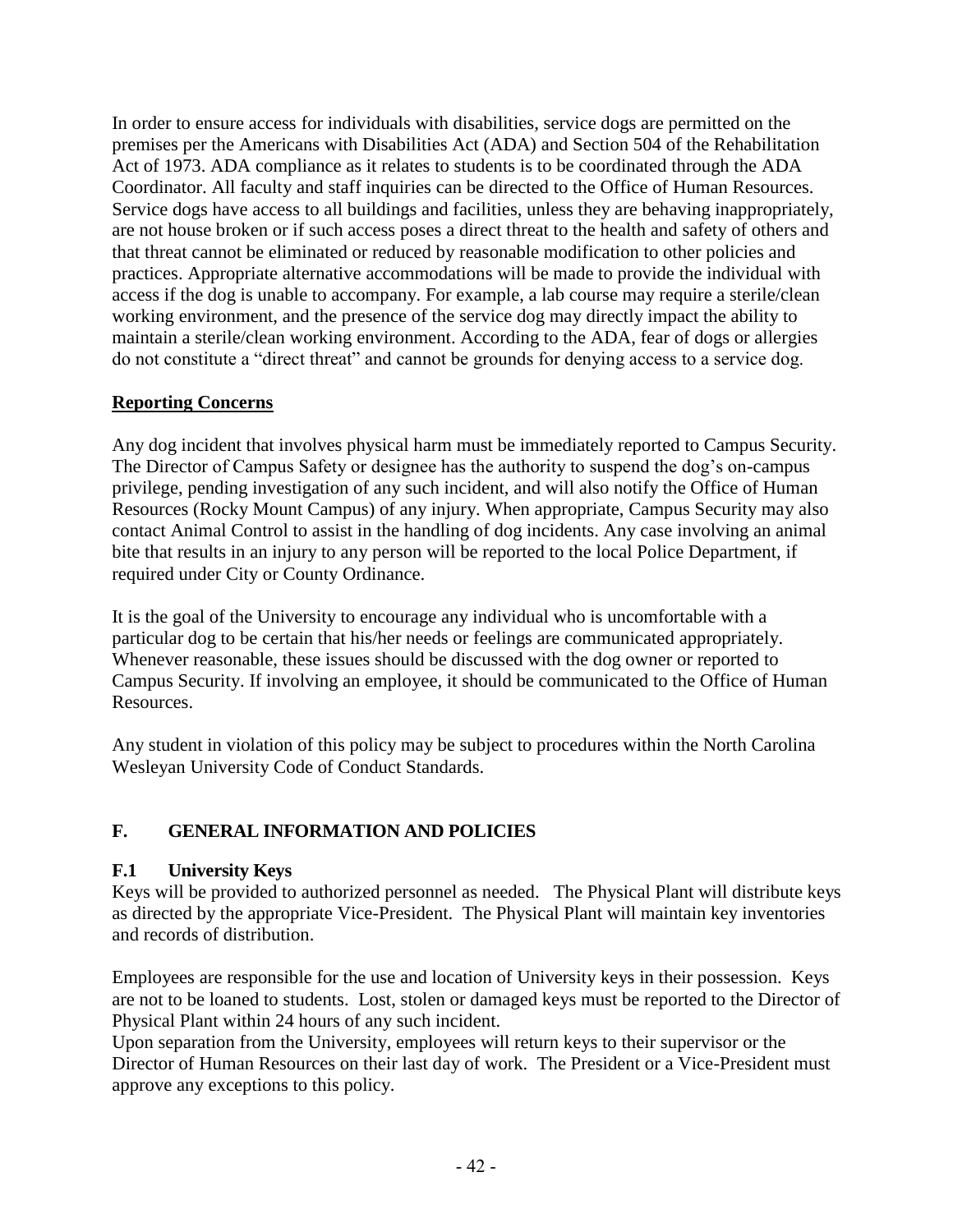# **F.2 Accidents**

Within 24 hours of an accident occurring while on University business and/or involving University property and vehicles, it must be reported to the Finance office.

## **F.3 Emergency Weather Procedures**

In the event of severe weather, it may become necessary to close the University. If possible, the President and/or the Sr. Vice President of Administration will make the decision prior to 6:30 a.m. Notifications will be sent to employees through the campus alert system by text, phone, and/or email, and posted on the website by the Director of Campus Safety. Employees may also listen to and/or watch local television and radio for any official announcements of the University's closing or re-opening.

Designated emergency personnel will report to maintain limited campus services. Employees who feel they cannot report for work upon the re-opening of the University have the option of taking vacation or forfeiting pay for the time missed.

In the event that classes at one of the extension sites must be canceled due to severe weather, Notifications will be sent to employees through the campus alert system by text, phone, and/or email, and posted on the website by the Director of Campus Safety

If the University opens and is forced to close early because of the weather, all employees who reported for work will be paid. All employees are urged to make every possible effort to get to work

#### **F.4 Travel Policy**

Meals\* \$7 – Breakfast  $$12$  – Lunch \$18 – Dinner \$37 – Total per Diem for food per day

Lodging\*\* \$115

All meals and lodging must be substantiated by a receipt.

\*Meal rates are inclusive of gratuities. Meal reimbursement rates are determined based upon the Overnight / Same Day Travel guidelines below.

\*\*The payment of sales tax, lodging tax, local tax, or service fees applied to the cost of lodging is allowed in addition to the lodging rate. In "high-cost" areas, special permission should be gained from your supervisor along with providing proof of several rates in the area.

#### Overnight Travel

Whenever business travel includes an overnight stay, meals incurred en-route (day of departure and arrival) and full days are reimbursable up to the maximum rates defined above. Same Day Travel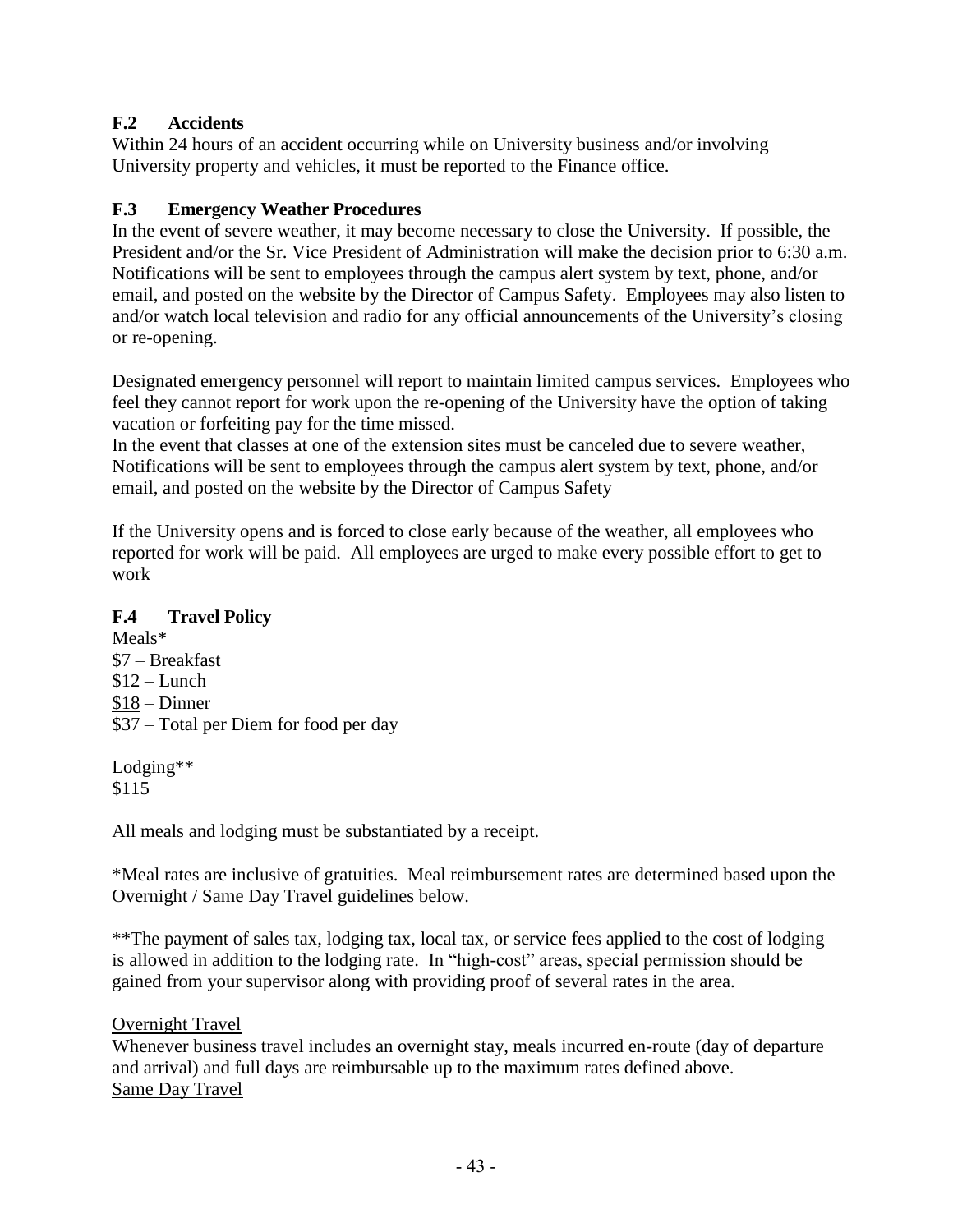Travel that does not involve an overnight stay is considered same day travel. Meals are reimbursable only if the traveler meets the following criteria. It is the traveler's and supervisor's responsibility to determine whether the criterion is satisfied.

 $$0 = 4$  hours or less  $\$20 = 4$  to 12 hours  $$37$  = greater than 12 hours (according to the Meals breakdown above)

Special contractual provisions may apply to adjunct faculty.

# **F.5 Solicitation**

North Carolina Wesleyan University (NCWU) prohibits the solicitation, distribution and posting of materials on or at NCWU property by any employee or non-employee, except as may be permitted by this policy. The sole exceptions to this policy are charitable and community activities supported by NCWU management and NCWU-sponsored programs related to University services.

Non-employees may not solicit employees or distribute literature of any kind on NCWU's premises at any time. Employees may only admit non-employees to work areas with management approval or as part of a NCWU-sponsored program. These visits should not disrupt workflow.

Employees may not solicit other employees during work times, except in connection with a NCWU approved or sponsored event. Employees may not distribute literature of any kind during work times, or in any work area at any time, except in connection with a NCWUsponsored event.

The posting of materials or electronic announcements are permitted with approval from Human Resources.

# **F.6 Maintenance Requests**

From NCWU website; under Resources, select Faculty & Staff Resources, select facilities.NCWU.edu (Internal Only)

Log in with ID Member Number and Password. Follow instructions by selecting location of work order; giving short description and make sure you "submit" the work order.

If you have not registered as a Maintenance Connection user, please contact the Facilities Department.

# **F.7 Use of University Telephones**

The following guidelines should be followed when using the telephone at work.

- 1. Employees are asked to keep any personal telephone calls to a minimum.
- 2. No personal long-distance calls are to be charged to the University.
- 3. "Collect calls" will not be accepted. Potential students or others should not be asked to call the University "collect".
- 4. All long-distance calls should be kept as short as possible.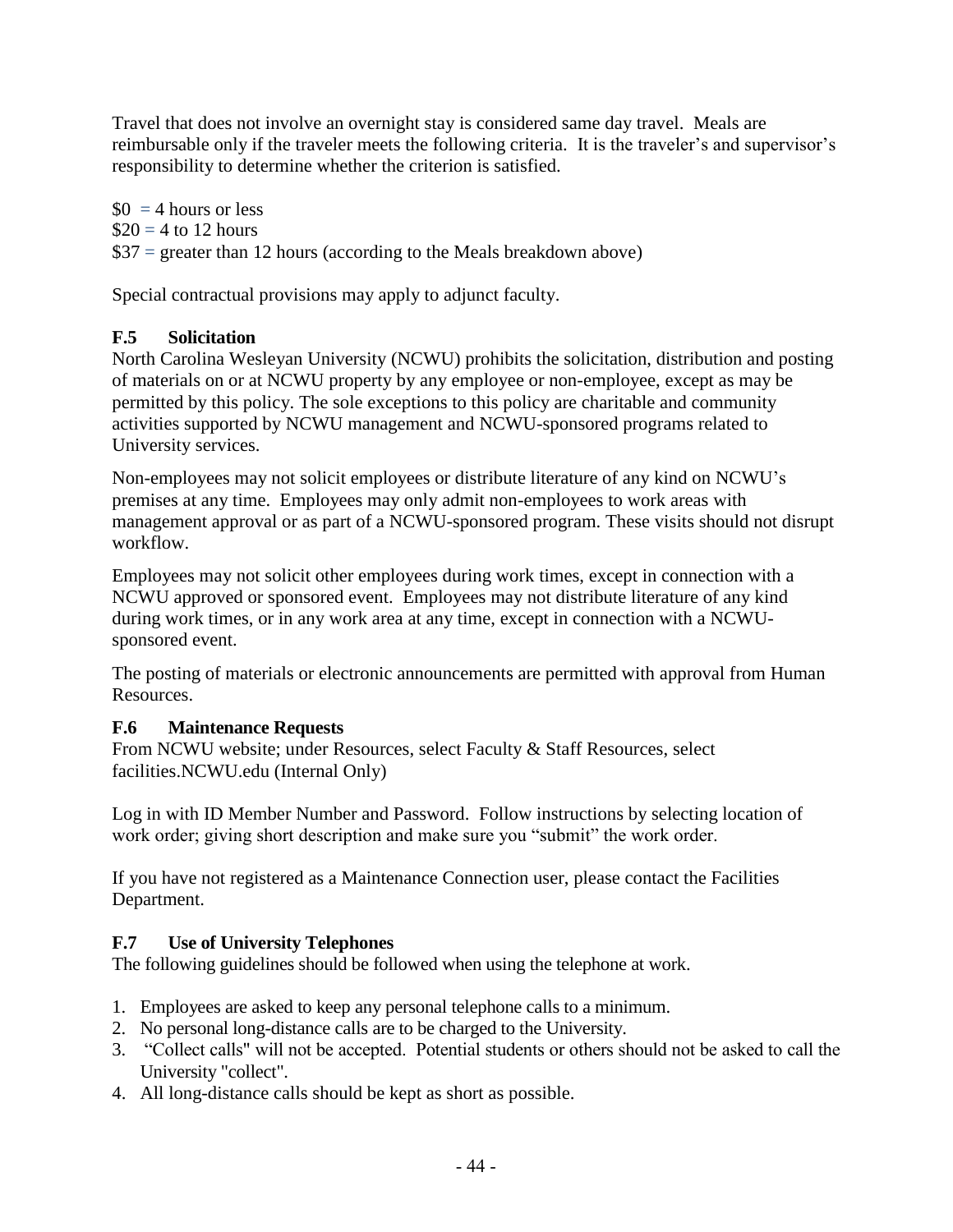- 5. Consider the need before placing a long-distance call. Ask frequently called organizations if they have a toll-free (800) number. The "800" directory assistance (1-800-555-1212) is free of charge.
- 6. Help prevent unauthorized use of the telephone by locking the office when it will be unoccupied for an extended period or after office hours. Report unauthorized calls to the Information Systems Office.

# **F.8 Automobiles**

All motor vehicles used on campus must be registered and display a valid parking permit. A vehicle registration form is available from the Campus Security Office and is required to be completed before a parking permit can be issued. Parking permits are available without charge to faculty and staff. Failure to properly display a valid parking permit could result in a vehicle being ticketed, booted, or towed at the owner's expense.

The University provides and maintains parking facilities for the use of employees. Parking is permitted only in the designated areas. The University assumes no responsibility for damage to vehicles or theft of articles from vehicles while on University property. Employees are required to use caution while on campus and to observe a 25 mph speed limit.

## **F.9 University and Personal Property**

## Care of University Property

An employee is expected to exercise due care in his/her use of University property and to utilize such property only for authorized purposes. University property is not to be used for personal use.

#### Return of University Property

University property issued to an employee must be returned to the University at the time he/she terminates employment or when it is requested by the supervisor.

#### Personal Property

The University assumes no responsibilities for loss or damage to the personal property of an employee.

#### **F.10 Office Supplies/Purchase Orders**

An assortment of general office supplies is maintained in the University Store. An employee who obtains supplies must complete the Bookstore Request form (available on my.NCWU.edu). Supplies not available in the University Store will/can be purchased online through the University's account with FSI Office Supply, and are usually delivered within one to two business days.

Purchase Requisitions are utilized for purchasing equipment or service from an off-campus vendor. The form must be completed by the originator and include the signature of the appropriate departmental budget directors, Controller, and VP of Administration (when applicable). This can be done using a manual form or by utilizing the online purchase request module. A purchase order will then be issued authorizing the acquisition. All requests for offcampus goods and services exceeding \$1,000 in cost must be obtained through this process. Purchase requisitions may be obtained from Office Services or the Business Office.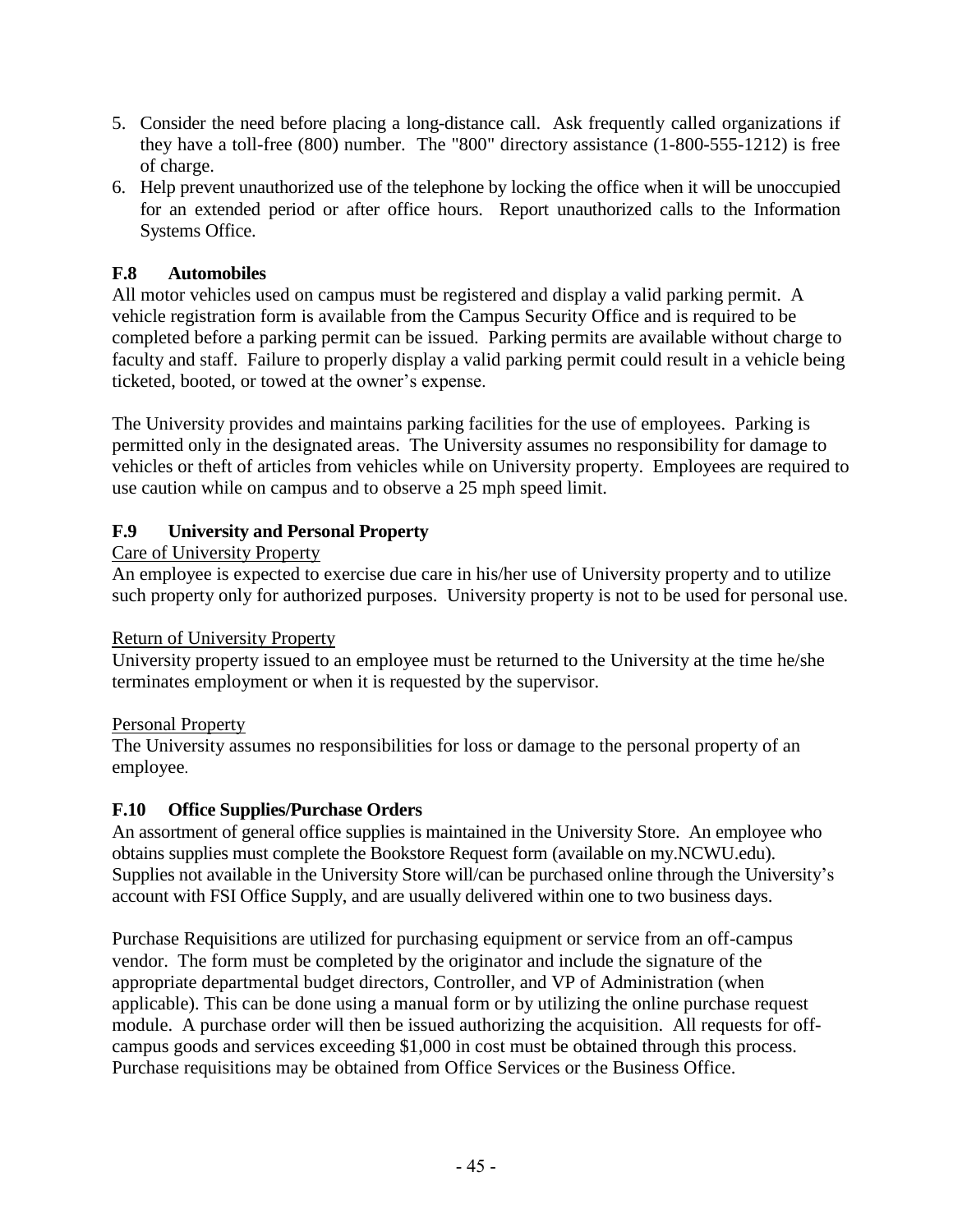## **F.11 Lost and Found Articles**

The University cannot accept responsibility for personal losses, but every effort is made to restore found items to the proper owner.

Employees should report lost articles to their immediate supervisor, to the University switchboard receptionist and to Campus Security. Campus Security will keep any found items until they are claimed. If these items are not claimed within two weeks the University has the authority to dispose of the item.

## **F.12 Security**

The University is committed to providing reasonable security for its students, its employees, authorized visitors, and to its property. However, the University assumes no responsibility or liability for lost, stolen, or damaged items.

It is the goal of the Security department to maintain an atmosphere of reasonable security in which the goals of the University can be accomplished. The prevention of crime is not only the job of the Security department but of every member of the faculty, staff, and student body. Effective crime prevention can only be accomplished through the joint efforts of the Security department and the people they serve. Security is the responsibility of every University employee.

The Security department is responsible for certain duties when preparing for an event on campus or when guests are expected. It is the responsibility of the hosting staff member to notify the Security department well in advance and give them the necessary information regarding the event.

#### **F.13 Posting Policy**

Posters and flyers announcing general University information should be posted using the following guidelines

- I. General Posting Areas
	- A. Administration Building\*
		- 1. Bulletin board near Gravely Science Wing
		- 2. Bulletin board near Registrar's Office in Braswell
		- 3. Bulletin board near Student Success Center in Pearsall Classroom Wing
	- B. Hardees Student Union\*
		- 1. Poster bar facing Blue & Gold Cafe
		- 2. Bulletin board beside lady's restroom
	- C. Hartness Student Center
		- 1. Bulletin Board in Hallway
	- D. Residence Halls
		- 1. Place copies in Area Director boxes in Student Affairs Office
	- E. Outside on Campus
		- 1. Kiosks (three-sided bulletin board) in front of Braswell Administration and Pearsall Classrooms
	- F. Taylor Recreation Center (Must have approval from Director of Intramural Sports & Recreation)
	- G. Pearsall Hall Library On the glass wall entrance to the left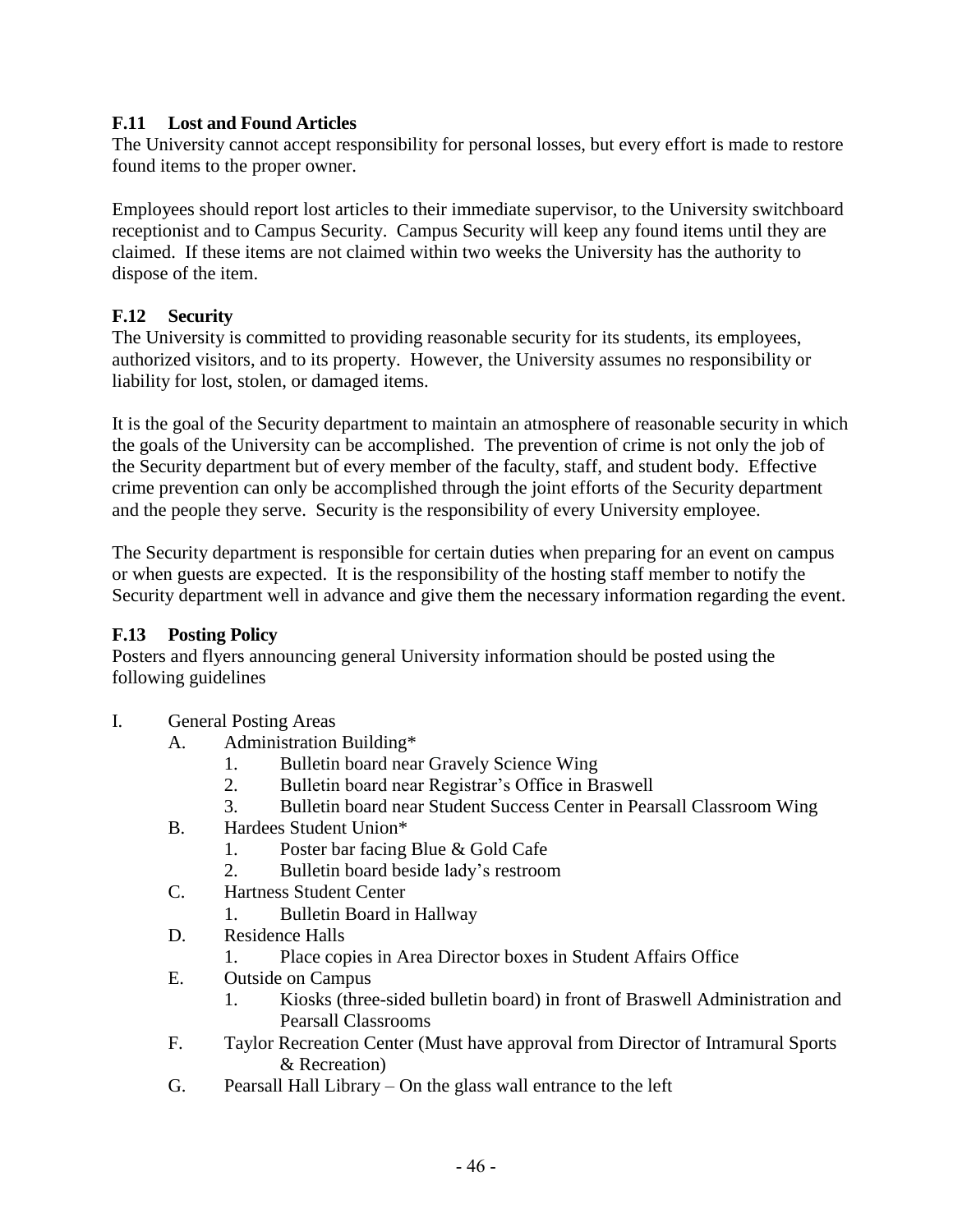\*Information Bars are located in these areas to make posting easier. Tape and staples are not needed.

- II. Posting of general University information may occur only in these specified areas. This applies to public areas.
- III. Posting on exit and hallways doors, walls, and glass will not be permitted (unless designated above). Anything found on these surfaces will be removed.
- IV. Posting may occur up to two (2) weeks prior and must be removed within 24 hours following the event. Those who post material are responsible for removing it.
- V. Faculty/Staff advisors to student organizations are responsible for relating the posting policy to their organization.

# **F.14 Conflict of Interest**

No employee of NCWU shall participate in the solicitation, negotiation, formation, award, arbitration, modification, or settlement of any contract or grant funded in whole or in part by State funds or of any dispute arising under such contract or grant when the employee stands to benefit, either directly or indirectly, from such contract or grant.

No employee shall be deemed to benefit directly or indirectly from any contract or grant funded in whole or in part by State funds unless that person is party to the contract or grant or could receive a commission on the contract or is an owner, partner, director, officer, or 10% shareholder of the contracting party or the recipient of the grant.

No employee shall be deemed to benefit directly or indirectly from a contract or grant funded in whole or in part by State funds if he or she receives only the salary or stipend due to him or her in the normal course of employment with or service to NCWU.

#### **F.15 Campus Housing for Employees**

Residence hall space is reserved for full time students. Campus housing will not be rented to, or provided for, faculty and staff members during the academic year. During summer sessions, faculty and staff members may request housing in the residence hall occupied by summer school students from the Director of Residence Life. The room rate charged to summer school students will apply to faculty and staff members.

Vice Presidents may request transitional housing for a new employee through the Director of Residence Life. The transitional period should not exceed one month and a prorated room rate will apply. Availability of this option should be determined with the Director of Residence Life at least two weeks in advance.

#### **F.16 Intellectual Property (approved by Board of Trustees April 2008)**

I. General definition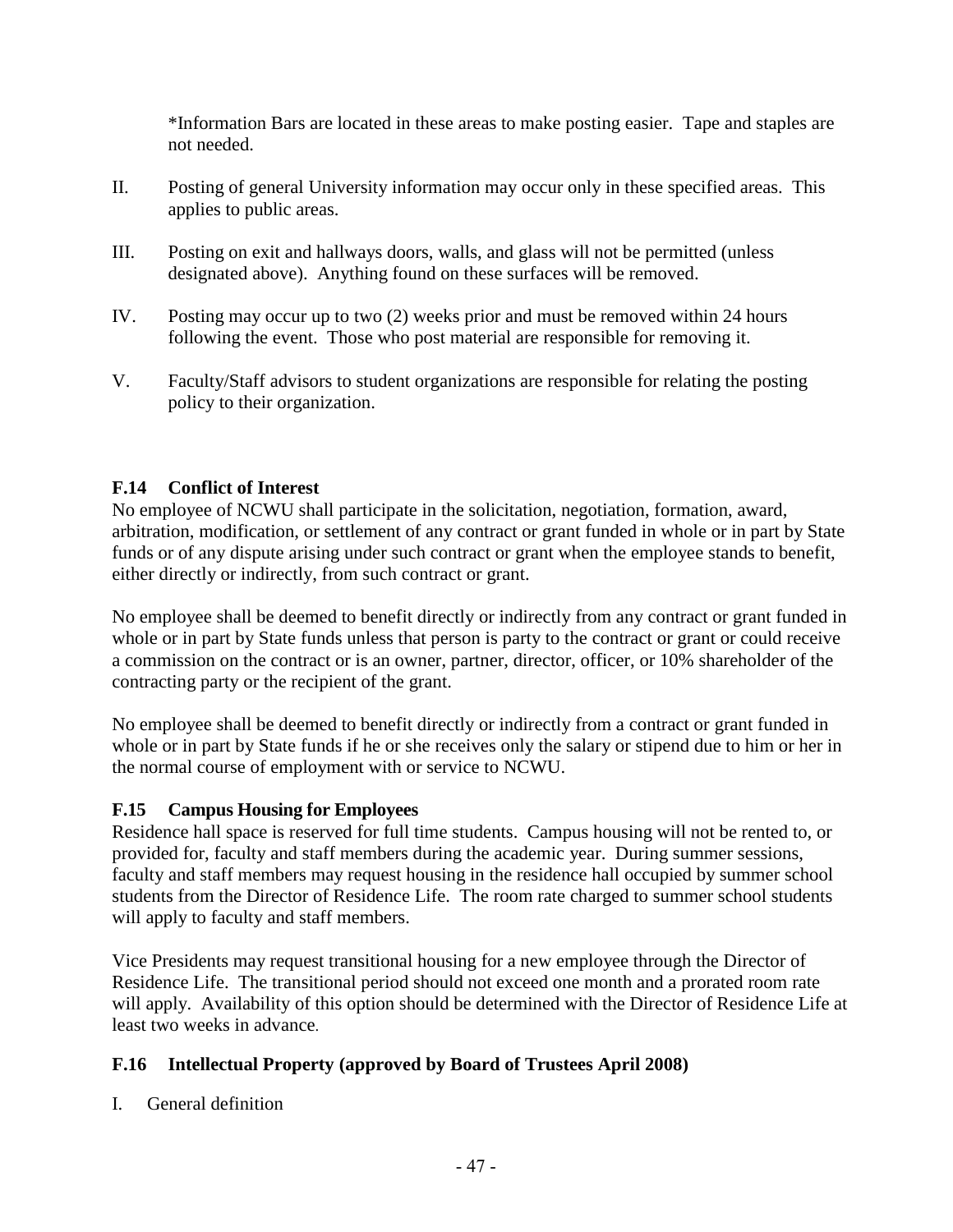Intellectual property is information and original expression that derives its intrinsic value from creative ideas and has commercial value. Ownership is subject to international, federal, and state laws and to this University policy.

#### II. Categories

For the clarity of this policy, Intellectual Property can be categorized as follows: Scholarly work – material prepared for traditional academic publications, such as scholarly journals, or other texts of a scholarly nature.

Creative work – artistic works, musical or dramatic compositions and performances, literary works, etc. Works of a primarily aesthetic nature.

Course materials – material of a pedagogical intent, used by the faculty member and University in the course of the University's educational mission. This generally means materials intended for the immediate use of a student in a course.

#### III. Applicability

This policy shall apply to faculty, staff, and students.

For brevity, in this document below "faculty" means "faculty member," and "faculty/staff/student" means "faculty member, staff employee, or student."

#### IV. Ownership of Intellectual Property

The faculty/staff/student owns the intellectual property under the following conditions:

- **EXECUTE:** If the intellectual property is unrelated to the faculty/staff/student job responsibilities and no more than incidental use was made of University resources; or
- **•** If the intellectual property is scholarly work and/or creative work as defined above.
- If the intellectual property is online course content of a personal, intellectual nature.

The University owns the property under the following conditions:

- If the intellectual property, other than scholarly work and/or creative work as defined above, is created within the scope of employment on University time with the use of University facilities, or University financial support; or
- **Example 1** If the intellectual property is commissioned by the University or a component of the University pursuant to a signed contract or if it is considered work for hire under copyright law; or
- If the intellectual property results from research supported by federal, state, or University funds or third-party sponsorship designated to the University; or
- If the intellectual property consists of course materials specifically intended for the University's instructional mission.

The University and faculty/staff/student own the intellectual property jointly:

- If criteria for University ownership and individual ownership (as set forth above) overlap; or
- If the faculty/staff/student involved in the creation of the intellectual property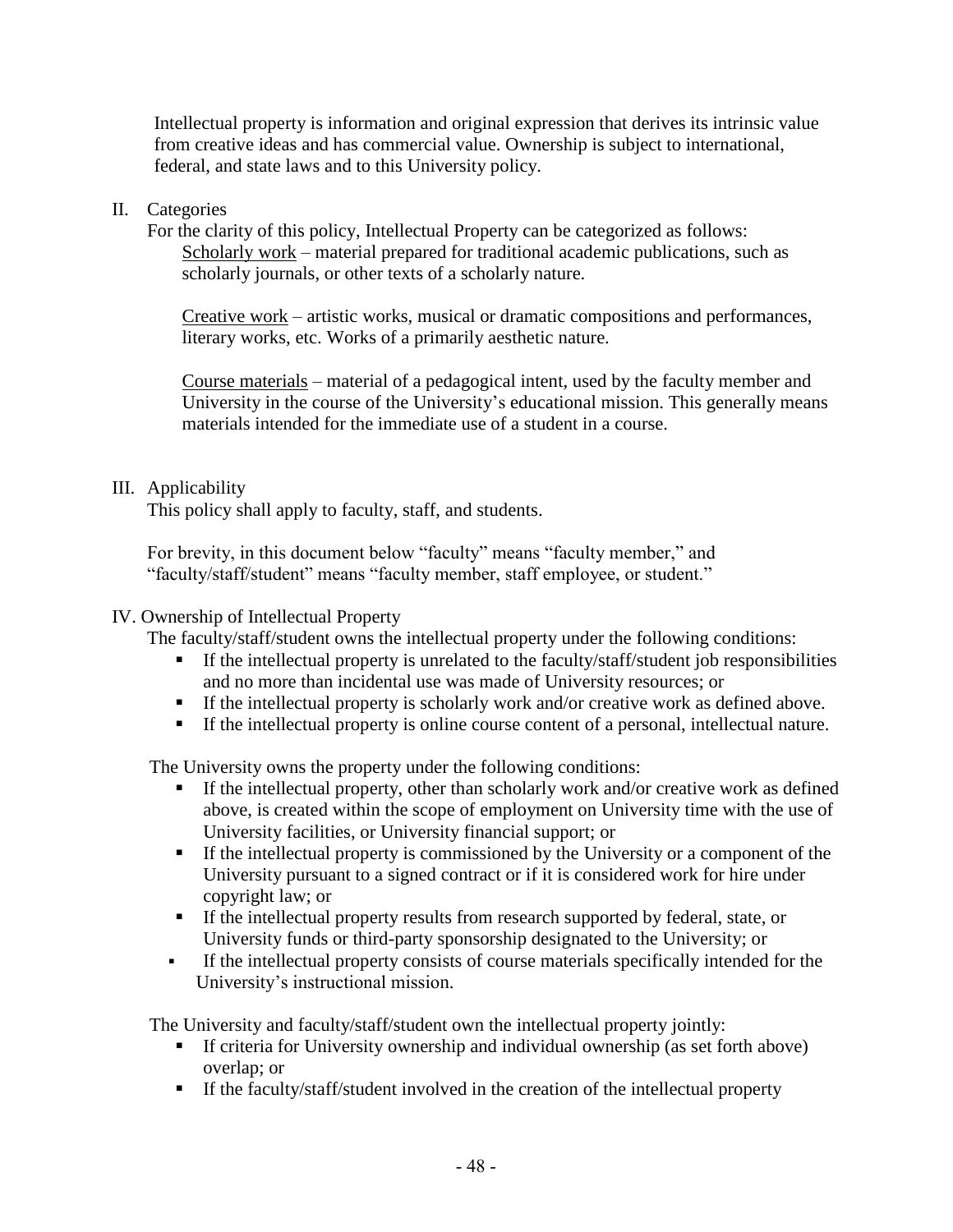worked in collaboration with other University employees, for whom the creation was a part of their employment responsibilities, as part of a team to contribute the kind of expression intended to be part of an integrated whole. The University's employees who work as programmers, graphic artists, video technicians, writers, and other University support personnel often create this kind of expression. When added to the faculty/staff/student contribution, the result is a jointly-authored work.

Jointly owned intellectual property is shared between the faculty/staff/student and the University when there is commercial value. For this to occur there must be (a) an offer and an identifiable buyer with whom to negotiate; and (b) a negotiated, written letter of agreement executed between the faculty/staff/student and the University. The agreement shall be negotiated with the faculty/staff/student by the appropriate vice president. The agreement shall stipulate the percentage of ownership between the faculty/staff/student and the University, indicate who pays and how research and development costs are recovered, and describe future uses of the intellectual property. In the event percentage of ownership and payment and recovery of research and development costs are not addressed in writing, then the economic relationship is shared on a 50%/50% basis after the recovery of research and development costs.

When termination of employment (faculty/staff/student) or enrollment (student) occurs in cases where intellectual property is jointly shared, a negotiated, written letter of agreement will be executed with the University. The agreement shall be negotiated with the faculty/staff/student by the appropriate vice president in accordance with federal, state and University policies, procedures, and regulations. The agreement shall establish separate ownership rights, stipulate the percentage of ownership between the faculty/staff/student and the University, and describe future uses of the intellectual property. To initiate an agreement: (a) the faculty/staff/student notifies the appropriate vice president that a letter of agreement is required and the vice president and faculty/staff/student prepare the letter.

In the event of a disagreement between the faculty/staff/student and the vice-president, an appeal may be made to the president whose decision shall be final.

V. Disclosure

Copies of this policy shall be printed in the University faculty/staff handbook and in the student handbook and shall be posted electronically on the University website.

VI. Review

This policy shall be reviewed, as circumstances warrant, by the President's Executive Council.

# **G. FACILITIES AND SERVICES**

#### **G.1 University Store**

The University Store is located in the Hardees Student Union Building. Hours change periodically to accommodate class scheduling. The hours of operation are posted at the entrance.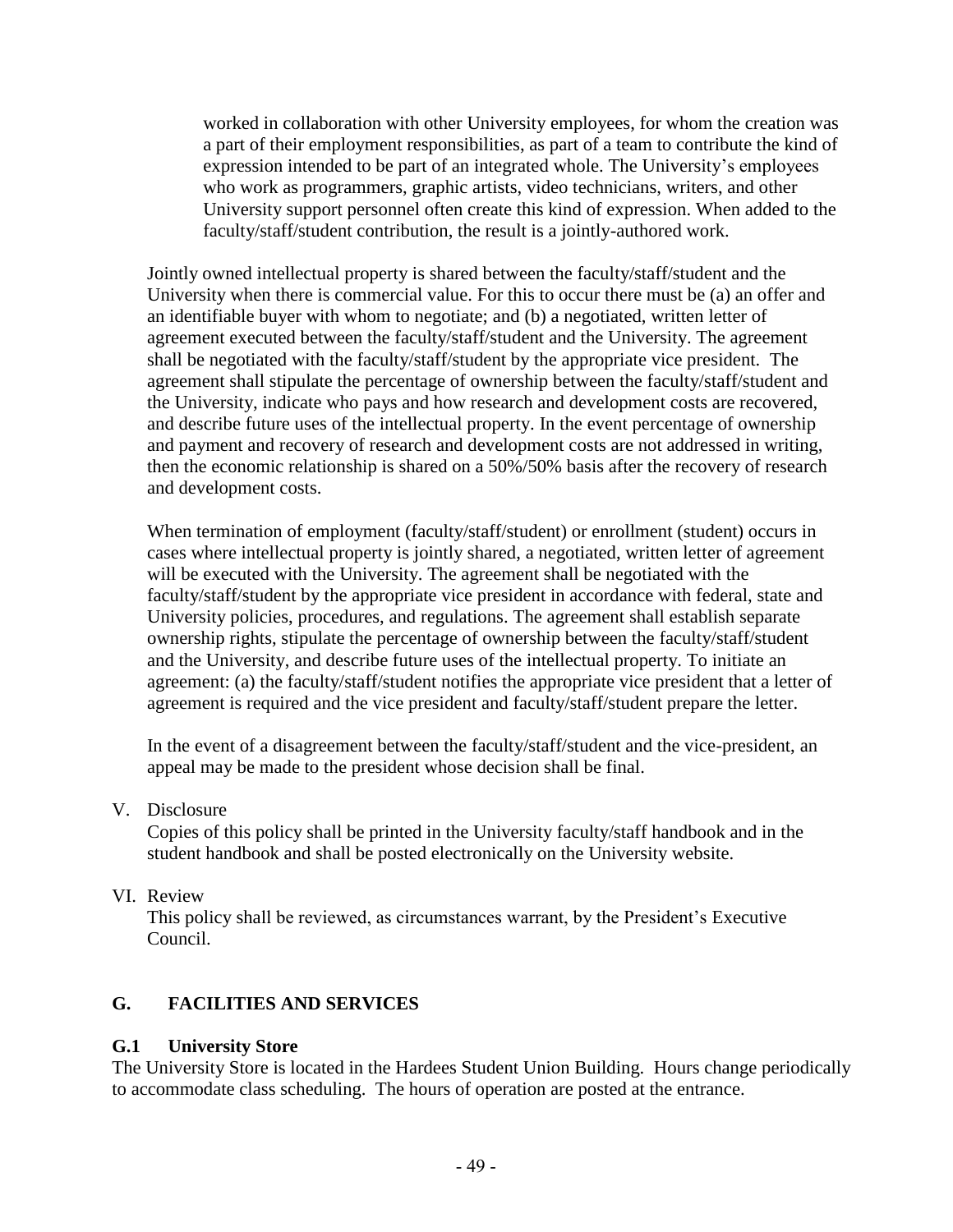Special arrangements with the University Store Manager may be made in advance for opening the store during the evening and nonscheduled hours.

Employees of NCWU are granted a 20% discount on clothes, cards, and gift items sold in the store. The discount does not apply to sale items or textbooks.

# **G.2 Cashier**

Cashier services are available from 9:00 a.m. to 3:00 p.m. Monday through Friday in the Business office. Employees may cash personal checks in amounts up to \$100.00 weekly.

Deposits are made daily to the local banks. Checks payable to the University cannot be held for any reason. The penalty for checks returned for insufficient funds is \$35.00 for each check, but following two offenses, the employee may no longer have the privilege of cashing his/her checks at the University.

# **G.3 Health Services**

The Wellness Center offers the following services to the staff and faculty of North Carolina Wesleyan University:

Blood pressure screening and monitoring Allergy or diabetic follow-up, including injections of serums given by a physician provided the physician gives written authorization for such injections Physician, dental, and psychological referrals Pregnancy information Nutrition information Weight monitoring Emergency/Urgent assessment First Aid Mobile Health Clinic services including STD testing and vaccinations Access to all student program materials

No appointment is necessary to be evaluated at the Wellness Center. All faculty and staff are encouraged to call the Wellness Center or stop by the facility to obtain information and/or utilize any of the resources.

A variety of educational materials, including booklets, brochures, literature and videos are available at the Wellness Center. The Wellness Center Director and/or peer health educators give programs on subjects such as, but not limited to: high blood pressure, sexually transmitted diseases, HIV/AIDS, birth control, depression, cancer prevention, body mechanics, self-esteem, nutrition, dental care, alcohol implications, domestic violence, smoking cessation, heart disease, and diabetes. The Wellness Center Director also provides weekly e-mails with wellness related tidbits of information.

Mental health counselors, including a psychologist, are available to staff and faculty for consultation. Because the primary reason for employing mental health counselors is to serve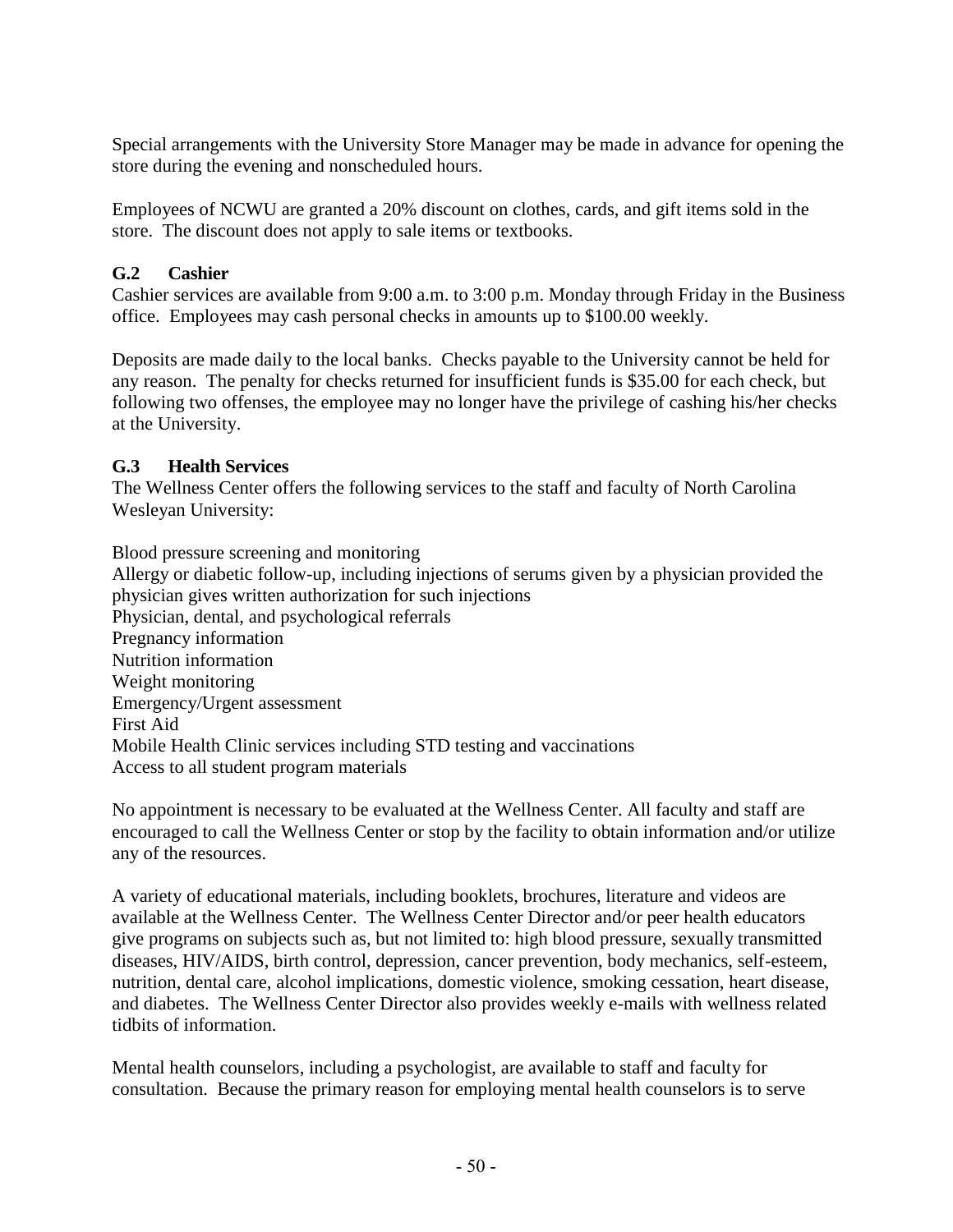students, staff and faculty appointments are on a contingent basis and may be rescheduled if additional time is needed for student consultation.

A certified Athletic Trainer is available to staff for consultation and attention to injury, preventive precautions, and rehabilitation techniques following injury. The trainer's office is located in Field House. Normal office hours are from 9:00 a.m. to 5:00 p.m. daily, except when traveling with athletic teams, and during the summer.

# **G.4 Cafeteria**

The University Cafeteria is located in the Hardees Student Union Building and, during the regular academic year, serves three meals each weekday, two on Saturday and Sunday. The cafeteria is closed during the summer.

Cafeteria hours may change from year to year in order to accommodate class scheduling. Employees may check bulletin boards and published information for the specific cafeteria hours.

# **G.5 Post Office**

The Post Office is located in University Store in the Hardees Student Union Building and is open during those hours posted. Employees may purchase stamps as well as send personal mail, which has been properly stamped.

Purchases of stamps, money orders, etc. may not be charged to departmental account numbers because the Post Office is governed by the U. S. Postal Service dictating a cash-only basis.

Inter-office and off-campus mail are picked up daily at the switchboard in Braswell Administration Building and processed for delivery.

# **G.6 Library**

The services and collections of the Pearsall University Library are available free of charge to employees and their immediate families. Employees can receive a library card upon employment at Wesleyan.

Special collections include the Wesleyan Archives, the Music Library, a rare book collection in the Hardee-Rives Room, and the Black Mountain Collection. There is an assortment of records, including music, folk tales, plays, Broadway musicals, and authors reading their own works.

The library participates in the North Carolina Inter-Library Loan network which makes available to students, faculty and staff the holdings of other Universitys, universities, and public libraries.

Hours of operation are posted adjacent to the front entrance.

# **G.7 Gymnasium, Fitness Center, and Athletic Fields**

Everett Gymnasium, Taylor Fitness Center and the athletic fields contain facilities and equipment which employees may use when campus activities are not scheduled. Permission to use these facilities must be obtained from the Facilities Coordinator. The equipment includes basketballs, soccer balls, footballs, volleyballs and nets, golf equipment, and horseshoes. The facilities include